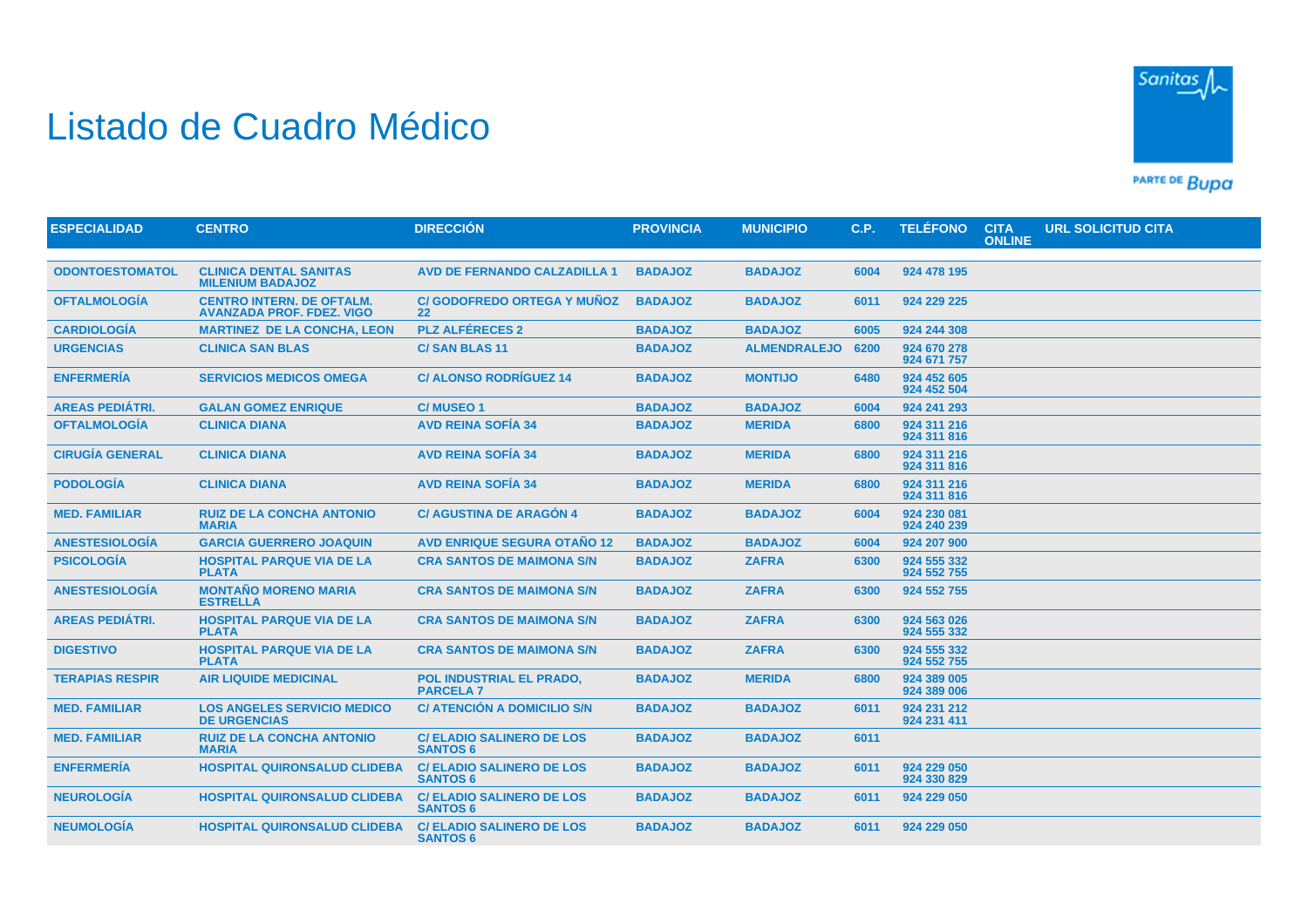| <b>CARDIOLOGIA</b>     | <b>GARCIA GUERRERO JUAN JOSE</b>                                                        | <b>C/ ELADIO SALINERO DE LOS</b><br><b>SANTOS 6</b> | <b>BADAJOZ</b> | <b>BADAJOZ</b>                                | 6011 | 924 229 050                |
|------------------------|-----------------------------------------------------------------------------------------|-----------------------------------------------------|----------------|-----------------------------------------------|------|----------------------------|
| <b>GINECOLOGÍA</b>     | <b>IERA</b>                                                                             | <b>C/ ELADIO SALINERO DE LOS</b><br><b>SANTOS 6</b> | <b>BADAJOZ</b> | <b>BADAJOZ</b>                                | 6011 | 924 229 050                |
| <b>TRAUMATOLOGÍA</b>   | <b>LOZANO MORENO FRANCISCO</b><br><b>JOSE</b>                                           | <b>C/ ELADIO SALINERO DE LOS</b><br><b>SANTOS 6</b> | <b>BADAJOZ</b> | <b>BADAJOZ</b>                                | 6011 | 924 330 703<br>924 229 050 |
| <b>ANÁLISIS</b>        | HOSPITAL QUIRONSALUD CLIDEBA                                                            | <b>C/ ELADIO SALINERO DE LOS</b><br><b>SANTOS 6</b> | <b>BADAJOZ</b> | <b>BADAJOZ</b>                                | 6011 | 924 229 050<br>924 247 968 |
| <b>CIRUGIA GENERAL</b> | <b>HOSPITAL QUIRONSALUD CLIDEBA</b>                                                     | <b>C/ELADIO SALINERO DE LOS</b><br><b>SANTOS 6</b>  | <b>BADAJOZ</b> | <b>BADAJOZ</b>                                | 6011 | 924 229 050<br>924 330 829 |
| <b>TRAUMATOLOGIA</b>   | <b>TRAUMASPORTS</b>                                                                     | <b>C/ELADIO SALINERO DE LOS</b><br><b>SANTOS 6</b>  | <b>BADAJOZ</b> | <b>BADAJOZ</b>                                | 6011 | 924 229 050                |
| <b>AREAS PEDIÁTRI.</b> | <b>HOSPITAL QUIRONSALUD CLIDEBA</b>                                                     | <b>C/ ELADIO SALINERO DE LOS</b><br><b>SANTOS 6</b> | <b>BADAJOZ</b> | <b>BADAJOZ</b>                                | 6011 | 924 229 050                |
| <b>C. MAXILOFACIAL</b> | <b>MATEO ARIAS MANUEL JESUS</b>                                                         | <b>C/ ELADIO SALINERO DE LOS</b><br><b>SANTOS 6</b> | <b>BADAJOZ</b> | <b>BADAJOZ</b>                                | 6011 | 924 229 050                |
| <b>ENFERMERÍA</b>      | <b>CENTRO MEDICO SAN JOSE</b>                                                           | <b>C/ JOSÉ BARRIO BARDON S/N</b>                    | <b>BADAJOZ</b> | ALMENDRALEJO 6200                             |      | 924 666 925<br>628 354 807 |
| <b>AREAS PEDIÁTRI.</b> | <b>CENTRO MEDICO SAN JOSE</b>                                                           | <b>C/ JOSÉ BARRIO BARDON S/N</b>                    | <b>BADAJOZ</b> | <b>ALMENDRALEJO</b>                           | 6200 | 924 666 925<br>628 354 807 |
| <b>UROLOGÍA</b>        | <b>HOSPITAL SANTA JUSTA RIBERA</b><br><b>SALUD</b>                                      | <b>C/CONCEPCIÓN 24</b>                              | <b>BADAJOZ</b> | <b>VILLANUEVA DE</b><br><b>LA SERENA</b>      | 6700 |                            |
| <b>TRAUMATOLOGÍA</b>   | <b>HOSPITAL SANTA JUSTA RIBERA</b><br><b>SALUD</b>                                      | <b>C/ CONCEPCIÓN 24</b>                             | <b>BADAJOZ</b> | <b>VILLANUEVA DE 6700</b><br><b>LA SERENA</b> |      |                            |
| <b>ANESTESIOLOGIA</b>  | <b>ANESTESIA CABALLERO, S.L.</b>                                                        | <b>C/CONCEPCION 24</b>                              | <b>BADAJOZ</b> | <b>VILLANUEVA DE 6700</b><br><b>LA SERENA</b> |      | 924 840 746                |
| <b>CARDIOLOGIA</b>     | <b>GARCIA GUERRERO JUAN JOSE</b>                                                        | <b>C/ MANUEL GARCIA MATOS 6</b>                     | <b>BADAJOZ</b> | <b>BADAJOZ</b>                                | 6004 | 924 224 253                |
| <b>ENFERMERIA</b>      | <b>LOS ANGELES SERVICIO MEDICO</b><br><b>DE URGENCIAS</b>                               | <b>C/ GODOFREDO ORTEGA Y MUÑOZ</b><br>62            | <b>BADAJOZ</b> | <b>BADAJOZ</b>                                | 6011 | 924 231 212<br>924 231 411 |
| <b>TRAUMATOLOGÍA</b>   | <b>LOZANO MORENO FRANCISCO</b><br><b>JOSE</b>                                           | <b>C/GODOFREDO ORTEGA Y MUÑOZ</b><br>62             | <b>BADAJOZ</b> | <b>BADAJOZ</b>                                | 6011 | 924 231 212                |
| <b>ANESTESIOLOGÍA</b>  | <b>ROBLES BARRA ANESTESIAS, S.L.</b>                                                    | <b>C/EMBALSE LOS MOLINOS 5</b>                      | <b>BADAJOZ</b> | <b>BADAJOZ</b>                                | 6010 | 924 267 625                |
| <b>PODOLOGÍA</b>       | <b>LARA LLANOS JOSE MARIA</b>                                                           | <b>AVD DEL PERU 15</b>                              | <b>BADAJOZ</b> | <b>BADAJOZ</b>                                | 6011 | 924 230 856<br>687 482 311 |
| <b>GINECOLOGIA</b>     | <b>AGUDO CODEJON BEATRIZ</b>                                                            | <b>C/ RAMÓN FERNÁNDEZ MORENO</b><br>16              | <b>BADAJOZ</b> | <b>BADAJOZ</b>                                | 6006 | 924 241 282                |
| <b>C. VASCULAR</b>     | <b>INSTITUTO EXTREMEÑO DE</b><br><b>ANGIOLOGIA Y CIRUGIA</b><br><b>VASCULAR, S.L.P.</b> | <b>C/LA VIOLETA 6 TECNOLASER</b>                    | <b>BADAJOZ</b> | <b>BADAJOZ</b>                                | 6010 | 924 180 759<br>656 857 570 |
| <b>TERAPIAS RESPIR</b> | <b>AIR LIQUIDE HEALTHCARE</b><br><b>ESPANA, S.L.</b>                                    | C/ ATENCIÓN A DOMICILIO S/N                         | <b>BADAJOZ</b> | <b>MERIDA</b>                                 | 6800 | 902 197 125                |
| <b>ANALISIS</b>        | <b>MEGALAB</b>                                                                          | <b>AVD DE MADRID 12</b>                             | <b>BADAJOZ</b> | <b>DON BENITO</b>                             | 6400 | 924 805 050                |
| <b>LOGOPEDIA</b>       | <b>HOSPITAL PARQUE VEGAS ALTAS</b>                                                      | <b>AVD DE MADRID 12</b>                             | <b>BADAJOZ</b> | <b>DON BENITO</b>                             | 6400 | 924 805 050<br>924 808 483 |
| <b>NEUROLOGIA</b>      | <b>HOSPITAL PARQUE VEGAS ALTAS</b>                                                      | <b>AVD DE MADRID 12</b>                             | <b>BADAJOZ</b> | <b>DON BENITO</b>                             | 6400 | 924 805 050                |
| <b>ANESTESIOLOGÍA</b>  | <b>HOSPITAL PARQUE VEGAS ALTAS</b>                                                      | <b>AVD DE MADRID 12</b>                             | <b>BADAJOZ</b> | <b>DON BENITO</b>                             | 6400 | 924 805 050                |
| <b>O.R.L.</b>          | <b>HOSPITAL PARQUE VEGAS ALTAS</b>                                                      | <b>AVD DE MADRID 12</b>                             | <b>BADAJOZ</b> | <b>DON BENITO</b>                             | 6400 | 924 805 050<br>924 808 483 |
| <b>MED. FAMILIAR</b>   | <b>CLINIDEX SERVICIOS DE SALUD</b>                                                      | C/CAVA <sub>53</sub>                                | <b>BADAJOZ</b> | <b>FUENTE DEL</b><br><b>MAESTRE</b>           | 6360 | 654 246 906                |
| <b>ALERGOLOGÍA</b>     | <b>ASUAR MESIAS PETRA REGINA</b>                                                        | <b>C/ JOSÉ BARRIO BARDÓN S/N</b>                    | <b>BADAJOZ</b> | ALMENDRALEJO 6200                             |      | 924 666 925                |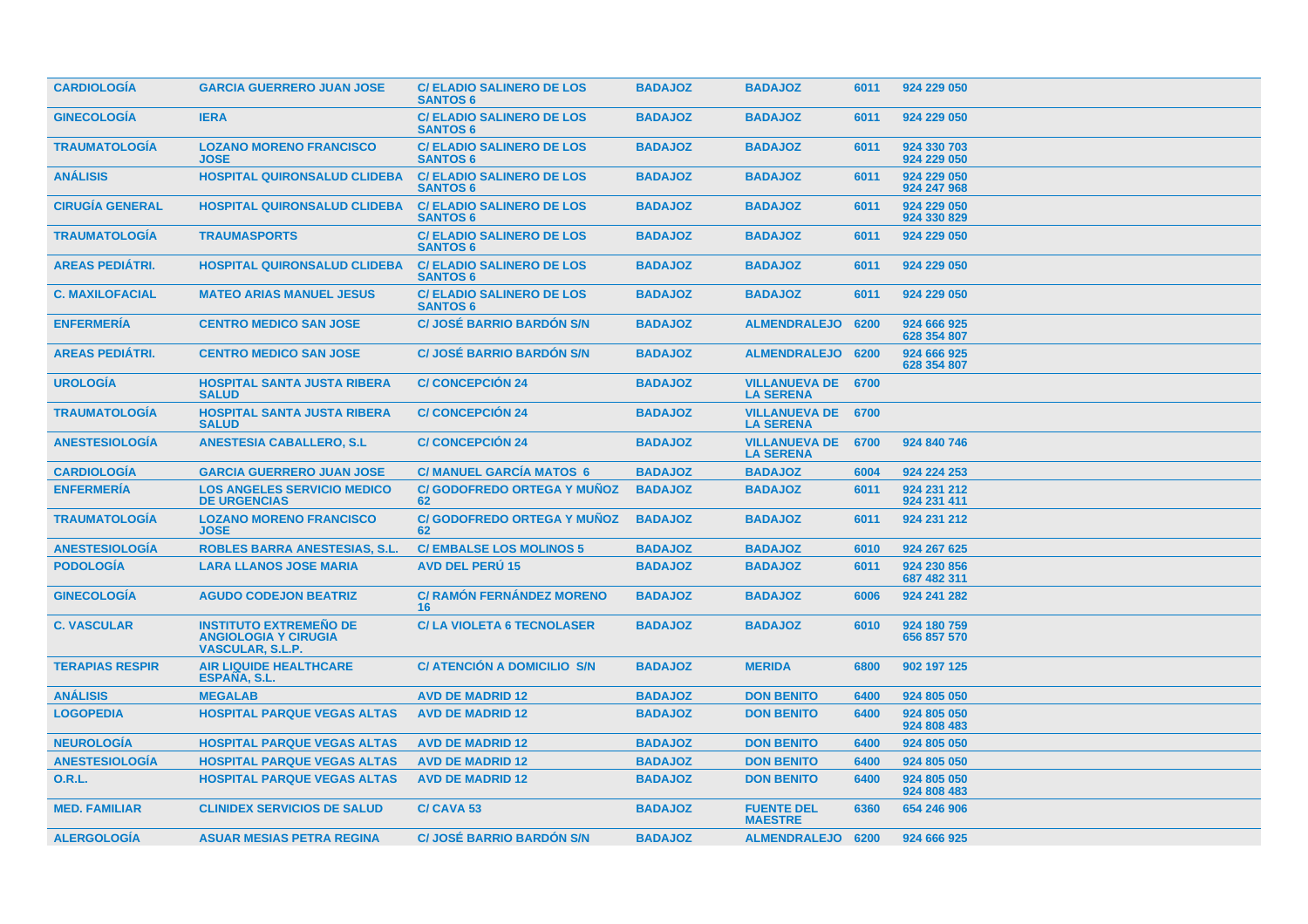| <b>OFTALMOLOGIA</b>    | FERNANDEZ PERIANES FRANCISCO C/ JOSÉ BARRIO BARDÓN S/N<br><b>JAVIER</b> |                                                                                   | <b>BADAJOZ</b> | ALMENDRALEJO 6200                        |      | 924 666 925                |
|------------------------|-------------------------------------------------------------------------|-----------------------------------------------------------------------------------|----------------|------------------------------------------|------|----------------------------|
| <b>UROLOGIA</b>        | <b>GARCIA GARZON JESUS MARIA</b>                                        | <b>C/ JOSE BARRIO BARDON S/N</b><br><b>POL.IND.LAS PICADAS</b>                    | <b>BADAJOZ</b> | ALMENDRALEJO 6200                        |      | 924 666 925                |
| <b>OFTALMOLOGIA</b>    | <b>LOS ANGELES SERVICIO MEDICO</b><br><b>DE URGENCIAS</b>               | AVD SANTA MARINA 7 CLINICA LOS<br><b>ANGELES</b>                                  | <b>BADAJOZ</b> | <b>BADAJOZ</b>                           | 6005 | 824 903 807<br>924 252 291 |
| <b>NEUROCIRUGÍA</b>    | <b>BERNAL GARCIA LUIS MIGUEL</b>                                        | <b>AVD DE PARDALERAS 58</b>                                                       | <b>BADAJOZ</b> | <b>BADAJOZ</b>                           | 6003 | 924 229 050<br>924 205 686 |
| <b>O.R.L.</b>          | <b>HOSPITAL QUIRONSALUD CLIDEBA</b>                                     | <b>C/ MANUEL BERMEJO HERNANDEZ</b><br>8                                           | <b>BADAJOZ</b> | <b>MERIDA</b>                            | 6800 | 924 229 050                |
| <b>OFTALMOLOGÍA</b>    | <b>HOSPITAL QUIRONSALUD CLIDEBA</b>                                     | <b>C/ MANUEL BERMEJO HERNANDEZ</b><br>8                                           | <b>BADAJOZ</b> | <b>MERIDA</b>                            | 6800 | 924 229 050                |
| <b>MED. FAMILIAR</b>   | <b>CLINICA SAN BLAS MERIDA</b>                                          | <b>TRV PRINCESA SOFÍA S/N ESQUINA</b><br><b>CON AVENIDA REINA SOFIA</b>           | <b>BADAJOZ</b> | <b>MERIDA</b>                            | 6800 | 924 040 989                |
| <b>CIRUGÍA GENERAL</b> | <b>CLINICA SAN BLAS MERIDA</b>                                          | <b>TRV PRINCESA SOFÍA S/N ESQUINA</b><br><b>CON AVENIDA REINA SOFIA</b>           | <b>BADAJOZ</b> | <b>MERIDA</b>                            | 6800 | 924 040 989                |
| <b>FISIOTERAPIA</b>    | <b>CLINICA SAN BLAS MERIDA</b>                                          | <b>TRV PRINCESA SOFÍA S/N ESQUINA</b><br><b>CON AVENIDA REINA SOFIA</b>           | <b>BADAJOZ</b> | <b>MERIDA</b>                            | 6800 | 924 040 989                |
| <b>MED. INTERNA</b>    | <b>HOSPITAL PARQUE VEGAS ALTAS</b>                                      | <b>AVD MADRID 12</b>                                                              | <b>BADAJOZ</b> | <b>DON BENITO</b>                        | 6400 | 924 805 050                |
| <b>FISIOTERAPIA</b>    | <b>LOS ANGELES SERVICIO MEDICO</b><br><b>DE URGENCIAS</b>               | <b>AVD RICARDO CARAPETO</b><br><b>ZAMBRANO 130</b>                                | <b>BADAJOZ</b> | <b>BADAJOZ</b>                           | 6005 | 924 238 181                |
| <b>GINECOLOGIA</b>     | <b>Centro Médico Quirónsalud Don</b><br><b>Benito</b>                   | <b>C/TORRES ISUNZA 2 CENTRO</b><br><b>MEDICO QUIRONSALUD DON</b><br><b>BENITO</b> | <b>BADAJOZ</b> | <b>DON BENITO</b>                        | 6400 | 924 171 105<br>680 767 490 |
| <b>MED. FAMILIAR</b>   | <b>Centro Médico Quirónsalud Don</b><br><b>Benito</b>                   | <b>C/TORRES ISUNZA 2 CENTRO</b><br><b>MEDICO QUIRONSALUD DON</b><br><b>BENITO</b> | <b>BADAJOZ</b> | <b>DON BENITO</b>                        | 6400 | 924 171 105<br>680 767 490 |
| <b>ODONTOESTOMATOL</b> | <b>PASTELERO GRANADO MARIA DEL</b><br><b>ROSARIO</b>                    | <b>CRA VILLANUEVA 35</b>                                                          | <b>BADAJOZ</b> | <b>JEREZ DE LOS</b><br><b>CABALLEROS</b> | 6380 | 672 424 903<br>924 750 615 |
| <b>CIRUGIA GENERAL</b> | <b>RIBERA SALUD</b><br><b>INFRAESTRUCTURAS SLU</b>                      | <b>C/ MONSALUD S/N</b>                                                            | <b>BADAJOZ</b> | <b>ALMENDRALEJO</b>                      | 6200 | 924 670 017<br>644 018 145 |
| <b>ANALISIS</b>        | <b>SYNLAB DIAGNOSTICOS</b><br><b>GLOBALES</b>                           | <b>C/ VIRGEN DE GUADALUPE 16</b>                                                  | <b>BADAJOZ</b> | <b>BADAJOZ</b>                           | 6003 |                            |
| <b>ENFERMERIA</b>      | <b>GARCIA MARTIN DE LAS MULAS</b><br><b>ANTONIO</b>                     | <b>C/ CTRA. DE SANTA MARTA 35</b>                                                 | <b>BADAJOZ</b> | ALMENDRALEJO 6200                        |      | 924 662 657                |
| <b>ANÁLISIS</b>        | <b>ELDUAYEN IZAGUERRI RAMON</b>                                         | <b>AVD FERNANDO CALZADILLA 7</b>                                                  | <b>BADAJOZ</b> | <b>BADAJOZ</b>                           | 6004 | 924 257 562                |
| <b>TRAUMATOLOGÍA</b>   | <b>CLINICA SAN BLAS</b>                                                 | <b>C/SAN BLAS 11</b>                                                              | <b>BADAJOZ</b> | <b>ALMENDRALEJO</b>                      | 6200 | 924 671 757<br>924 670 278 |
| <b>ENFERMERÍA</b>      | <b>CLINICA DIANA</b>                                                    | <b>AVD REINA SOFIA 34</b>                                                         | <b>BADAJOZ</b> | <b>MERIDA</b>                            | 6800 | 924 311 216<br>924 311 816 |
| <b>GINECOLOGÍA</b>     | <b>LLAMAS MARIÑAS CARLOS</b>                                            | C/SAN JOSÉ 35                                                                     | <b>BADAJOZ</b> | <b>ALMENDRALEJO</b>                      | 6200 | 924 664 322                |
| <b>NEUROLOGÍA</b>      | <b>HOSPITAL PARQUE VIA DE LA</b><br><b>PLATA</b>                        | <b>CRA SANTOS DE MAIMONA S/N</b>                                                  | <b>BADAJOZ</b> | <b>ZAFRA</b>                             | 6300 | 924 563 026<br>924 551 463 |
| <b>RADIODIAGNOST.</b>  | <b>DIAGNOSTICO SAN MIGUEL SUR,</b><br>S.L.                              | <b>CRA SANTOS DE MAIMONA S/N</b>                                                  | <b>BADAJOZ</b> | <b>ZAFRA</b>                             | 6300 | 924 551 463                |
| <b>UROLOGIA</b>        | <b>HOSPITAL PARQUE VIA DE LA</b><br><b>PLATA</b>                        | <b>CRA SANTOS DE MAIMONA S/N</b>                                                  | <b>BADAJOZ</b> | <b>ZAFRA</b>                             | 6300 | 924 563 026<br>924 551 463 |
| <b>MED. INTERNA</b>    | <b>HOSPITAL PARQUE VIA DE LA</b><br><b>PLATA</b>                        | <b>CRA SANTOS DE MAIMONA S/N</b>                                                  | <b>BADAJOZ</b> | <b>ZAFRA</b>                             | 6300 | 924 555 332<br>924 552 755 |
| <b>AREAS PEDIÁTRI.</b> | <b>HOSPITAL PARQUE VIA DE LA</b><br><b>PLATA</b>                        | <b>CRA SANTOS DE MAIMONA S/N</b>                                                  | <b>BADAJOZ</b> | <b>ZAFRA</b>                             | 6300 | 924 555 332<br>924 552 755 |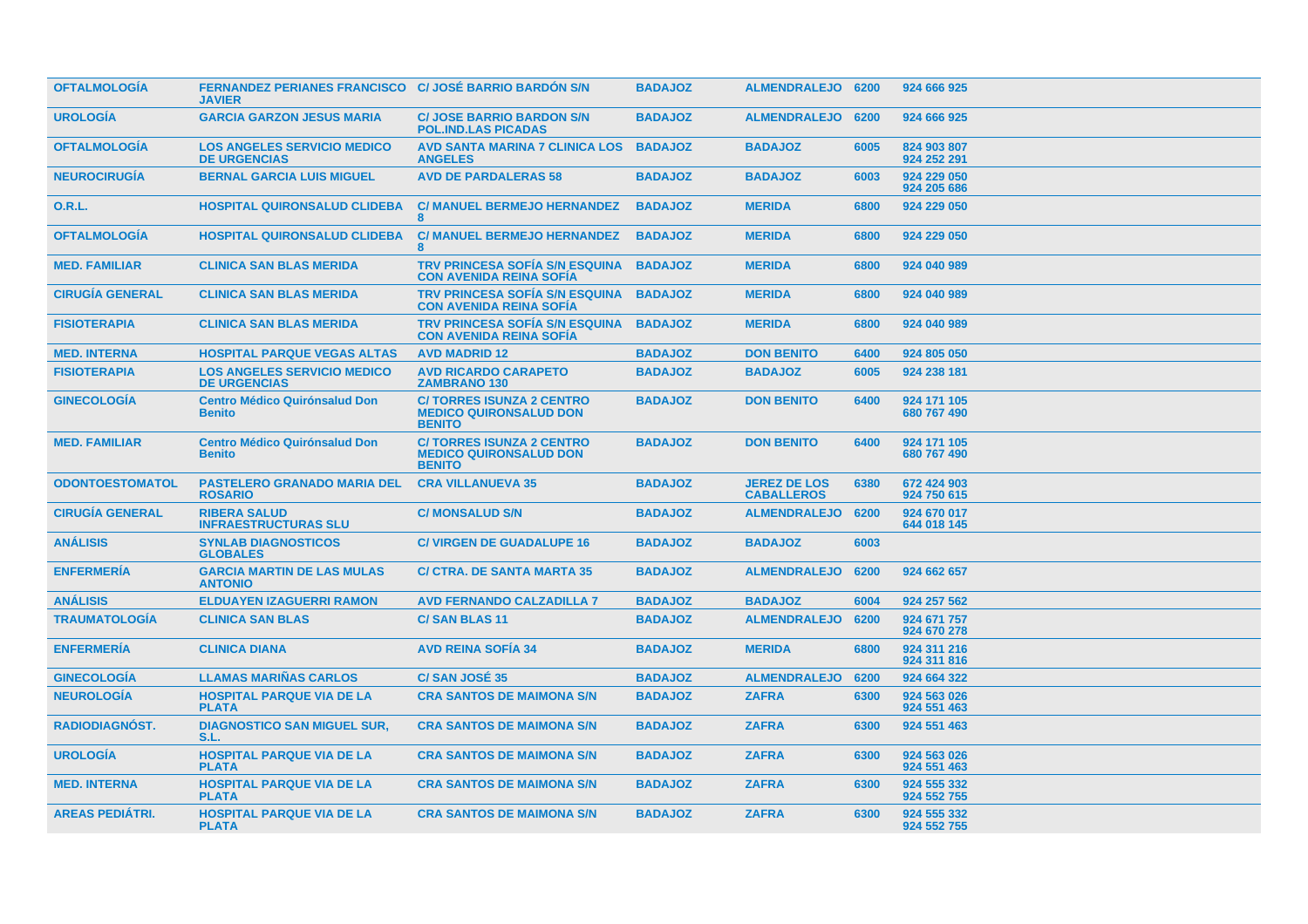| <b>DERMATOLOGIA</b>    | <b>PAZ LASSO SERGIO</b>                                           | <b>C/ JOSÉ MARÍA ALCARAZ Y</b><br><b>ALENDA 37</b>  | <b>BADAJOZ</b> | <b>BADAJOZ</b>                                | 6011 | 924 246 657                |
|------------------------|-------------------------------------------------------------------|-----------------------------------------------------|----------------|-----------------------------------------------|------|----------------------------|
| 0.R.L.                 | <b>ALVAREZ DOMINGUEZ JUAN</b>                                     | <b>C/ ELADIO SALINERO DE LOS</b><br><b>SANTOS 6</b> | <b>BADAJOZ</b> | <b>BADAJOZ</b>                                | 6011 | 924 258 952<br>650 552 126 |
| <b>NEUROCIRUGIA</b>    | <b>FERNANDEZ PORTALES IGNACIO</b>                                 | <b>C/ ELADIO SALINERO DE LOS</b><br><b>SANTOS 6</b> | <b>BADAJOZ</b> | <b>BADAJOZ</b>                                | 6011 | 924 229 050                |
| <b>GINECOLOGIA</b>     | <b>HOSPITAL QUIRONSALUD CLIDEBA</b>                               | <b>C/ ELADIO SALINERO DE LOS</b><br><b>SANTOS 6</b> | <b>BADAJOZ</b> | <b>BADAJOZ</b>                                | 6011 | 924 229 050                |
| <b>ANESTESIOLOGIA</b>  | <b>MONTAÑO MORENO MARIA</b><br><b>ESTRELLA</b>                    | <b>C/ ELADIO SALINERO DE LOS</b><br><b>SANTOS 6</b> | <b>BADAJOZ</b> | <b>BADAJOZ</b>                                | 6011 | 924 258 952<br>650 552 126 |
| <b>TRAUMATOLOGIA</b>   | <b>GARCIA DEL CID JOSE MARIA</b>                                  | <b>C/ ELADIO SALINERO DE LOS</b><br><b>SANTOS 6</b> | <b>BADAJOZ</b> | <b>BADAJOZ</b>                                | 6011 | 924 258 952<br>650 552 126 |
| <b>C. MAXILOFACIAL</b> | <b>HOSPITAL QUIRONSALUD CLIDEBA</b>                               | <b>C/ ELADIO SALINERO DE LOS</b><br><b>SANTOS 6</b> | <b>BADAJOZ</b> | <b>BADAJOZ</b>                                | 6011 | 924 229 050                |
| <b>RADIODIAGNÓST.</b>  | <b>CLINICA DIAGNOSTICO SAN</b><br><b>MIGUEL</b>                   | <b>C/ELADIO SALINERO DE LOS</b><br><b>SANTOS 6</b>  | <b>BADAJOZ</b> | <b>BADAJOZ</b>                                | 6011 | 924 229 050                |
| <b>TRAUMATOLOGIA</b>   | <b>PARRA RODRIGUEZ FRANCISCO</b>                                  | <b>C/ ELADIO SALINERO DE LOS</b><br><b>SANTOS 6</b> | <b>BADAJOZ</b> | <b>BADAJOZ</b>                                | 6011 | 924 229 050                |
| <b>ALERGOLOGÍA</b>     | <b>HOSPITAL QUIRONSALUD CLIDEBA</b>                               | <b>C/ ELADIO SALINERO DE LOS</b><br><b>SANTOS 6</b> | <b>BADAJOZ</b> | <b>BADAJOZ</b>                                | 6011 | 924 229 050<br>924 330 829 |
| <b>ANATOMOPATOLO.</b>  | <b>LIMON MORA MANUEL</b>                                          | <b>AVD DE LUSITANIA 13</b>                          | <b>BADAJOZ</b> | <b>MERIDA</b>                                 | 6800 | 924 300 127                |
| <b>DERMATOLOGÍA</b>    | <b>CENTRO DE ESPECIALIDADES</b><br><b>VIRGEN DE LA GRANADA SL</b> | <b>C/LOS LADRILLOS 17</b>                           | <b>BADAJOZ</b> | <b>LLERENA</b>                                | 6900 | 924 872 454                |
| 0.R.L.                 | <b>CLINICA LA SERENA</b>                                          | <b>C/YUSTE S/N</b>                                  | <b>BADAJOZ</b> | <b>CASTUERA</b>                               | 6420 |                            |
| <b>PODOLOGÍA</b>       | <b>CLINICA LA SERENA</b>                                          | <b>C/YUSTE S/N</b>                                  | <b>BADAJOZ</b> | <b>CASTUERA</b>                               | 6420 |                            |
| <b>MED. FAMILIAR</b>   | <b>CLINICA LA SERENA</b>                                          | <b>C/YUSTE S/N</b>                                  | <b>BADAJOZ</b> | <b>CASTUERA</b>                               | 6420 |                            |
| <b>CIRUGIA GENERAL</b> | <b>CLINICA LA SERENA</b>                                          | <b>C/YUSTE S/N</b>                                  | <b>BADAJOZ</b> | <b>CASTUERA</b>                               | 6420 |                            |
| <b>MED. INTERNA</b>    | <b>CENTRO MEDICO SAN JOSE</b>                                     | <b>C/ JOSÉ BARRIO BARDÓN S/N</b>                    | <b>BADAJOZ</b> | <b>ALMENDRALEJO</b>                           | 6200 | 628 354 807<br>924 666 925 |
| <b>OFTALMOLOGÍA</b>    | <b>CENTRO MEDICO SAN JOSE</b>                                     | <b>C/ JOSÉ BARRIO BARDON S/N</b>                    | <b>BADAJOZ</b> | ALMENDRALEJO 6200                             |      | 628 354 807<br>924 666 925 |
| <b>DIGESTIVO</b>       | <b>CENTRO MEDICO SAN JOSE</b>                                     | <b>C/ JOSÉ BARRIO BARDON S/N</b>                    | <b>BADAJOZ</b> | ALMENDRALEJO 6200                             |      | 628 354 807<br>924 666 925 |
| <b>OFTALMOLOGÍA</b>    | <b>SANTOS MARTINEZ JUAN JOSE</b>                                  | <b>C/ FRANCISCO PIZARRO 32</b>                      | <b>BADAJOZ</b> | ALMENDRALEJO 6200                             |      | 924 671 376                |
| <b>RADIODIAGNOST.</b>  | <b>HOSPITAL SANTA JUSTA RIBERA</b><br><b>SALUD</b>                | <b>C/CONCEPCIÓN 24</b>                              | <b>BADAJOZ</b> | <b>VILLANUEVA DE</b><br><b>LA SERENA</b>      | 6700 | 924 842 463<br>924 220 487 |
| <b>CARDIOLOGÍA</b>     | <b>HOSPITAL SANTA JUSTA RIBERA</b><br><b>SALUD</b>                | <b>C/CONCEPCIÓN 24</b>                              | <b>BADAJOZ</b> | <b>VILLANUEVA DE 6700</b><br><b>LA SERENA</b> |      | 924 842 463<br>924 220 487 |
| <b>ANATOMOPATOLO.</b>  | <b>HOSPITAL SANTA JUSTA RIBERA</b><br><b>SALUD</b>                | <b>C/CONCEPCIÓN 24</b>                              | <b>BADAJOZ</b> | <b>VILLANUEVA DE</b><br><b>LA SERENA</b>      | 6700 | 924 842 463<br>924 845 463 |
| <b>ODONTOESTOMATOL</b> | <b>PRODENTAL AZUAGA</b>                                           | <b>C/ MUÑOZ TORRERO 92</b>                          | <b>BADAJOZ</b> | <b>AZUAGA</b>                                 | 6920 | 691 775 981<br>924 891 764 |
| <b>PSIQUIATRIA</b>     | <b>INGELMO FERNANDEZ JOAQUIN</b>                                  | <b>C/ MANUEL GARCIA MATOS 6</b>                     | <b>BADAJOZ</b> | <b>BADAJOZ</b>                                | 6004 | 924 224 253                |
| <b>PSICOLOGIA</b>      | <b>LOS ANGELES SERVICIO MEDICO</b><br><b>DE URGENCIAS</b>         | <b>C/ GODOFREDO ORTEGA Y MUNOZ</b><br>62            | <b>BADAJOZ</b> | <b>BADAJOZ</b>                                | 6011 | 924 231 212<br>924 252 291 |
| <b>TRANSPORTE</b>      | <b>AMBULANCIAS HISPALIS</b>                                       | <b>C/ GODOFREDO ORTEGA Y MUNOZ</b><br>62            | <b>BADAJOZ</b> | <b>BADAJOZ</b>                                | 6011 | 924 231 212<br>674 253 594 |
| <b>DIGESTIVO</b>       | <b>CLINIBER BADAJOZ S.L.</b>                                      | <b>C/ RAMÓN FERNÁNDEZ MORENO</b><br>16              | <b>BADAJOZ</b> | <b>BADAJOZ</b>                                | 6006 | 924 241 282<br>607 763 461 |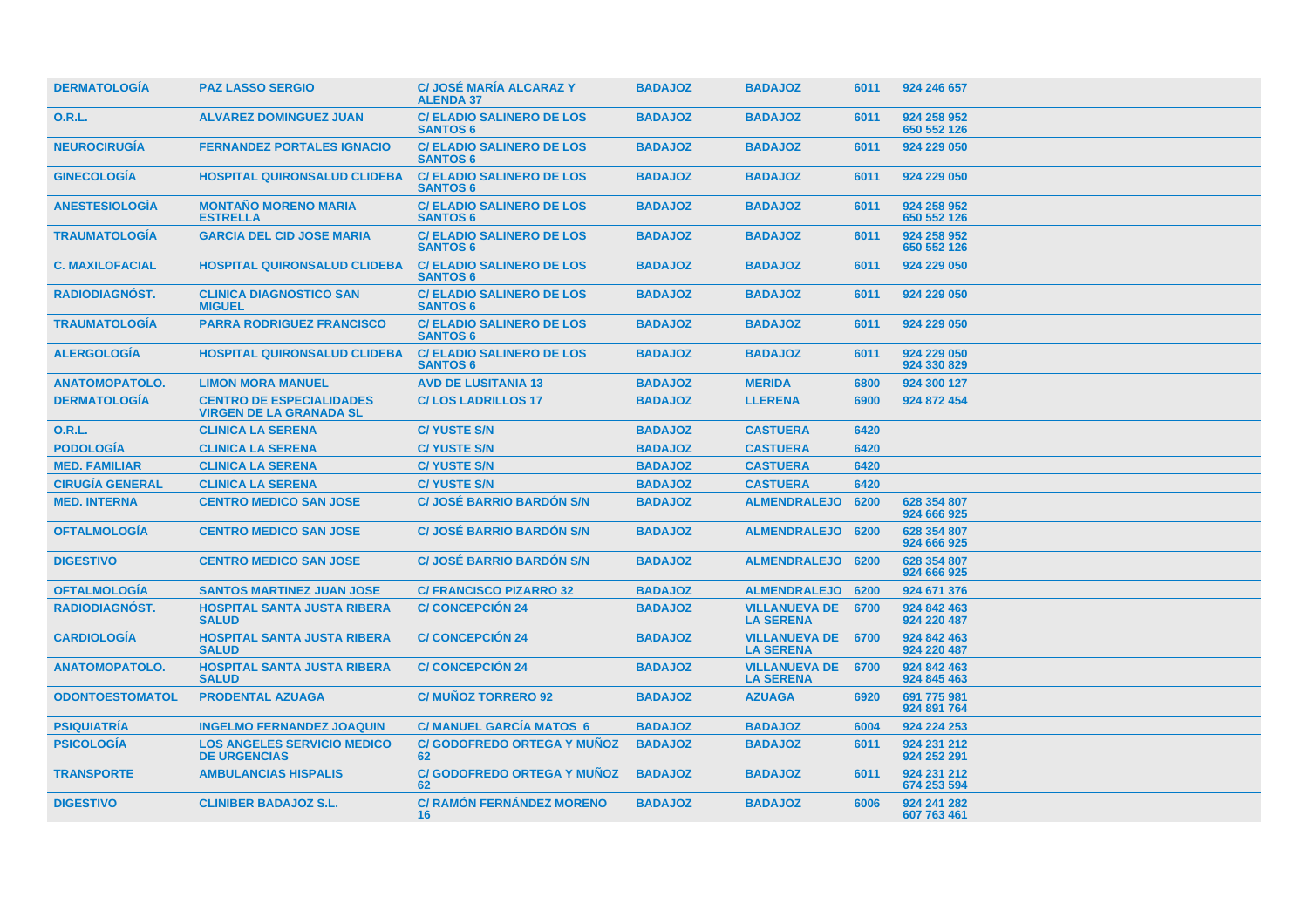| <b>MED. FAMILIAR</b>   | <b>CLINICA MEDICA JARA S.L.P.</b>                         | <b>PLZ DE SAN AGUSTIN s/n</b>                                                                                                 | <b>BADAJOZ</b> | <b>JEREZ DE LOS</b><br><b>CABALLEROS</b>   | 6380 | 924 750 119                |           |                                      |
|------------------------|-----------------------------------------------------------|-------------------------------------------------------------------------------------------------------------------------------|----------------|--------------------------------------------|------|----------------------------|-----------|--------------------------------------|
| <b>DERMATOLOGIA</b>    | <b>CLINICA DERMATOLOGIA Y</b><br><b>ALERGIA</b>           | <b>C/ MUNOZ TORRERO 21</b>                                                                                                    | <b>BADAJOZ</b> | <b>BADAJOZ</b>                             | 6001 | 924 220 562<br>924 207 203 |           |                                      |
| <b>FISIOTERAPIA</b>    | <b>CENTRO DE FISIOTERAPIA NUEVA</b><br><b>ALTEA</b>       | <b>AVD REINA SOFIA 34</b>                                                                                                     | <b>BADAJOZ</b> | <b>MERIDA</b>                              | 6800 | 924 315 690                |           |                                      |
| <b>CIRUGÍA GENERAL</b> | <b>CLINICA DIANA</b>                                      | <b>AVD REINA SOFIA 34</b>                                                                                                     | <b>BADAJOZ</b> | <b>MERIDA</b>                              | 6800 | 924 311 216                |           |                                      |
| <b>PODOLOGÍA</b>       | QUIROPODO, C.B.                                           | <b>AVD PERU 25</b>                                                                                                            | <b>BADAJOZ</b> | <b>BADAJOZ</b>                             | 6011 | 924 253 655                |           |                                      |
| <b>FISIOTERAPIA</b>    | <b>CLINICA DEMAR</b>                                      | <b>C/ COMENDADOR ARIAS PEREZ 6</b>                                                                                            | <b>BADAJOZ</b> | <b>HERRERA DEL</b><br><b>DUQUE</b>         | 6670 | 679 171 351                |           |                                      |
| <b>GINECOLOGÍA</b>     | <b>IERA</b>                                               | <b>C/ JULIO CIENFUEGOS LINARES 19</b>                                                                                         | <b>BADAJOZ</b> | <b>BADAJOZ</b>                             | 6006 | 924 286 962                |           |                                      |
| <b>FISIOTERAPIA</b>    | <b>HOSPITAL PARQUE VEGAS ALTAS</b>                        | <b>AVD DE MADRID 12</b>                                                                                                       | <b>BADAJOZ</b> | <b>DON BENITO</b>                          | 6400 | 924 805 050<br>924 808 483 |           |                                      |
| <b>UROLOGÍA</b>        | <b>HOSPITAL PARQUE VEGAS ALTAS</b>                        | <b>AVD DE MADRID 12</b>                                                                                                       | <b>BADAJOZ</b> | <b>DON BENITO</b>                          | 6400 | 924 805 050                |           |                                      |
| <b>CIRUGÍA GENERAL</b> | <b>HOSPITAL PARQUE VEGAS ALTAS</b>                        | <b>AVD DE MADRID 12</b>                                                                                                       | <b>BADAJOZ</b> | <b>DON BENITO</b>                          | 6400 | 924 805 050                |           |                                      |
| <b>NEUROLOGÍA</b>      | <b>HOSPITAL PARQUE VEGAS ALTAS</b>                        | <b>AVD DE MADRID 12</b>                                                                                                       | <b>BADAJOZ</b> | <b>DON BENITO</b>                          | 6400 | 924 805 050<br>924 808 483 |           |                                      |
| <b>FISIOTERAPIA</b>    | <b>EQUIPO SOCIO-SANITARIO</b><br><b>MULTIPROFESIONAL</b>  | <b>AVD JESUS DE NAZARET 28</b>                                                                                                | <b>BADAJOZ</b> | <b>LLERENA</b>                             | 6900 | 924 872 128                |           |                                      |
| <b>TRAUMATOLOGIA</b>   | <b>ANIBAL VEGA MUNOZ S.C.</b>                             | <b>C/BECERRO1</b>                                                                                                             | <b>BADAJOZ</b> | <b>ALMENDRALEJO</b>                        | 6200 | 645 185 101                |           |                                      |
| <b>MED. FAMILIAR</b>   | <b>GARCIA BARCELO MARIA VICTORIA</b>                      | C/ RAMON Y CAJAL 27 PISO 1º                                                                                                   | <b>BADAJOZ</b> | <b>VILLANUEVA DE</b><br><b>LA SERENA</b>   | 6700 | 924 844 146                |           |                                      |
| <b>MED. FAMILIAR</b>   | <b>LOS ANGELES SERVICIO MEDICO</b><br><b>DE URGENCIAS</b> | <b>AVD SANTA MARINA 7 CLINICA LOS</b><br><b>ANGELES</b>                                                                       | <b>BADAJOZ</b> | <b>BADAJOZ</b>                             | 6005 | 924 242 425                | <b>SI</b> | Pulsa aquí para pedir tu cita online |
| <b>ODONTOESTOMATOL</b> | <b>MP DENTAL</b>                                          | <b>C/MERIDA 19</b>                                                                                                            | <b>BADAJOZ</b> | <b>ALMENDRALEJO</b>                        | 6200 | 924 664 002                |           |                                      |
| <b>NEUROCIRUGÍA</b>    | <b>FERNANDEZ PORTALES IGNACIO</b>                         | <b>C/ MANUEL BERMEJO HERNANDEZ</b><br>8                                                                                       | <b>BADAJOZ</b> | <b>MERIDA</b>                              | 6800 | 924 229 050                |           |                                      |
| <b>DIGESTIVO</b>       | <b>CLINICA SAN BLAS MERIDA</b>                            | <b>TRV PRINCESA SOFÍA S/N ESQUINA</b><br><b>CON AVENIDA REINA SOFIA</b>                                                       | <b>BADAJOZ</b> | <b>MERIDA</b>                              | 6800 | 924 040 989                |           |                                      |
| <b>NEUROFISIOLOGÍA</b> | <b>MONTERDE VILLAR ANA MARIA</b>                          | <b>C/ ANTONIO MARTINEZ VIREL 1</b>                                                                                            | <b>BADAJOZ</b> | <b>BADAJOZ</b>                             | 6011 | 695 557 092<br>924 962 811 |           |                                      |
| <b>ENFERMERIA</b>      | <b>LOS ANGELES SERVICIO MEDICO</b><br><b>DE URGENCIAS</b> | <b>AVD RICARDO CARAPETO</b><br><b>ZAMBRANO 130</b>                                                                            | <b>BADAJOZ</b> | <b>BADAJOZ</b>                             | 6005 | 924 238 181                |           |                                      |
| <b>REUMATOLOGIA</b>    | <b>LEON GARCIA MARIO</b>                                  | <b>C/ CERVANTES 22</b><br>WWW.DOCTORESMARIOLEON.COM                                                                           | <b>BADAJOZ</b> | <b>MERIDA</b>                              | 6800 | 924 319 803<br>648 139 118 |           |                                      |
| <b>PODOLOGIA</b>       | <b>VERJANO ROBLES ELISABETH</b>                           | <b>C/ GRAVINA 47</b>                                                                                                          | <b>BADAJOZ</b> | <b>VILLAFRANCA</b><br><b>DE LOS BARROS</b> | 6220 | 687 678 071                |           |                                      |
| <b>ODONTOESTOMATOL</b> | <b>DENTAL COLINO</b>                                      | <b>C/ JOSE MIGUELSANTIAGO</b><br><b>CASTELO 12 EN EL CALLEJERO</b><br><b>PUEDE APARECER COMO PLAZA</b><br><b>JABONERAS, 3</b> | <b>BADAJOZ</b> | <b>VILLANUEVA DE</b><br><b>LA SERENA</b>   | 6700 | 924 847 172<br>653 455 306 |           |                                      |
| <b>AREAS PEDIÁTRI.</b> | <b>VILELA SERRANO ANTONIO</b>                             | <b>AVD AVENIDA DE PORTUGAL 12</b><br><b>CHALET</b>                                                                            | <b>BADAJOZ</b> | <b>MERIDA</b>                              | 6800 | 924 370 273                |           |                                      |
| <b>PODOLOGÍA</b>       | <b>MARROYO SALGADO JOSE</b>                               | <b>PLZ ALFÉREZ PROVISIONALES 2</b>                                                                                            | <b>BADAJOZ</b> | <b>BADAJOZ</b>                             | 6005 | 924 235 698                |           |                                      |
| <b>MED. FAMILIAR</b>   | <b>CLINICA SAN BLAS</b>                                   | <b>C/SAN BLAS 11</b>                                                                                                          | <b>BADAJOZ</b> | <b>ALMENDRALEJO</b>                        | 6200 | 924 670 278<br>924 671 757 |           |                                      |
| <b>FISIOTERAPIA</b>    | <b>CABANILLAS NUÑEZ MARIANO</b>                           | <b>C/ ALONSO RODRIGUEZ 14</b>                                                                                                 | <b>BADAJOZ</b> | <b>MONTIJO</b>                             | 6480 | 924 452 605                |           |                                      |
| <b>MED. FAMILIAR</b>   | <b>SERVICIOS MEDICOS OMEGA</b>                            | <b>C/ALONSO RODRIGUEZ 14</b>                                                                                                  | <b>BADAJOZ</b> | <b>MONTIJO</b>                             | 6480 | 924 452 605<br>924 452 504 |           |                                      |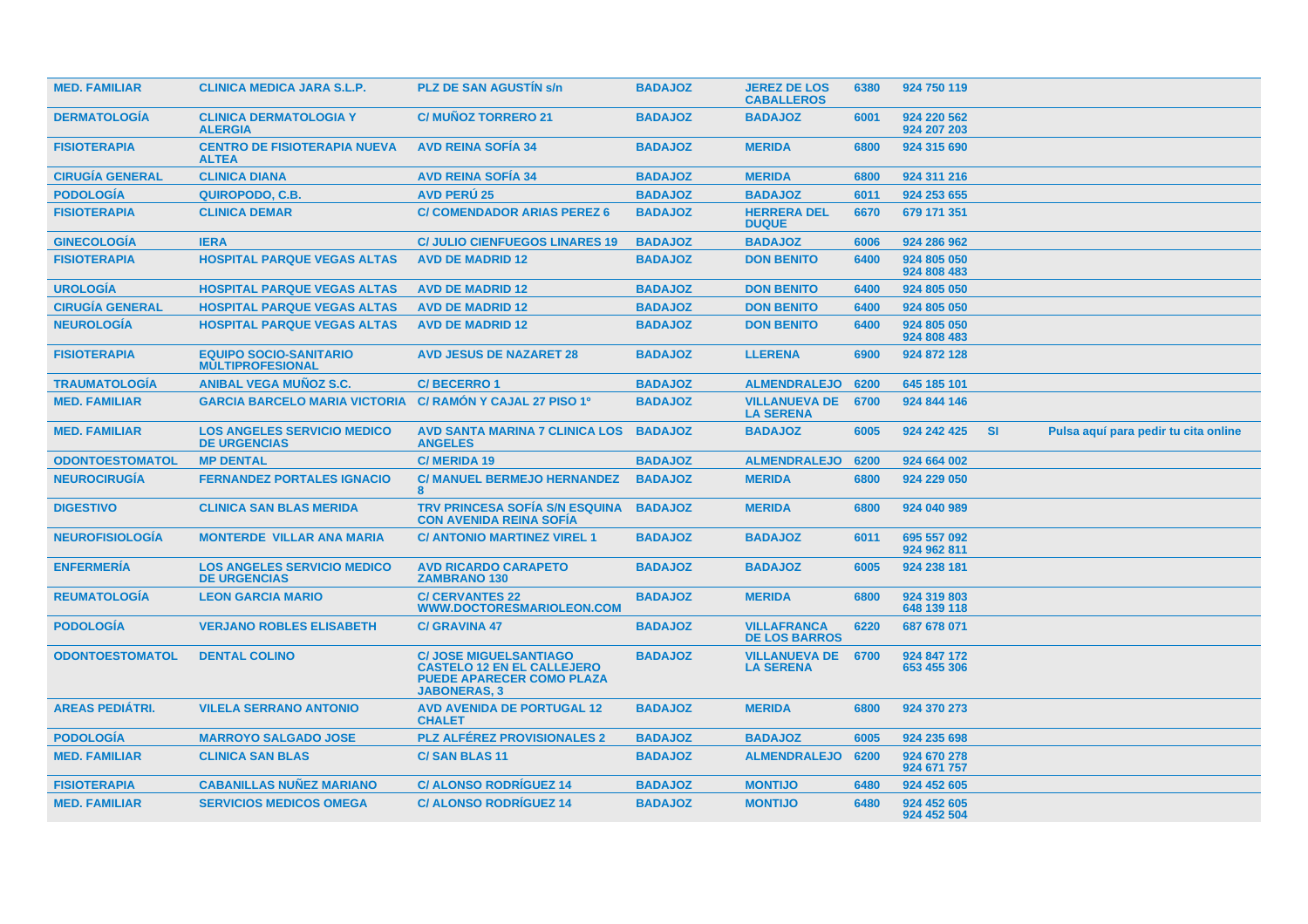| <b>ANÁLISIS</b>        | <b>LOS ANGELES SERVICIO MEDICO</b><br><b>DE URGENCIAS</b>       | <b>C/ FERNANDO CASTÓN 6</b>                         | <b>BADAJOZ</b> | <b>BADAJOZ</b>    | 6005 | 924 242 425                |
|------------------------|-----------------------------------------------------------------|-----------------------------------------------------|----------------|-------------------|------|----------------------------|
| <b>TRAUMATOLOGIA</b>   | <b>CLINICA DIANA</b>                                            | <b>AVD REINA SOFIA 34</b>                           | <b>BADAJOZ</b> | <b>MERIDA</b>     | 6800 | 924 311 216<br>924 311 816 |
| <b>RADIODIAGNÓST.</b>  | <b>CLINICA DIANA</b>                                            | <b>AVD REINA SOFIA 34</b>                           | <b>BADAJOZ</b> | <b>MERIDA</b>     | 6800 | 924 311 216<br>924 311 816 |
| <b>AREAS PEDIATRI.</b> | <b>CABEZAS SEGURADO, C.B.</b>                                   | <b>AVD LUIS MOVILLA 14</b>                          | <b>BADAJOZ</b> | <b>BADAJOZ</b>    | 6011 | 678 856 019<br>924 257 069 |
| <b>TRAUMATOLOGIA</b>   | <b>GARCIA DEL CID JOSE MARIA</b>                                | <b>C/ZURBARAN1</b>                                  | <b>BADAJOZ</b> | <b>BADAJOZ</b>    | 6002 | 924 220 979                |
| <b>MED. FAMILIAR</b>   | <b>IGLESIAS PALACIOS MARCELINO</b><br><b>ALFONSO</b>            | <b>AVD VILLANUEVA 3</b>                             | <b>BADAJOZ</b> | <b>BADAJOZ</b>    | 6005 | 924 231 239                |
| <b>ALERGOLOGÍA</b>     | <b>NIETO HERRERA FRANCISCO</b>                                  | <b>AVD SINFORIANO MADRONERO 1</b>                   | <b>BADAJOZ</b> | <b>BADAJOZ</b>    | 6011 | 924 247 176<br>924 267 571 |
| <b>TRAUMATOLOGIA</b>   | <b>BUREO DACAL FRANCISCO JAVIER</b>                             | <b>C/ MANUEL ALFARO 4</b>                           | <b>BADAJOZ</b> | <b>BADAJOZ</b>    | 6004 | 924 242 903                |
| <b>MED. FAMILIAR</b>   | <b>CORTES GOMEZ ELIAS</b>                                       | <b>C/MANUEL ALFARO 4</b>                            | <b>BADAJOZ</b> | <b>BADAJOZ</b>    | 6004 | 924 242 903                |
| <b>CIRUGIA GENERAL</b> | <b>HOSPITAL PARQUE VIA DE LA</b><br><b>PLATA</b>                | <b>CRA SANTOS DE MAIMONA S/N</b>                    | <b>BADAJOZ</b> | <b>ZAFRA</b>      | 6300 | 924 555 332<br>924 552 755 |
| <b>ANÁLISIS</b>        | <b>MEGALAB</b>                                                  | <b>CRA SANTOS DE MAIMONA S/N</b>                    | <b>BADAJOZ</b> | <b>ZAFRA</b>      | 6300 | 924 555 332                |
| <b>O.R.L.</b>          | <b>HOSPITAL PARQUE VIA DE LA</b><br><b>PLATA</b>                | <b>CRA SANTOS DE MAIMONA S/N</b>                    | <b>BADAJOZ</b> | <b>ZAFRA</b>      | 6300 | 924 555 332<br>924 552 755 |
| <b>PSIQUIATRIA</b>     | <b>HOSPITAL PARQUE VIA DE LA</b><br><b>PLATA</b>                | <b>CRA SANTOS DE MAIMONA S/N</b>                    | <b>BADAJOZ</b> | <b>ZAFRA</b>      | 6300 | 924 555 332<br>924 552 755 |
| <b>ENFERMERÍA</b>      | <b>LOS ANGELES SERVICIO MEDICO</b><br><b>DE URGENCIAS</b>       | <b>C/ ATENCIÓN A DOMICILIO S/N</b>                  | <b>BADAJOZ</b> | <b>BADAJOZ</b>    | 6011 | 924 231 212<br>924 231 411 |
| <b>OFTALMOLOGÍA</b>    | <b>FERNANDEZ PERIANES FRANCISCO</b><br><b>JAVIER</b>            | <b>C/ ELADIO SALINERO DE LOS</b><br><b>SANTOS 6</b> | <b>BADAJOZ</b> | <b>BADAJOZ</b>    | 6011 | 924 229 050                |
| <b>CIRUGÍA GENERAL</b> | <b>AMBEL ALBARRAN ISAAC JUAN</b>                                | <b>C/ELADIO SALINERO DE LOS</b><br><b>SANTOS 6</b>  | <b>BADAJOZ</b> | <b>BADAJOZ</b>    | 6011 | 924 229 050<br>924 258 952 |
| <b>GINECOLOGIA</b>     | <b>HOSPITAL QUIRONSALUD CLIDEBA</b>                             | <b>C/ ELADIO SALINERO DE LOS</b><br><b>SANTOS 6</b> | <b>BADAJOZ</b> | <b>BADAJOZ</b>    | 6011 | 924 229 050<br>924 330 829 |
| <b>NEUROCIRUGÍA</b>    | <b>BERNAL GARCIA LUIS MIGUEL</b>                                | <b>C/ ELADIO SALINERO DE LOS</b><br><b>SANTOS 6</b> | <b>BADAJOZ</b> | <b>BADAJOZ</b>    | 6011 | 924 229 050<br>924 205 686 |
| <b>NEFROLOGÍA</b>      | <b>HOSPITAL QUIRONSALUD CLIDEBA</b>                             | <b>C/ELADIO SALINERO DE LOS</b><br><b>SANTOS 6</b>  | <b>BADAJOZ</b> | <b>BADAJOZ</b>    | 6011 | 924 229 050                |
| <b>DERMATOLOGIA</b>    | <b>CLINICA DERMATOLOGIA Y</b><br><b>ALERGIA</b>                 | <b>C/ELADIO SALINERO DE LOS</b><br><b>SANTOS 6</b>  | <b>BADAJOZ</b> | <b>BADAJOZ</b>    | 6011 | 924 229 050                |
| <b>MED. INTERNA</b>    | <b>HOSPITAL QUIRONSALUD CLIDEBA</b>                             | <b>C/ ELADIO SALINERO DE LOS</b><br><b>SANTOS 6</b> | <b>BADAJOZ</b> | <b>BADAJOZ</b>    | 6011 | 924 229 050<br>924 330 829 |
| <b>C. VASCULAR</b>     | <b>MEDINA MOLINA, FRANCISCO</b>                                 | <b>C/ELADIO SALINERO DE LOS</b><br><b>SANTOS 6</b>  | <b>BADAJOZ</b> | <b>BADAJOZ</b>    | 6011 | 924 229 050                |
| <b>NEUROFISIOLOGIA</b> | <b>UNIDAD DE NEURODIAGNOSTICO Y</b><br><b>CLINICA DEL SUENO</b> | <b>C/ELADIO SALINERO DE LOS</b><br><b>SANTOS 6</b>  | <b>BADAJOZ</b> | <b>BADAJOZ</b>    | 6011 |                            |
| <b>ONCOLOGIA</b>       | HOSPITAL QUIRONSALUD CLIDEBA                                    | <b>C/ELADIO SALINERO DE LOS</b><br><b>SANTOS 6</b>  | <b>BADAJOZ</b> | <b>BADAJOZ</b>    | 6011 | 924 229 050<br>924 330 829 |
| <b>OFTALMOLOGIA</b>    | <b>HOSPITAL QUIRONSALUD CLIDEBA</b>                             | <b>C/ELADIO SALINERO DE LOS</b><br><b>SANTOS 6</b>  | <b>BADAJOZ</b> | <b>BADAJOZ</b>    | 6011 | 924 229 050                |
| <b>MED. INTERNA</b>    | RODRIGUEZ VAZQUEZ CANDIDO                                       | <b>C/ELADIO SALINERO DE LOS</b><br><b>SANTOS 6</b>  | <b>BADAJOZ</b> | <b>BADAJOZ</b>    | 6011 | 924 229 050                |
| <b>AREAS PEDIÁTRI.</b> | <b>CLINICA LA SERENA</b>                                        | <b>C/YUSTE S/N</b>                                  | <b>BADAJOZ</b> | <b>CASTUERA</b>   | 6420 |                            |
| <b>ANÁLISIS</b>        | <b>CENTRO MEDICO SAN JOSE</b>                                   | <b>C/ JOSÉ BARRIO BARDON S/N</b>                    | <b>BADAJOZ</b> | ALMENDRALEJO 6200 |      | 628 354 807<br>924 666 925 |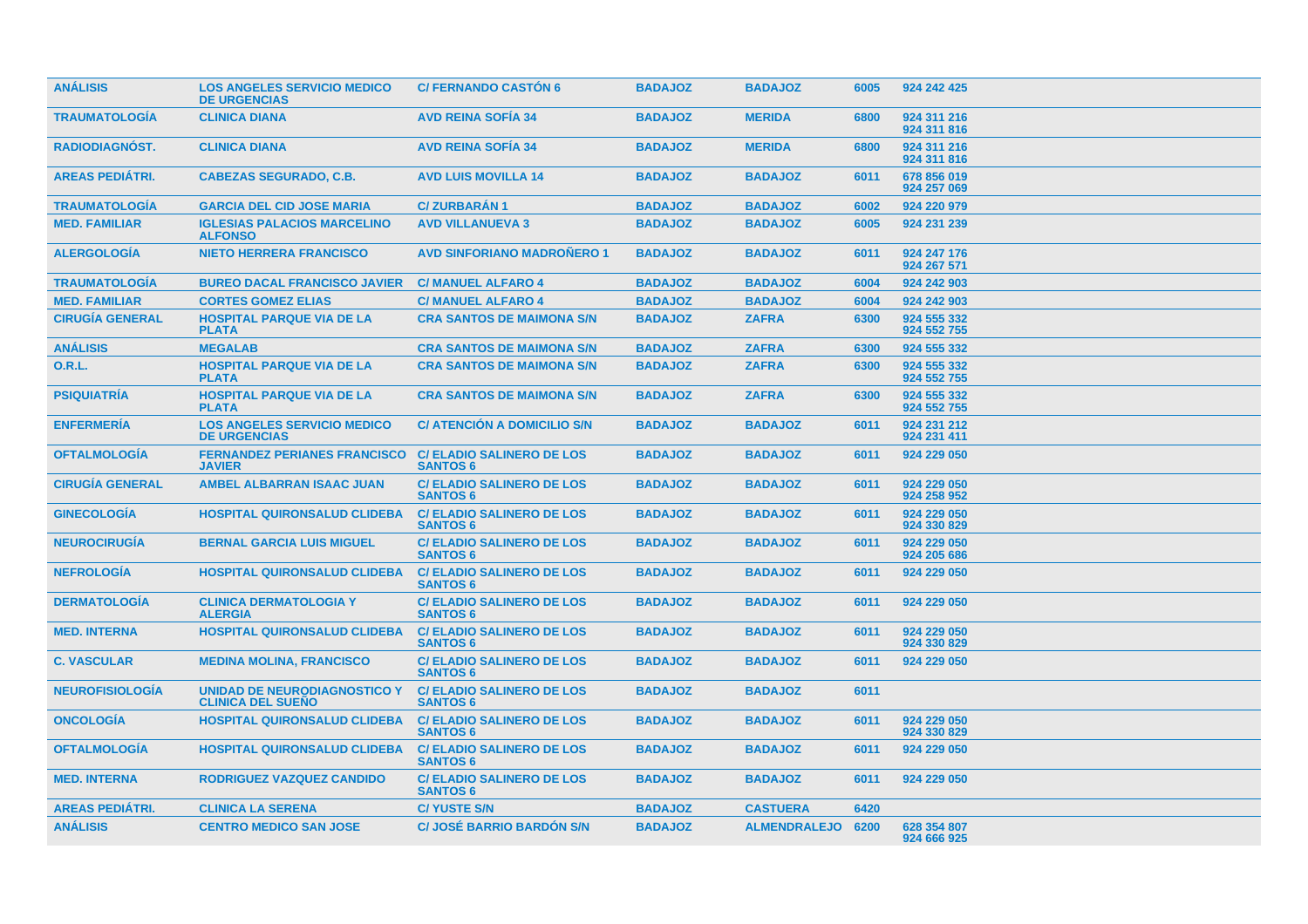| <b>FISIOTERAPIA</b>    | <b>HOSPITAL SANTA JUSTA RIBERA</b><br><b>SALUD</b> | <b>C/CONCEPCION 24</b>                                                   | <b>BADAJOZ</b> | <b>VILLANUEVA DE 6700</b><br><b>LA SERENA</b> |      | 924 842 463<br>924 220 487 |
|------------------------|----------------------------------------------------|--------------------------------------------------------------------------|----------------|-----------------------------------------------|------|----------------------------|
| <b>C. MAXILOFACIAL</b> | <b>ANTONIO J. MORILLO SANCHEZ</b>                  | <b>AVD SINFORIANO MADRONERO 27</b>                                       | <b>BADAJOZ</b> | <b>BADAJOZ</b>                                | 6010 |                            |
| <b>HOSP, DE DIA</b>    | <b>ANTONIO J. MORILLO SANCHEZ</b>                  | <b>AVD SINFORIANO MADRONERO 27</b>                                       | <b>BADAJOZ</b> | <b>BADAJOZ</b>                                | 6010 | 924 207 883<br>924 772 260 |
| <b>OFTALMOLOGÍA</b>    | <b>RUIZ GONZALEZ JUAN</b>                          | <b>C/SAN BLAS 13</b>                                                     | <b>BADAJOZ</b> | ALMENDRALEJO 6200                             |      | 924 670 278                |
| <b>PODOLOGÍA</b>       | <b>PAMPANO RIVERO ALEJANDRA</b>                    | <b>AVD AURELIO CABRERA 19</b>                                            | <b>BADAJOZ</b> | <b>ALBURQUERQUE 6510</b>                      |      | 924 400 725<br>660 453 698 |
| <b>FISIOTERAPIA</b>    | <b>KINESSALUD</b>                                  | <b>C/ PADRE TENA 69</b>                                                  | <b>BADAJOZ</b> | <b>AZUAGA</b>                                 | 6920 | 924 890 529                |
| <b>FISIOTERAPIA</b>    | <b>KINESSALUD</b>                                  | <b>C/GUADALCANAL 35</b>                                                  | <b>BADAJOZ</b> | <b>FUENTE DE</b><br><b>CANTOS</b>             | 6240 | 924 580 166                |
| <b>DIGESTIVO</b>       | <b>CLINIBER BADAJOZ S.L.</b>                       | <b>C/ RAMÓN FERNÁNDEZ MORENO</b><br>16.                                  | <b>BADAJOZ</b> | <b>BADAJOZ</b>                                | 6006 | 924 241 282                |
| <b>OFTALMOLOGÍA</b>    | <b>VISTA SANCHEZ TRANCON</b>                       | <b>C/LA VIOLETA 6 TECNOLASER</b>                                         | <b>BADAJOZ</b> | <b>BADAJOZ</b>                                | 6010 | 924 240 351                |
| <b>ENFERMERÍA</b>      | <b>CLINICA MEDICA JARA S.L.P.</b>                  | <b>PLZ DE SAN AGUSTIN S/n</b>                                            | <b>BADAJOZ</b> | <b>JEREZ DE LOS</b><br><b>CABALLEROS</b>      | 6380 | 924 750 119                |
| <b>FISIOTERAPIA</b>    | <b>CLINICA DIANA</b>                               | <b>AVD REINA SOFIA 34</b>                                                | <b>BADAJOZ</b> | <b>MERIDA</b>                                 | 6800 | 924 311 216                |
| <b>NEUMOLOGÍA</b>      | <b>HOSPITAL PARQUE VEGAS ALTAS</b>                 | <b>AVD DE MADRID 12</b>                                                  | <b>BADAJOZ</b> | <b>DON BENITO</b>                             | 6400 | 924 805 050<br>924 808 483 |
| <b>GINECOLOGIA</b>     | <b>HOSPITAL PARQUE VEGAS ALTAS</b>                 | <b>AVD DE MADRID 12</b>                                                  | <b>BADAJOZ</b> | <b>DON BENITO</b>                             | 6400 | 924 805 050                |
| <b>HOSP. GENERAL</b>   | <b>HOSPITAL PARQUE VEGAS ALTAS</b>                 | <b>AVD DE MADRID 12</b>                                                  | <b>BADAJOZ</b> | <b>DON BENITO</b>                             | 6400 | 924 805 050                |
| <b>UROLOGIA</b>        | <b>HOSPITAL PARQUE VEGAS ALTAS</b>                 | <b>AVD DE MADRID 12</b>                                                  | <b>BADAJOZ</b> | <b>DON BENITO</b>                             | 6400 | 924 805 050<br>924 808 483 |
| <b>PSIQUIATRÍA</b>     | <b>HOSPITAL PARQUE VEGAS ALTAS</b>                 | <b>AVD DE MADRID 12</b>                                                  | <b>BADAJOZ</b> | <b>DON BENITO</b>                             | 6400 | 924 805 050<br>924 808 483 |
| <b>FISIOTERAPIA</b>    | <b>CENTRO FISIOTERAPIA INTEGRAL</b>                | <b>AVD CONSTITUCION 40</b>                                               | <b>BADAJOZ</b> | <b>MERIDA</b>                                 | 6800 | 924 373 737<br>615 070 728 |
| <b>FISIOTERAPIA</b>    | <b>MENDEZ ESCRIBANO FRANCISCO</b><br><b>JAVIER</b> | <b>C/SALVADOR DE MADARIAGA 6</b>                                         | <b>BADAJOZ</b> | <b>BADAJOZ</b>                                | 6011 | 686 884 038<br>924 262 453 |
| <b>MED. FAMILIAR</b>   | <b>CLINICA TALAVERA</b>                            | <b>AVD EXTREMADURA 19</b>                                                | <b>BADAJOZ</b> | <b>TALAVERA LA</b><br><b>REAL</b>             | 6140 | 924 441 848<br>615 285 764 |
| <b>PSICOLOGIA</b>      | <b>CLINIDEX SERVICIOS DE SALUD</b>                 | C/CAVA <sub>53</sub>                                                     | <b>BADAJOZ</b> | <b>FUENTE DEL</b><br><b>MAESTRE</b>           | 6360 | 654 246 906                |
| <b>PSICOLOGIA</b>      | <b>CLINIDEX SERVICIOS DE SALUD</b>                 | <b>C/MERIDA 20</b>                                                       | <b>BADAJOZ</b> | <b>VILLAFRANCA</b><br><b>DE LOS BARROS</b>    | 6220 | 655 015 030<br>654 246 906 |
| <b>PODOLOGIA</b>       | <b>VERJANO ROBLES ELISABETH</b>                    | AVD DE LA PAZ 41 PISO 1º - PUERTA BADAJOZ<br>C.                          |                | <b>ALMENDRALEJO</b>                           | 6200 | 687 678 071<br>927 677 353 |
| <b>PODOLOGÍA</b>       | <b>MORILLO RUDILLA Mª MERCEDES</b>                 | <b>C/PADRE TENA 5</b>                                                    | <b>BADAJOZ</b> | <b>AZUAGA</b>                                 | 6920 | 924 892 354<br>678 850 895 |
| <b>MED. FAMILIAR</b>   | <b>HOSPITAL QUIRONSALUD CLIDEBA</b>                | <b>C/ MANUEL BERMEJO HERNANDEZ</b><br>8                                  | <b>BADAJOZ</b> | <b>MERIDA</b>                                 | 6800 | 924 229 050                |
| <b>ENFERMERÍA</b>      | <b>CLINICA SAN BLAS MERIDA</b>                     | <b>TRV PRINCESA SOFÍA S/N ESQUINA</b><br><b>CON AVENIDA REINA SOFIA</b>  | <b>BADAJOZ</b> | <b>MERIDA</b>                                 | 6800 | 924 040 989                |
| <b>MED. INTERNA</b>    | <b>CLINICA SAN BLAS MERIDA</b>                     | TRV PRINCESA SOFÍA S/N ESQUINA BADAJOZ<br><b>CON AVENIDA REINA SOFIA</b> |                | <b>MERIDA</b>                                 | 6800 | 924 040 989                |
| <b>GINECOLOGIA</b>     | <b>CLINICA SAN BLAS MERIDA</b>                     | <b>TRV PRINCESA SOFIA S/N ESQUINA</b><br><b>CON AVENIDA REINA SOFÍA</b>  | <b>BADAJOZ</b> | <b>MERIDA</b>                                 | 6800 | 924 040 989                |
| <b>MED. FAMILIAR</b>   | <b>CLINICA SAN MATEO</b>                           | <b>C/RODEO 6</b>                                                         | <b>BADAJOZ</b> | <b>FREGENAL DE</b><br><b>LA SIERRA</b>        | 6340 | 924 700 465<br>640 781 426 |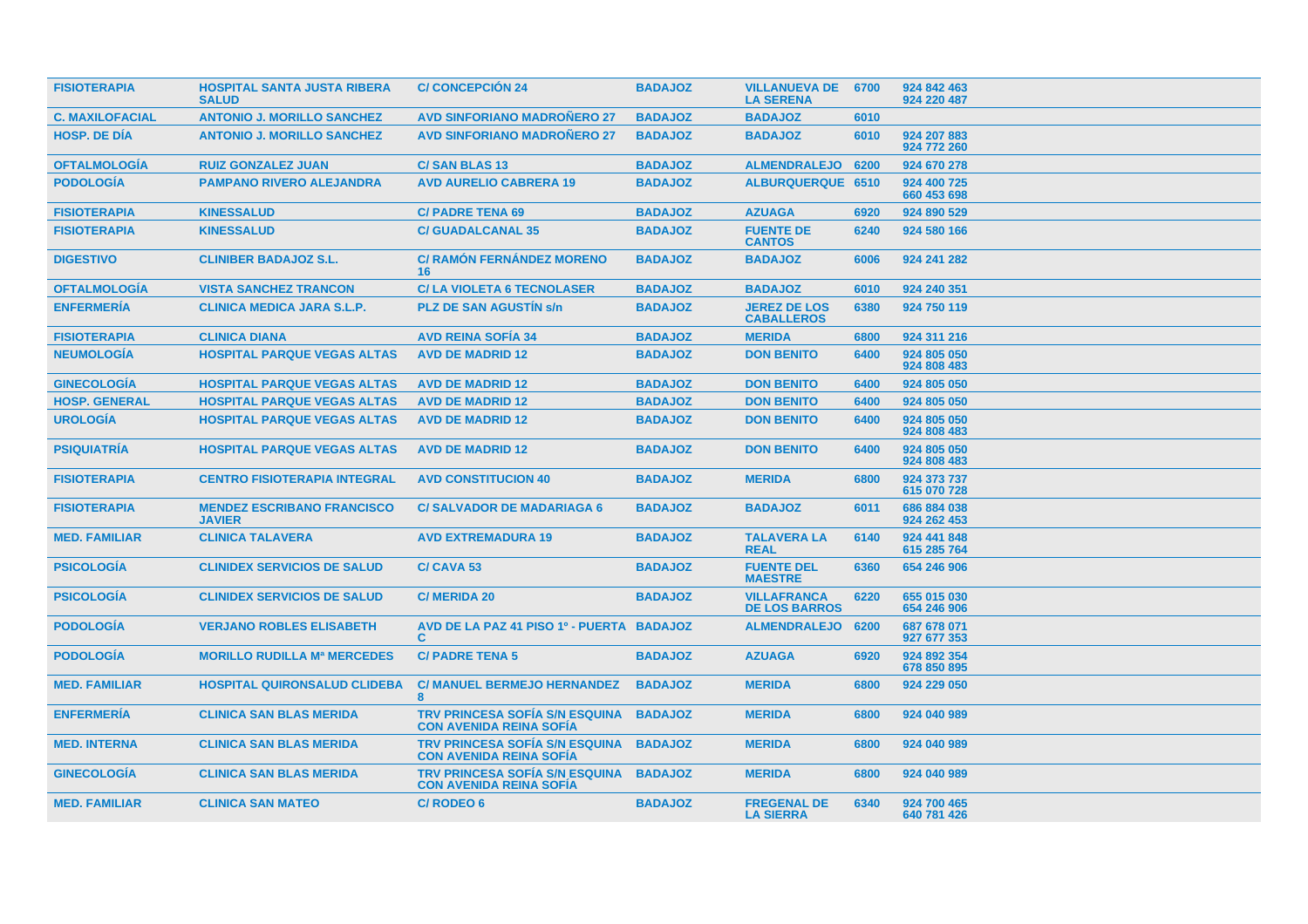| <b>OFTALMOLOGIA</b>    | <b>CLINICA IO ( OFTALMOLOGIA</b><br><b>INTEGRAL</b> )           | <b>C/ ALCANTARA ESQUINA JESUS</b><br><b>RINCON JIMENEZ 1 ES UNA CLINICA</b><br><b>EN LOCAL COMERCIAL</b> | <b>BADAJOZ</b> | <b>BADAJOZ</b>    | 6010 | 620 207 288<br>824 906 585 |
|------------------------|-----------------------------------------------------------------|----------------------------------------------------------------------------------------------------------|----------------|-------------------|------|----------------------------|
| <b>ANÁLISIS</b>        | <b>SYNLAB DIAGNOSTICOS</b><br><b>GLOBALES</b>                   | <b>C/ VIRGEN DE GUADALUPE 16</b>                                                                         | <b>BADAJOZ</b> | <b>BADAJOZ</b>    | 6003 | 924 253 329<br>924 246 785 |
| <b>GINECOLOGIA</b>     | <b>CLINICA SAN BLAS</b>                                         | <b>C/SAN BLAS 11</b>                                                                                     | <b>BADAJOZ</b> | ALMENDRALEJO 6200 |      | 924 670 278<br>924 671 757 |
| <b>PODOLOGIA</b>       | <b>CLINICA SAN BLAS</b>                                         | <b>C/SAN BLAS 11</b>                                                                                     | <b>BADAJOZ</b> | ALMENDRALEJO 6200 |      | 924 670 278<br>924 671 757 |
| <b>MED. FAMILIAR</b>   | <b>GIMENO FERNANDEZ RAFAEL</b><br><b>PABLO</b>                  | <b>C/CERVANTES 49</b>                                                                                    | <b>BADAJOZ</b> | ALMENDRALEJO 6200 |      | 924 664 652                |
| <b>CIRUGÍA GENERAL</b> | <b>BAS SANTA-CRUZ ANDRES</b>                                    | <b>AVD FERNANDO CALZADILLA 25</b>                                                                        | <b>BADAJOZ</b> | <b>BADAJOZ</b>    | 6004 | 924 235 393                |
| <b>TRAUMATOLOGÍA</b>   | <b>PARRA RODRIGUEZ FRANCISCO</b>                                | <b>C/ MANUEL ALFARO 4</b>                                                                                | <b>BADAJOZ</b> | <b>BADAJOZ</b>    | 6004 | 924 242 903<br>924 249 303 |
| <b>FISIOTERAPIA</b>    | <b>EUROKINES EXTREMADURA, S.L.</b>                              | <b>C/MANUEL ALFARO 4</b>                                                                                 | <b>BADAJOZ</b> | <b>BADAJOZ</b>    | 6004 | 924 242 903                |
| <b>MED. INTERNA</b>    | <b>LOPEZ-SANTAMARIA REDONDO</b><br><b>JOSE LUIS</b>             | <b>C/SANTO DOMINGO 60</b>                                                                                | <b>BADAJOZ</b> | <b>BADAJOZ</b>    | 6001 | 924 224 511                |
| <b>MED. FAMILIAR</b>   | <b>FERNANDEZ CHAVERO MANUEL</b><br><b>REYES JOSE</b>            | <b>AVD SANTA MARINA 39</b>                                                                               | <b>BADAJOZ</b> | <b>BADAJOZ</b>    | 6005 | 924 237 145                |
| <b>DERMATOLOGÍA</b>    | <b>HOSPITAL PARQUE VIA DE LA</b><br><b>PLATA</b>                | <b>CRA SANTOS DE MAIMONA S/N</b>                                                                         | <b>BADAJOZ</b> | <b>ZAFRA</b>      | 6300 | 924 555 332<br>924 552 755 |
| <b>UROLOGIA</b>        | <b>HOSPITAL PARQUE VIA DE LA</b><br><b>PLATA</b>                | <b>CRA SANTOS DE MAIMONA S/N</b>                                                                         | <b>BADAJOZ</b> | <b>ZAFRA</b>      | 6300 | 924 555 332<br>924 552 755 |
| <b>GINECOLOGIA</b>     | <b>HOSPITAL PARQUE VIA DE LA</b><br><b>PLATA</b>                | <b>CRA SANTOS DE MAIMONA S/N</b>                                                                         | <b>BADAJOZ</b> | <b>ZAFRA</b>      | 6300 | 924 555 332<br>924 552 755 |
| <b>MED. FAMILIAR</b>   | <b>HOSPITAL PARQUE VIA DE LA</b><br><b>PLATA</b>                | <b>CRA SANTOS DE MAIMONA S/N</b>                                                                         | <b>BADAJOZ</b> | <b>ZAFRA</b>      | 6300 | 924 563 026<br>924 551 463 |
| <b>NEUROFISIOLOGÍA</b> | <b>UNIDAD DE NEURODIAGNOSTICO Y</b><br><b>CLINICA DEL SUENO</b> | <b>C/ ELADIO SALINERO DE LOS</b><br><b>SANTOS 6</b>                                                      | <b>BADAJOZ</b> | <b>BADAJOZ</b>    | 6011 | 924 229 050<br>692 695 881 |
| <b>OFTALMOLOGIA</b>    | <b>HOSPITAL QUIRONSALUD CLIDEBA</b>                             | <b>C/ ELADIO SALINERO DE LOS</b><br><b>SANTOS 6</b>                                                      | <b>BADAJOZ</b> | <b>BADAJOZ</b>    | 6011 | 924 229 050<br>924 330 829 |
| <b>CIRUGIA GENERAL</b> | <b>HOSPITAL QUIRONSALUD CLIDEBA</b>                             | <b>C/ELADIO SALINERO DE LOS</b><br><b>SANTOS 6</b>                                                       | <b>BADAJOZ</b> | <b>BADAJOZ</b>    | 6011 | 924 229 050                |
| <b>UROLOGÍA</b>        | <b>HOSPITAL QUIRONSALUD CLIDEBA</b>                             | <b>C/ ELADIO SALINERO DE LOS</b><br><b>SANTOS 6</b>                                                      | <b>BADAJOZ</b> | <b>BADAJOZ</b>    | 6011 | 924 229 050<br>924 330 829 |
| <b>ANÁLISIS</b>        | <b>HOSPITAL QUIRONSALUD CLIDEBA</b>                             | <b>C/ELADIO SALINERO DE LOS</b><br><b>SANTOS 6</b>                                                       | <b>BADAJOZ</b> | <b>BADAJOZ</b>    | 6011 | 924 229 050<br>924 205 686 |
| <b>TRAUMATOLOGIA</b>   | <b>HOSPITAL QUIRONSALUD CLIDEBA</b>                             | <b>C/ ELADIO SALINERO DE LOS</b><br><b>SANTOS 6</b>                                                      | <b>BADAJOZ</b> | <b>BADAJOZ</b>    | 6011 | 924 229 050<br>924 330 829 |
| <b>CIRUGÍA GENERAL</b> | <b>BAS SANTA-CRUZ ANDRES</b>                                    | <b>C/ ELADIO SALINERO DE LOS</b><br><b>SANTOS 6</b>                                                      | <b>BADAJOZ</b> | <b>BADAJOZ</b>    | 6011 | 924 258 952<br>650 552 126 |
| <b>HEMATOLOGIA</b>     | <b>ELDUAYEN IZAGUERRI RAMON</b>                                 | <b>C/ ELADIO SALINERO DE LOS</b><br><b>SANTOS 6</b>                                                      | <b>BADAJOZ</b> | <b>BADAJOZ</b>    | 6011 | 924 330 703<br>924 229 050 |
| <b>PSICOLOGIA</b>      | <b>HOSPITAL QUIRONSALUD CLIDEBA</b>                             | <b>C/ELADIO SALINERO DE LOS</b><br><b>SANTOS 6</b>                                                       | <b>BADAJOZ</b> | <b>BADAJOZ</b>    | 6011 | 924 229 050<br>924 330 829 |
| <b>MED. INTERNA</b>    | <b>LOPEZ-SANTAMARIA REDONDO</b><br><b>JOSE LUIS</b>             | <b>C/ELADIO SALINERO DE LOS</b><br><b>SANTOS 6</b>                                                       | <b>BADAJOZ</b> | <b>BADAJOZ</b>    | 6011 | 924 258 952<br>650 552 126 |
| RADIODIAGNÓST.         | <b>DIAGNOSTICO SAN MIGUEL VEGAS</b><br>ALTAS, S.L.              | <b>AVD ALONSO MARTIN 37</b>                                                                              | <b>BADAJOZ</b> | <b>DON BENITO</b> | 6400 | 924 805 652                |
| <b>RADIODIAGNOST.</b>  | <b>CLINICA LA SERENA</b>                                        | <b>C/YUSTE S/N</b>                                                                                       | <b>BADAJOZ</b> | <b>CASTUERA</b>   | 6420 |                            |
| <b>GINECOLOGIA</b>     | <b>CLINICA LA SERENA</b>                                        | <b>C/YUSTE S/N</b>                                                                                       | <b>BADAJOZ</b> | <b>CASTUERA</b>   | 6420 |                            |
|                        |                                                                 |                                                                                                          |                |                   |      |                            |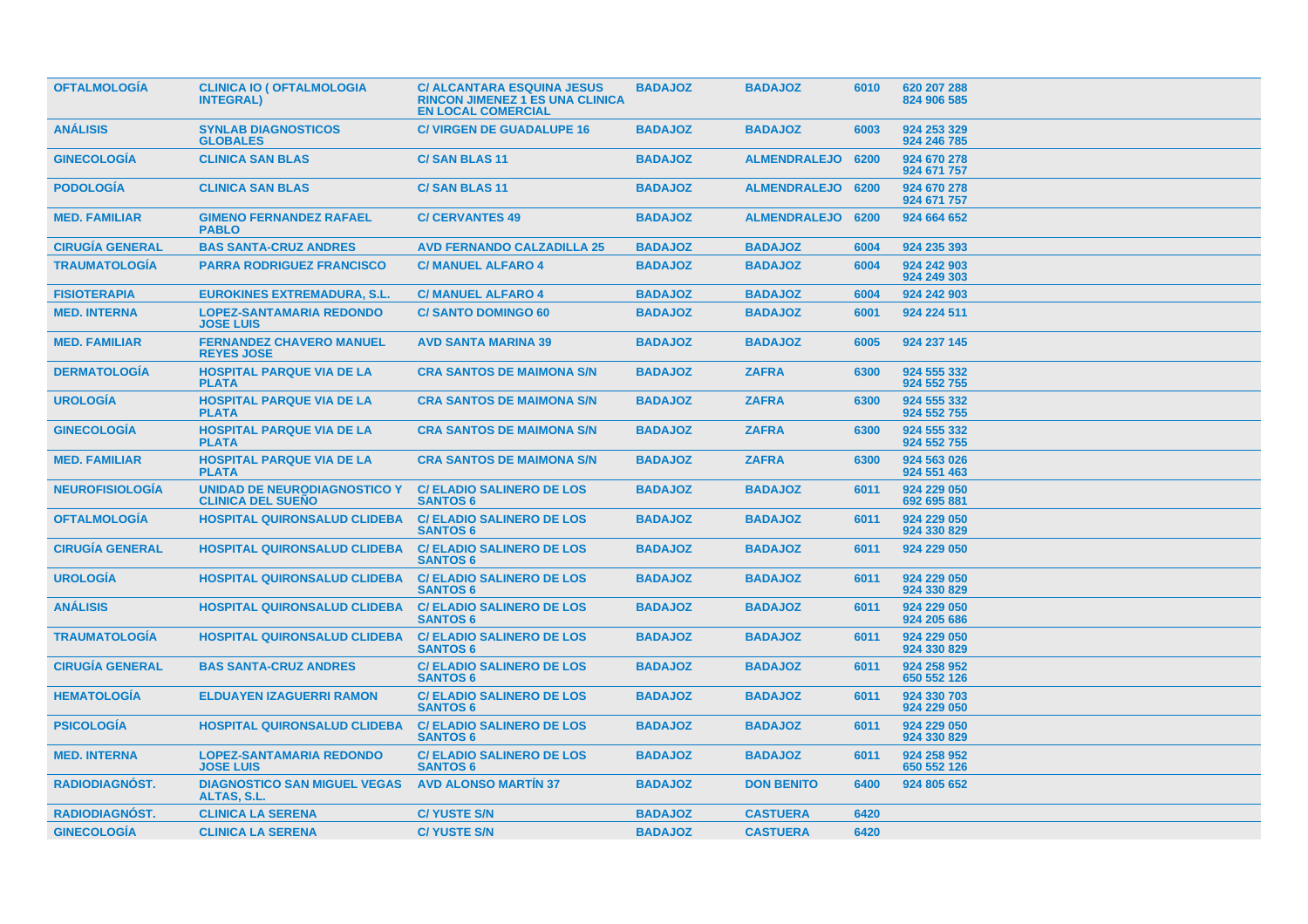| <b>MED. FAMILIAR</b>   | <b>CENTRO MEDICO SAN JOSE</b>                                              | <b>C/ JOSÉ BARRIO BARDON S/N</b>                           | <b>BADAJOZ</b> | ALMENDRALEJO 6200                             |      | 924 666 925<br>628 354 807 |           |                                      |
|------------------------|----------------------------------------------------------------------------|------------------------------------------------------------|----------------|-----------------------------------------------|------|----------------------------|-----------|--------------------------------------|
| <b>PODOLOGIA</b>       | <b>MARAÑON ALCAZAR JOSE ANGEL</b>                                          | <b>C/SAN SISENANDO 4</b>                                   | <b>BADAJOZ</b> | <b>BADAJOZ</b>                                | 6002 | 924 221 499                |           |                                      |
| <b>C. VASCULAR</b>     | <b>MEDINA MOLINA, FRANCISCO</b>                                            | <b>AVD SINFORIANO MADROÑERO 15</b>                         | <b>BADAJOZ</b> | <b>BADAJOZ</b>                                | 6011 | 924 260 149                |           |                                      |
| <b>FISIOTERAPIA</b>    | <b>GONZALEZ RANGEL SOLEDAD</b>                                             | <b>C/ MIGUEL DE CERVANTES</b><br><b>SAAVEDRA 4</b>         | <b>BADAJOZ</b> | <b>JEREZ DE LOS</b><br><b>CABALLEROS</b>      | 6380 | 924 750 603                |           |                                      |
| <b>GINECOLOGÍA</b>     | <b>HOSPITAL SANTA JUSTA RIBERA</b><br><b>SALUD</b>                         | <b>C/CONCEPCIÓN 24</b>                                     | <b>BADAJOZ</b> | <b>VILLANUEVA DE</b><br><b>LA SERENA</b>      | 6700 | 924 842 463<br>924 220 487 |           |                                      |
| <b>ANÁLISIS</b>        | <b>HOSPITAL SANTA JUSTA RIBERA</b><br><b>SALUD</b>                         | <b>C/CONCEPCIÓN 24</b>                                     | <b>BADAJOZ</b> | VILLANUEVA DE 6700<br><b>LA SERENA</b>        |      | 924 842 463<br>924 845 463 |           |                                      |
| <b>CIRUGIA GENERAL</b> | <b>HOSPITAL SANTA JUSTA RIBERA</b><br><b>SALUD</b>                         | <b>C/CONCEPCION 24</b>                                     | <b>BADAJOZ</b> | <b>VILLANUEVA DE 6700</b><br><b>LA SERENA</b> |      |                            |           |                                      |
| <b>C. VASCULAR</b>     | <b>HOSPITAL SANTA JUSTA RIBERA</b><br><b>SALUD</b>                         | <b>C/CONCEPCION 24</b>                                     | <b>BADAJOZ</b> | <b>VILLANUEVA DE 6700</b><br><b>LA SERENA</b> |      | 924 842 463<br>924 220 487 |           |                                      |
| <b>HOSP. GENERAL</b>   | <b>HOSPITAL SANTA JUSTA RIBERA</b><br><b>SALUD</b>                         | <b>C/CONCEPCIÓN 24</b>                                     | <b>BADAJOZ</b> | VILLANUEVA DE 6700<br><b>LA SERENA</b>        |      |                            |           |                                      |
| <b>C. VASCULAR</b>     | <b>MEDINA MOLINA, FRANCISCO</b>                                            | <b>C/CONCEPCIÓN 24</b>                                     | <b>BADAJOZ</b> | <b>VILLANUEVA DE</b><br><b>LA SERENA</b>      | 6700 | 924 840 746                |           |                                      |
| <b>FISIOTERAPIA</b>    | <b>PUENTE MATEO FRANCISCO</b>                                              | <b>C/ MANUEL ALVAREZ 8</b>                                 | <b>BADAJOZ</b> | <b>ZAFRA</b>                                  | 6300 | 924 555 182<br>924 563 217 |           |                                      |
| <b>MED. FAMILIAR</b>   | <b>CLINICA SAN BLAS</b>                                                    | <b>C/ ATENCIÓN A DOMICILIO</b>                             | <b>BADAJOZ</b> | <b>ALMENDRALEJO</b>                           | 6200 | 924 670 278                |           |                                      |
| <b>AREAS PEDIÁTRI.</b> | <b>GIMENO BENITEZ, RUFINO</b>                                              | <b>C/ ANGEL QUINTANILLA ULLA 1</b>                         | <b>BADAJOZ</b> | <b>BADAJOZ</b>                                | 6011 | 924 261 194                |           |                                      |
| <b>OFTALMOLOGÍA</b>    | <b>LASER VISUAL - CLINICA</b><br><b>OFTALMOLOGICA</b>                      | <b>C/DAMIAN TÉLLEZ LAFUENTE 5</b>                          | <b>BADAJOZ</b> | <b>BADAJOZ</b>                                | 6010 | 924 223 389                |           |                                      |
| <b>PSICOLOGÍA</b>      | <b>PEREZ MOVILLA CLARA ISABEL</b>                                          | <b>C/DAMIÁN TÉLLEZ LAFUENTE 5</b>                          | <b>BADAJOZ</b> | <b>BADAJOZ</b>                                | 6010 | 924 223 389                | <b>SI</b> | Pulsa aquí para pedir tu cita online |
| <b>MED. FAMILIAR</b>   | <b>SANCHEZ ARJONA SANTIAGO</b><br><b>ADELA</b>                             | <b>C/SEGURA 16</b>                                         | <b>BADAJOZ</b> | <b>FREGENAL DE</b><br><b>LA SIERRA</b>        | 6340 | 924 700 366                |           |                                      |
| <b>ANÁLISIS</b>        | <b>GARCIA CAMACHO MARIA</b><br><b>FERNANDA</b>                             | <b>C/ CONCEPCIÓN 1</b>                                     | <b>BADAJOZ</b> | <b>ALMENDRALEJO</b>                           | 6200 | 924 677 555                |           |                                      |
| <b>MED. INTERNA</b>    | <b>SUGARMED</b>                                                            | <b>C/ MANUEL GARCIA MATOS 6</b>                            | <b>BADAJOZ</b> | <b>BADAJOZ</b>                                | 6004 | 924 224 253<br>924 246 116 |           |                                      |
| <b>ENDOCRINOLOGÍA</b>  | <b>FRAILE GOMEZ JUANA</b>                                                  | <b>C/ MANUEL GARCIA MATOS 6</b>                            | <b>BADAJOZ</b> | <b>BADAJOZ</b>                                | 6004 | 924 224 253<br>648 031 470 |           |                                      |
| <b>MED. FAMILIAR</b>   | <b>LOS ANGELES SERVICIO MEDICO</b><br><b>DE URGENCIAS</b>                  | <b>C/GODOFREDO ORTEGA Y MUÑOZ</b><br>62                    | <b>BADAJOZ</b> | <b>BADAJOZ</b>                                | 6011 | 924 231 212                |           |                                      |
| <b>C. MAXILOFACIAL</b> | <b>CTRO. DE IMPLANTOLOGIA Y CIR.</b><br><b>ORAL Y MAXILOFACIAL (CICOM)</b> | C/ JUAN MIRO 16-17 EDIF, COSTA<br><b>RICA LOCAL</b>        | <b>BADAJOZ</b> | <b>BADAJOZ</b>                                | 6011 | 924 205 235                |           |                                      |
| <b>ANESTESIOLOGIA</b>  | <b>ANESTESIA CABALLERO, S.L.</b>                                           | <b>C/ JUAN MIRO 16-17 EDIF, COSTA</b><br><b>RICA LOCAL</b> | <b>BADAJOZ</b> | <b>BADAJOZ</b>                                | 6011 | 924 205 235<br>924 267 064 |           |                                      |
| <b>PODOLOGÍA</b>       | <b>GARCIA GONZALEZ ABEL</b>                                                | <b>C/LOPEZ ASME 3</b>                                      | <b>BADAJOZ</b> | <b>ZAFRA</b>                                  | 6300 | 924 555 850<br>667 758 027 |           |                                      |
| <b>TRANSPORTE</b>      | <b>AMBULANCIAS AMCOEX</b>                                                  | <b>C/PIZARRA 28</b>                                        | <b>BADAJOZ</b> | <b>LLERENA</b>                                | 6900 | 610 243 037<br>924 873 801 |           |                                      |
| <b>PSICOLOGÍA</b>      | <b>GALAN GONZALEZ MERCEDES</b>                                             | <b>C/LA VIOLETA 6 TECNOLASER</b>                           | <b>BADAJOZ</b> | <b>BADAJOZ</b>                                | 6010 | 924 240 351                |           |                                      |
| <b>ENFERMERÍA</b>      | <b>CLINICA DIANA</b>                                                       | <b>AVD REINA SOFIA 34</b>                                  | <b>BADAJOZ</b> | <b>MERIDA</b>                                 | 6800 | 924 311 216                |           |                                      |
| <b>MATRONA</b>         | <b>CLINICA DIANA</b>                                                       | <b>AVD REINA SOFIA 34</b>                                  | <b>BADAJOZ</b> | <b>MERIDA</b>                                 | 6800 | 924 311 216                |           |                                      |
| <b>AREAS PEDIÁTRI.</b> | <b>CLINICA DIANA</b>                                                       | <b>AVD REINA SOFIA 34</b>                                  | <b>BADAJOZ</b> | <b>MERIDA</b>                                 | 6800 | 924 311 216                |           |                                      |
| <b>PODOLOGÍA</b>       | <b>CLINICA DIANA</b>                                                       | <b>AVD REINA SOFIA 34</b>                                  | <b>BADAJOZ</b> | <b>MERIDA</b>                                 | 6800 | 924 311 216                |           |                                      |
| <b>ODONTOESTOMATOL</b> | <b>RAPADO SAAVEDRA AURELIO</b>                                             | <b>C/ GASPAR MENDEZ 13</b>                                 | <b>BADAJOZ</b> | <b>BADAJOZ</b>                                | 6011 | 924 232 009<br>656 943 728 |           |                                      |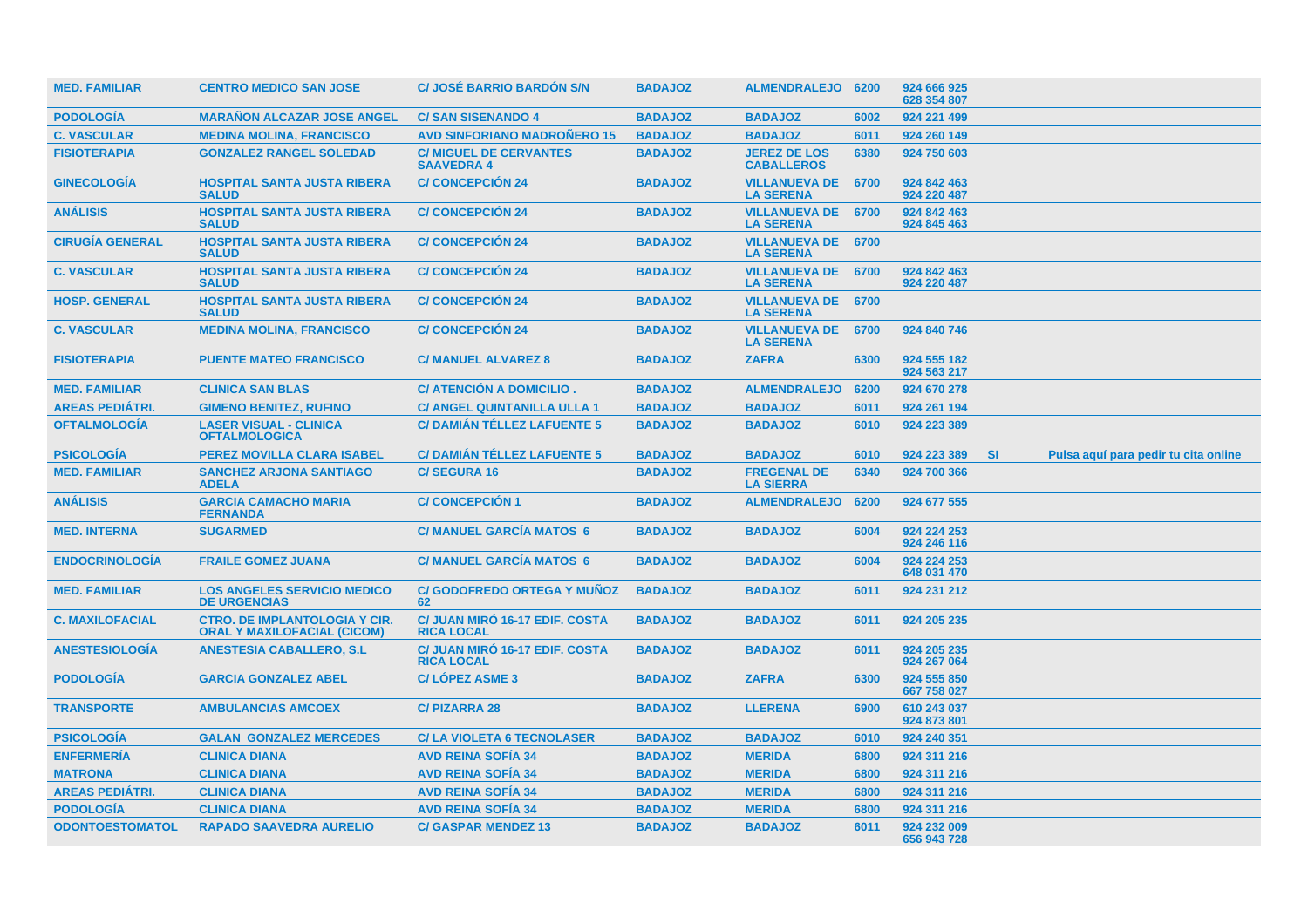| <b>MED. FAMILIAR</b>   | <b>ZOIDO RAMOS JOSE MIGUEL</b>                            | <b>C/ FERNANDO CASTON 6 BADAJOZ</b>                                               | <b>BADAJOZ</b> | <b>BADAJOZ</b>                             | 6005 | 924 242 425                |
|------------------------|-----------------------------------------------------------|-----------------------------------------------------------------------------------|----------------|--------------------------------------------|------|----------------------------|
| <b>ODONTOESTOMATOL</b> | <b>SAYAGO DELGADO MARIA DEL</b><br><b>ROCIO</b>           | <b>C/ CERVANTES 17</b>                                                            | <b>BADAJOZ</b> | <b>MONESTERIO</b>                          | 6260 | 924 516 132                |
| <b>TRAUMATOLOGÍA</b>   | <b>HOSPITAL PARQUE VEGAS ALTAS</b>                        | <b>AVD DE MADRID 12</b>                                                           | <b>BADAJOZ</b> | <b>DON BENITO</b>                          | 6400 | 924 805 050<br>924 808 483 |
| <b>OFTALMOLOGIA</b>    | <b>HOSPITAL PARQUE VEGAS ALTAS</b>                        | <b>AVD DE MADRID 12</b>                                                           | <b>BADAJOZ</b> | <b>DON BENITO</b>                          | 6400 | 924 805 050<br>924 808 483 |
| <b>CARDIOLOGIA</b>     | <b>HOSPITAL PARQUE VEGAS ALTAS</b>                        | <b>AVD DE MADRID 12</b>                                                           | <b>BADAJOZ</b> | <b>DON BENITO</b>                          | 6400 | 924 805 050<br>924 808 483 |
| <b>GINECOLOGÍA</b>     | <b>HOSPITAL PARQUE VEGAS ALTAS</b>                        | <b>AVD DE MADRID 12</b>                                                           | <b>BADAJOZ</b> | <b>DON BENITO</b>                          | 6400 | 924 805 050<br>924 808 483 |
| <b>RADIOTERAPIA</b>    | <b>FERNANDO GARCIA URRA S.C.P.</b>                        | <b>C/ ELADIO SALINERO DE LOS</b><br><b>SANTOS 6</b>                               | <b>BADAJOZ</b> | <b>BADAJOZ</b>                             | 6011 | 924 231 212<br>924 229 050 |
| <b>NEUROCIRUGÍA</b>    | <b>GIMENEZ PANDO JORGE</b>                                | <b>AVD GODOFREDO ORTEGA Y</b><br><b>MUNOZ 28 LOCAL</b>                            | <b>BADAJOZ</b> | <b>BADAJOZ</b>                             | 6011 | 924 261 422                |
| <b>MED. FAMILIAR</b>   | <b>GARCIA SAYAGO FRANCISCO JOSE</b>                       | <b>PLZ VISTAHERMOSA 24</b>                                                        | <b>BADAJOZ</b> | <b>LOS SANTOS DE</b><br><b>MAIMONA</b>     | 6230 | 924 571 348<br>687 566 874 |
| <b>ENFERMERÍA</b>      | <b>LOS ANGELES SERVICIO MEDICO</b><br><b>DE URGENCIAS</b> | AVD SANTA MARINA 7 CLINICA LOS<br><b>ANGELES</b>                                  | <b>BADAJOZ</b> | <b>BADAJOZ</b>                             | 6005 | 924 242 425                |
| <b>O.R.L.</b>          | <b>SANTAMARIA MIFSUT RAFAEL</b>                           | AVD SANTA MARINA 7 CLINICA LOS BADAJOZ<br><b>ANGELES</b>                          |                | <b>BADAJOZ</b>                             | 6005 | 924 242 425                |
| <b>FISIOTERAPIA</b>    | <b>CEKINESIA S.L.</b>                                     | <b>C/HÉROES DE CASCORRO 11</b>                                                    | <b>BADAJOZ</b> | <b>BADAJOZ</b>                             | 6004 | 659 747 266<br>924 270 599 |
| <b>ENDOCRINOLOGIA</b>  | <b>HOSPITAL QUIRONSALUD CLIDEBA</b>                       | <b>C/ MANUEL BERMEJO HERNANDEZ</b><br>8                                           | <b>BADAJOZ</b> | <b>MERIDA</b>                              | 6800 | 924 229 050                |
| <b>UROLOGÍA</b>        | <b>HOSPITAL QUIRONSALUD CLIDEBA</b>                       | <b>C/ MANUEL BERMEJO HERNANDEZ</b><br><b>R</b>                                    | <b>BADAJOZ</b> | <b>MERIDA</b>                              | 6800 | 924 229 050                |
| <b>TRAUMATOLOGIA</b>   | <b>TRAUMASPORTS</b>                                       | AVD DE ELVAS 7 GARCIA HERMOSA BADAJOZ<br><b>TRAUMATOLOGIA SL</b>                  |                | <b>BADAJOZ</b>                             | 6006 | 924 900 396<br>640 630 974 |
| <b>PSICOLOGÍA</b>      | <b>CLINICA SAN BLAS MERIDA</b>                            | <b>TRV PRINCESA SOFIA S/N ESQUINA</b><br><b>CON AVENIDA REINA SOFIA</b>           | <b>BADAJOZ</b> | <b>MERIDA</b>                              | 6800 | 924 040 989                |
| <b>ALERGOLOGIA</b>     | <b>CLINICA SAN BLAS MERIDA</b>                            | <b>TRV PRINCESA SOFÍA S/N ESQUINA</b><br><b>CON AVENIDA REINA SOFÍA</b>           | <b>BADAJOZ</b> | <b>MERIDA</b>                              | 6800 | 924 040 989                |
| <b>DERMATOLOGIA</b>    | <b>CLINICA SAN BLAS MERIDA</b>                            | <b>TRV PRINCESA SOFÍA S/N ESQUINA</b><br><b>CON AVENIDA REINA SOFÍA</b>           | <b>BADAJOZ</b> | <b>MERIDA</b>                              | 6800 | 924 040 989                |
| <b>NEUMOLOGIA</b>      | <b>Centro Médico Quirónsalud Don</b><br><b>Benito</b>     | <b>C/TORRES ISUNZA 2 CENTRO</b><br><b>MEDICO QUIRONSALUD DON</b><br><b>BENITO</b> | <b>BADAJOZ</b> | <b>DON BENITO</b>                          | 6400 | 924 171 105<br>680 767 490 |
| <b>RADIODIAGNÓST.</b>  | <b>Centro Médico Quirónsalud Don</b><br><b>Benito</b>     | <b>C/TORRES ISUNZA 2 CENTRO</b><br><b>MEDICO QUIRONSALUD DON</b><br><b>BENITO</b> | <b>BADAJOZ</b> | <b>DON BENITO</b>                          | 6400 | 924 171 105<br>680 767 490 |
| <b>CARDIOLOGIA</b>     | <b>CLINICA SAN BLAS</b>                                   | <b>C/SAN BLAS 11</b>                                                              | <b>BADAJOZ</b> | ALMENDRALEJO 6200                          |      | 924 671 757<br>924 670 278 |
| <b>FISIOTERAPIA</b>    | <b>CLINICA SAN BLAS</b>                                   | <b>C/SAN BLAS 11</b>                                                              | <b>BADAJOZ</b> | ALMENDRALEJO 6200                          |      | 924 670 278<br>924 671 757 |
| <b>REHABILITACION</b>  | <b>LOS ANGELES SERVICIO MEDICO</b><br><b>DE URGENCIAS</b> | <b>C/FERNANDO CASTÓN 6</b>                                                        | <b>BADAJOZ</b> | <b>BADAJOZ</b>                             | 6005 | 924 231 212<br>924 207 683 |
| <b>MED. FAMILIAR</b>   | <b>SANTIAGO GOMEZ PEDRO</b>                               | <b>C/HERNÁN CORTÉS 8</b>                                                          | <b>BADAJOZ</b> | <b>VILLAFRANCA</b><br><b>DE LOS BARROS</b> | 6220 | 924 524 930<br>608 621 870 |
| <b>UROLOGIA</b>        | <b>CLINICA DIANA</b>                                      | <b>AVD REINA SOFIA 34</b>                                                         | <b>BADAJOZ</b> | <b>MERIDA</b>                              | 6800 | 924 311 216<br>924 311 816 |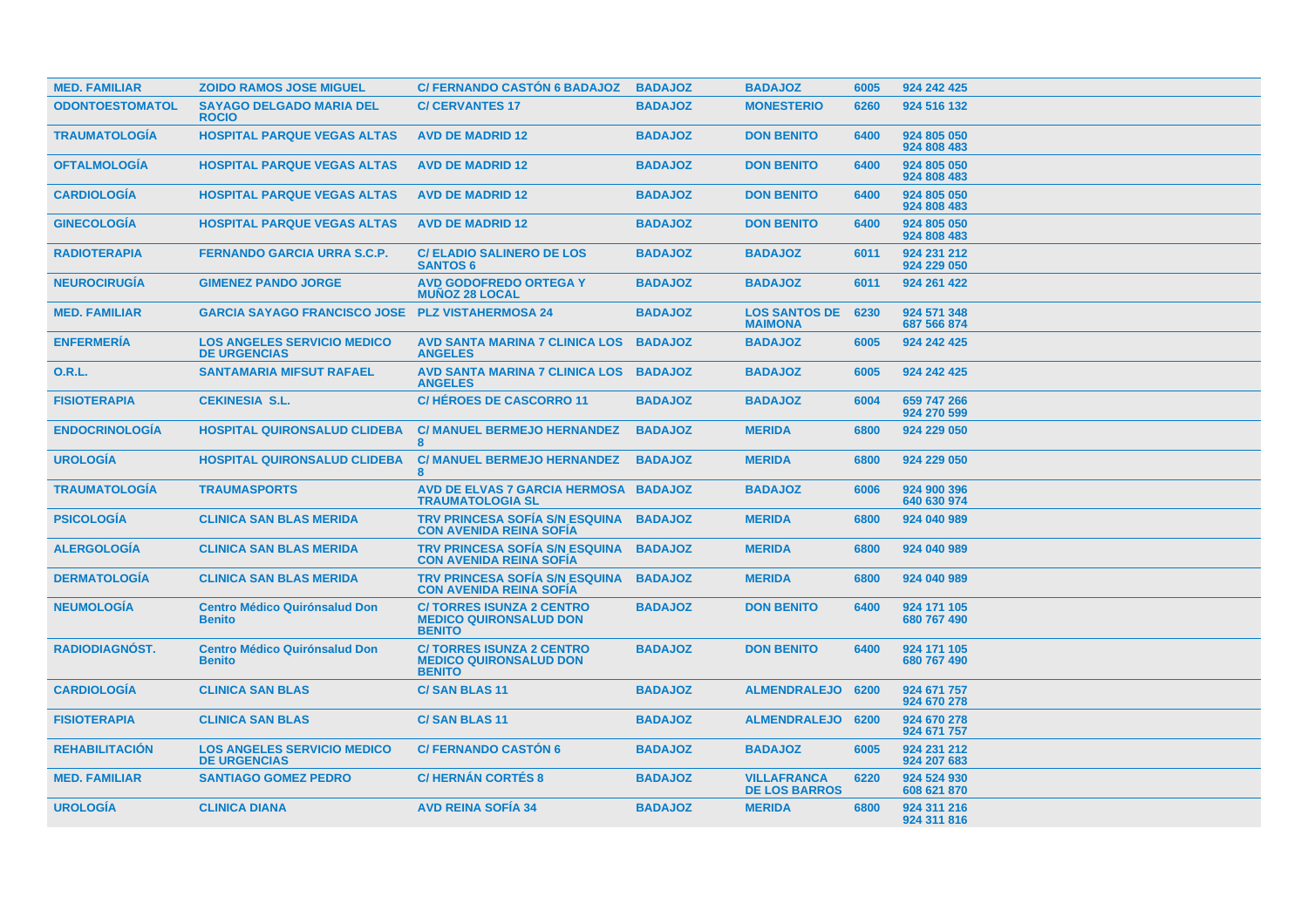| <b>O.R.L.</b>          | <b>ALVAREZ DOMINGUEZ JUAN</b>                                              | <b>C/ZURBARAN1</b>                                  | <b>BADAJOZ</b> | <b>BADAJOZ</b>                                | 6002 | 924 220 979<br>924 221 539 |
|------------------------|----------------------------------------------------------------------------|-----------------------------------------------------|----------------|-----------------------------------------------|------|----------------------------|
| <b>ANATOMOPATOLO.</b>  | <b>CENTRO PATOLOGIA EMERITA</b><br><b>AUGUSTA</b>                          | <b>CRA SANTOS DE MAIMONA S/N</b>                    | <b>BADAJOZ</b> | <b>ZAFRA</b>                                  | 6300 | 924 552 755                |
| <b>OFTALMOLOGÍA</b>    | <b>HOSPITAL PARQUE VIA DE LA</b><br><b>PLATA</b>                           | <b>CRA SANTOS DE MAIMONA S/N</b>                    | <b>BADAJOZ</b> | <b>ZAFRA</b>                                  | 6300 | 924 555 332<br>924 552 755 |
| <b>ENFERMERÍA</b>      | <b>HOSPITAL PARQUE VIA DE LA</b><br><b>PLATA</b>                           | <b>CRA SANTOS DE MAIMONA S/N</b>                    | <b>BADAJOZ</b> | <b>ZAFRA</b>                                  | 6300 | 924 563 026<br>924 551 463 |
| <b>ALERGOLOGIA</b>     | <b>FERNANDEZ VIEIRA LOURDES</b>                                            | <b>C/ELADIO SALINERO DE LOS</b><br><b>SANTOS 6</b>  | <b>BADAJOZ</b> | <b>BADAJOZ</b>                                | 6011 | 924 229 050                |
| <b>HOSP. GENERAL</b>   | <b>HOSPITAL QUIRONSALUD CLIDEBA</b>                                        | <b>C/ELADIO SALINERO DE LOS</b><br><b>SANTOS 6</b>  | <b>BADAJOZ</b> | <b>BADAJOZ</b>                                | 6011 | 924 229 050                |
| <b>URGENCIAS</b>       | <b>HOSPITAL QUIRONSALUD CLIDEBA</b>                                        | <b>C/ ELADIO SALINERO DE LOS</b><br><b>SANTOS 6</b> | <b>BADAJOZ</b> | <b>BADAJOZ</b>                                | 6011 | 924 229 050                |
| <b>O.R.L.</b>          | <b>HOSPITAL QUIRONSALUD CLIDEBA</b>                                        | <b>C/ELADIO SALINERO DE LOS</b><br><b>SANTOS 6</b>  | <b>BADAJOZ</b> | <b>BADAJOZ</b>                                | 6011 | 924 229 050                |
| <b>NEUROCIRUGIA</b>    | <b>FERNANDEZ PORTALES IGNACIO</b>                                          | <b>C/ ELADIO SALINERO DE LOS</b><br><b>SANTOS 6</b> | <b>BADAJOZ</b> | <b>BADAJOZ</b>                                | 6011 | 924 255 590<br>924 229 050 |
| <b>NEUROLOGIA</b>      | <b>NEUROCLINICA MENDEZ</b><br><b>BERENGUER S.L.</b>                        | <b>C/ELADIO SALINERO DE LOS</b><br><b>SANTOS 6</b>  | <b>BADAJOZ</b> | <b>BADAJOZ</b>                                | 6011 | 924 229 050                |
| <b>CARDIOLOGIA</b>     | <b>HOSPITAL QUIRONSALUD CLIDEBA</b>                                        | <b>C/ELADIO SALINERO DE LOS</b><br><b>SANTOS 6</b>  | <b>BADAJOZ</b> | <b>BADAJOZ</b>                                | 6011 | 924 229 050<br>924 330 829 |
| <b>C. MAXILOFACIAL</b> | <b>CTRO. DE IMPLANTOLOGIA Y CIR.</b><br><b>ORAL Y MAXILOFACIAL (CICOM)</b> | <b>C/ ELADIO SALINERO DE LOS</b><br><b>SANTOS 6</b> | <b>BADAJOZ</b> | <b>BADAJOZ</b>                                | 6011 | 924 229 050                |
| <b>TRAUMATOLOGIA</b>   | <b>BUREO DACAL FRANCISCO JAVIER</b>                                        | <b>C/ELADIO SALINERO DE LOS</b><br><b>SANTOS 6</b>  | <b>BADAJOZ</b> | <b>BADAJOZ</b>                                | 6011 | 924 229 050                |
| <b>GINECOLOGIA</b>     | <b>MATALLANA LOPEZ MANUEL</b><br><b>ENRIQUE</b>                            | <b>AVD COLON 21</b>                                 | <b>BADAJOZ</b> | <b>BADAJOZ</b>                                | 6005 | 924 260 356                |
| <b>ENFERMERÍA</b>      | <b>CLINICA LA SERENA</b>                                                   | <b>C/YUSTE S/N</b>                                  | <b>BADAJOZ</b> | <b>CASTUERA</b>                               | 6420 |                            |
| <b>FISIOTERAPIA</b>    | <b>CLINICA LA SERENA</b>                                                   | <b>C/ YUSTE S/N</b>                                 | <b>BADAJOZ</b> | <b>CASTUERA</b>                               | 6420 |                            |
| <b>TRAUMATOLOGÍA</b>   | <b>CLINICA LA SERENA</b>                                                   | <b>C/ YUSTE S/N</b>                                 | <b>BADAJOZ</b> | <b>CASTUERA</b>                               | 6420 |                            |
| <b>FISIOTERAPIA</b>    | <b>CENTRO MEDICO SAN JOSE</b>                                              | <b>C/JOSÉ BARRIO BARDON S/N</b>                     | <b>BADAJOZ</b> | <b>ALMENDRALEJO</b>                           | 6200 | 924 666 925<br>628 354 807 |
| 0.R.L.                 | <b>CENTRO MEDICO SAN JOSE</b>                                              | <b>C/ JOSÉ BARRIO BARDÓN S/N</b>                    | <b>BADAJOZ</b> | <b>ALMENDRALEJO</b>                           | 6200 | 628 354 807<br>924 666 925 |
| <b>CARDIOLOGÍA</b>     | <b>CENTRO MEDICO SAN JOSE</b>                                              | <b>C/ JOSÉ BARRIO BARDON S/N</b>                    | <b>BADAJOZ</b> | ALMENDRALEJO 6200                             |      | 628 354 807<br>924 666 925 |
| <b>UROLOGIA</b>        | <b>HOSPITAL SANTA JUSTA RIBERA</b><br><b>SALUD</b>                         | <b>C/ CONCEPCION 24</b>                             | <b>BADAJOZ</b> | <b>VILLANUEVA DE</b><br><b>LA SERENA</b>      | 6700 | 924 842 463<br>924 220 487 |
| <b>ANESTESIOLOGÍA</b>  | <b>HOSPITAL SANTA JUSTA RIBERA</b><br><b>SALUD</b>                         | <b>C/ CONCEPCIÓN 24</b>                             | <b>BADAJOZ</b> | <b>VILLANUEVA DE 6700</b><br><b>LA SERENA</b> |      | 924 842 463<br>924 220 487 |
| <b>OFTALMOLOGÍA</b>    | <b>HOSPITAL SANTA JUSTA RIBERA</b><br><b>SALUD</b>                         | <b>C/ CONCEPCIÓN 24</b>                             | <b>BADAJOZ</b> | <b>VILLANUEVA DE 6700</b><br><b>LA SERENA</b> |      | 924 842 463<br>924 220 487 |
| <b>TRAUMATOLOGIA</b>   | <b>ANIBAL VEGA MUNOZ S.C.</b>                                              | <b>C/CARDERO 9</b>                                  | <b>BADAJOZ</b> | <b>MERIDA</b>                                 | 6800 | 645 185 101                |
| <b>FISIOTERAPIA</b>    | <b>RAMOS RODRIGUEZ PILAR</b>                                               | <b>C/ MANUEL GARCIA MATOS 6</b>                     | <b>BADAJOZ</b> | <b>BADAJOZ</b>                                | 6004 | 651 610 314                |
| <b>LOGOFONIATRÍA</b>   | <b>FERNANDEZ-SALAZAR VEGAS</b><br><b>CONSUELO</b>                          | <b>C/ REPÚBLICA ARGENTINA 5</b>                     | <b>BADAJOZ</b> | <b>BADAJOZ</b>                                | 6005 | 924 236 063                |
| <b>URGENCIAS</b>       | <b>LOS ANGELES SERVICIO MEDICO</b><br><b>DE URGENCIAS</b>                  | <b>C/ GODOFREDO ORTEGA Y MUNOZ</b><br>62            | <b>BADAJOZ</b> | <b>BADAJOZ</b>                                | 6011 | 924 231 212<br>924 231 411 |
| <b>ANESTESIOLOGIA</b>  | <b>RODRIGUEZ MORUJO MANUEL</b>                                             | <b>PSO CONDE DE BARCELONA 19</b>                    | <b>BADAJOZ</b> | <b>BADAJOZ</b>                                | 6010 | 924 229 777                |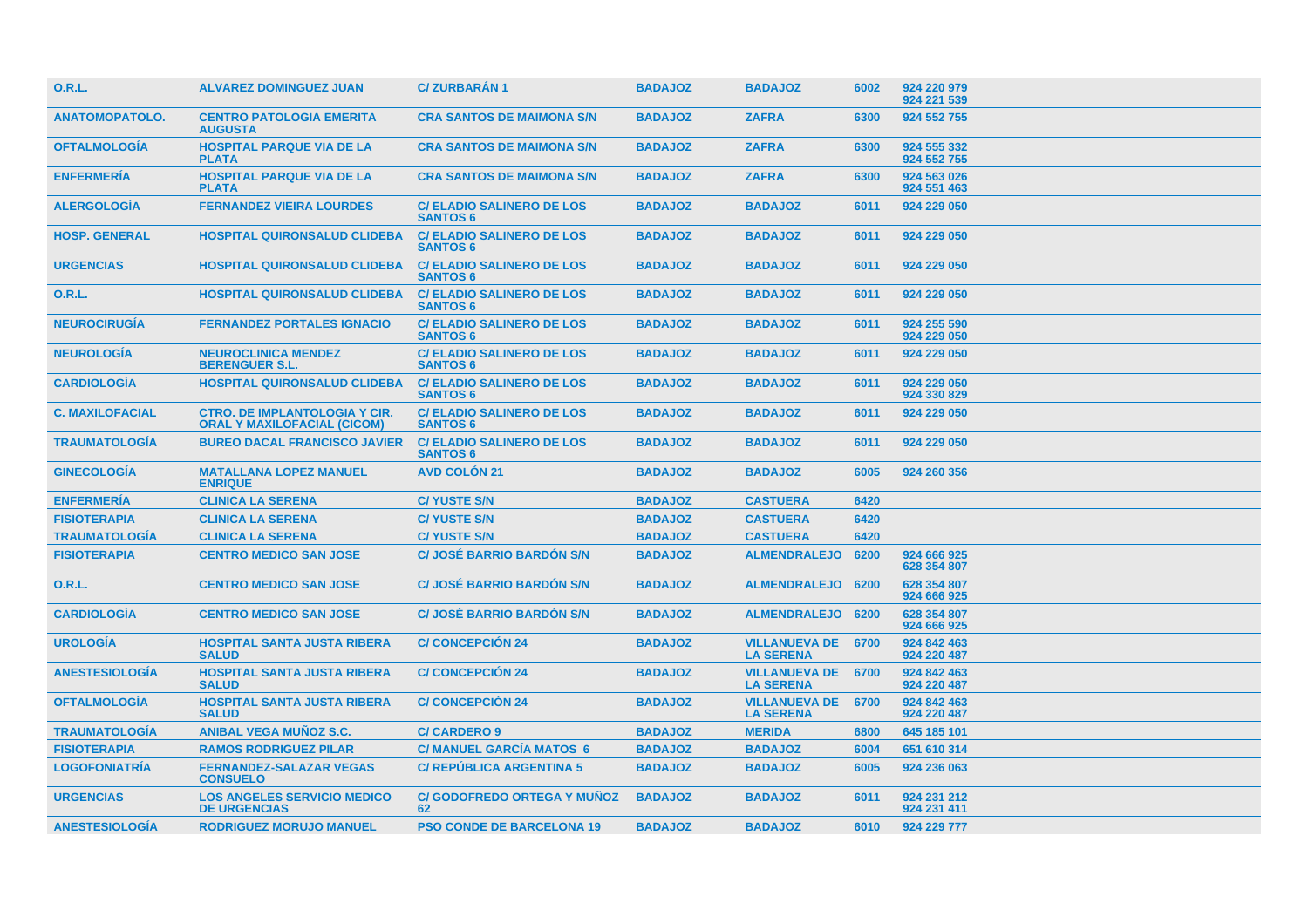| <b>HOSP. DE DIA</b>    | <b>INSTITUTO NEOFACIAL</b>                               | <b>PSO CONDE DE BARCELONA 19</b>                       | <b>BADAJOZ</b> | <b>BADAJOZ</b>                           | 6010 | 924 229 777                |
|------------------------|----------------------------------------------------------|--------------------------------------------------------|----------------|------------------------------------------|------|----------------------------|
| <b>LOGOPEDIA</b>       | <b>FLORES MORCILLO CARLOTA</b>                           | <b>C/HUMANISTAS 7</b>                                  | <b>BADAJOZ</b> | <b>DON BENITO</b>                        | 6400 | 675 563 408<br>924 811 949 |
| <b>PODOLOGÍA</b>       | <b>CARRETERO GOMEZ PATRICIA</b>                          | <b>C/ FRANCISCO GUERRA 8 EDIFICIO</b><br><b>PANAMA</b> | <b>BADAJOZ</b> | <b>BADAJOZ</b>                           | 6011 | 924 254 676                |
| <b>PODOLOGÍA</b>       | <b>RASERO CHACON, C.B.</b>                               | <b>C/PUERTA AURORA 5</b>                               | <b>BADAJOZ</b> | <b>LLERENA</b>                           | 6900 | 924 550 179                |
| <b>UROLOGIA</b>        | <b>CLINICA DE UROLOGIA CASTO</b><br><b>ALARCON, S.C.</b> | AVD DAMIÁN TÉLLEZ DE LAFUENTE BADAJOZ<br>8             |                | <b>BADAJOZ</b>                           | 6004 | 629 784 875<br>924 262 444 |
| <b>ODONTOESTOMATOL</b> | <b>CLINICA DENTAL CANOREA</b>                            | <b>C/SAN FRANCISCO 13</b>                              | <b>BADAJOZ</b> | <b>VILLANUEVA DE</b><br><b>LA SERENA</b> | 6700 | 924 843 352<br>606 053 264 |
| <b>ALERGOLOGIA</b>     | <b>HOSPITAL QUIRONSALUD CLIDEBA</b>                      | <b>AVD DEL GUADIANA 6</b>                              | <b>BADAJOZ</b> | <b>BADAJOZ</b>                           | 6011 | 924 229 050                |
| <b>MED. FAMILIAR</b>   | <b>PINA SANTIAGO ANTONIO JOSE</b>                        | <b>C/ESQUERO 26</b>                                    | <b>BADAJOZ</b> | <b>DON BENITO</b>                        | 6400 | 924 805 334<br>696 156 575 |
| <b>C. MAXILOFACIAL</b> | <b>MATEO ARIAS MANUEL JESUS</b>                          | <b>C/ ANGEL QUINTANILLA ULLA 1</b>                     | <b>BADAJOZ</b> | <b>BADAJOZ</b>                           | 6011 | 924 225 305                |
| <b>PODOLOGIA</b>       | <b>CLINICA PODOLOGICA ALICIA</b><br><b>FERNANDEZ</b>     | <b>C/SANTA ANA 6</b>                                   | <b>BADAJOZ</b> | <b>CASTUERA</b>                          | 6420 | 924 761 154<br>615 200 015 |
| <b>ALERGOLOGIA</b>     | <b>CLINICA DERMATOLOGIA Y</b><br><b>ALERGIA</b>          | <b>C/ MUNOZ TORRERO 21</b>                             | <b>BADAJOZ</b> | <b>BADAJOZ</b>                           | 6001 | 924 220 562<br>924 207 203 |
| <b>RADIODIAGNÓST.</b>  | <b>CLINICA DIANA</b>                                     | <b>AVD REINA SOFIA 34</b>                              | <b>BADAJOZ</b> | <b>MERIDA</b>                            | 6800 | 924 311 216                |
| <b>OFTALMOLOGÍA</b>    | <b>CLINICA DIANA</b>                                     | <b>AVD REINA SOFIA 34</b>                              | <b>BADAJOZ</b> | <b>MERIDA</b>                            | 6800 | 924 311 216                |
| <b>AREAS PEDIÁTRI.</b> | <b>ROMERO VIVAS FELIX</b>                                | <b>C/ FERNANDO CASTON 6 BADAJOZ</b>                    | <b>BADAJOZ</b> | <b>BADAJOZ</b>                           | 6005 | 924 242 425                |
| <b>DIGESTIVO</b>       | <b>HOSPITAL PARQUE VEGAS ALTAS</b>                       | <b>AVD DE MADRID 12</b>                                | <b>BADAJOZ</b> | <b>DON BENITO</b>                        | 6400 | 924 805 050<br>924 808 483 |
| <b>PODOLOGÍA</b>       | <b>HOSPITAL PARQUE VEGAS ALTAS</b>                       | <b>AVD DE MADRID 12</b>                                | <b>BADAJOZ</b> | <b>DON BENITO</b>                        | 6400 | 924 805 050<br>924 808 483 |
| <b>PSICOLOGÍA</b>      | <b>HOSPITAL PARQUE VEGAS ALTAS</b>                       | <b>AVD DE MADRID 12</b>                                | <b>BADAJOZ</b> | <b>DON BENITO</b>                        | 6400 | 924 805 050<br>924 808 483 |
| <b>CARDIOLOGÍA</b>     | <b>HOSPITAL PARQUE VEGAS ALTAS</b>                       | <b>AVD DE MADRID 12</b>                                | <b>BADAJOZ</b> | <b>DON BENITO</b>                        | 6400 | 924 805 050                |
| <b>CIRUGÍA GENERAL</b> | <b>HOSPITAL PARQUE VEGAS ALTAS</b>                       | <b>AVD DE MADRID 12</b>                                | <b>BADAJOZ</b> | <b>DON BENITO</b>                        | 6400 | 924 805 050<br>924 808 483 |
| <b>ALERGOLOGÍA</b>     | <b>HOSPITAL PARQUE VEGAS ALTAS</b>                       | <b>AVD DE MADRID 12</b>                                | <b>BADAJOZ</b> | <b>DON BENITO</b>                        | 6400 | 924 805 050<br>924 808 483 |
| <b>MED. FAMILIAR</b>   | <b>CLINICA DIANA</b>                                     | <b>C/NAVAS DE TOLOSA 17</b>                            | <b>BADAJOZ</b> | <b>MONTIJO</b>                           | 6480 | 924 452 654                |
| <b>TRAUMATOLOGÍA</b>   | <b>TRAUMASPORTS</b>                                      | <b>C/ FEDERICO MAYOR ZARAGOZA</b><br>S/N               | <b>BADAJOZ</b> | <b>BADAJOZ</b>                           | 6006 | 699 203 338<br>924 211 818 |
| <b>PODOLOGIA</b>       | <b>JIMENEZ LLANOS FRANCISCO</b>                          | C/PRIM 24                                              | <b>BADAJOZ</b> | <b>BADAJOZ</b>                           | 6001 | 924 253 095<br>685 118 543 |
| <b>PSICOLOGÍA</b>      | <b>CUEVAS MARTINEZ MARIA JOSE</b>                        | <b>C/ RICARDO ROMERO 35 PISO</b><br><b>BAJO</b>        | <b>BADAJOZ</b> | <b>ALMENDRALEJO</b>                      | 6200 | 924 664 769                |
| <b>AREAS PEDIÁTRI.</b> | <b>NEUROPEDIATRIA B</b>                                  | C/ JUAN CARLOS I 6 BADAJOZ                             | <b>BADAJOZ</b> | <b>BADAJOZ</b>                           | 6001 | 924 249 795                |
| <b>AREAS PEDIÁTRI.</b> | <b>GARCIA SANCHEZ MARIA</b>                              | <b>C/PIEDAD5</b>                                       | <b>BADAJOZ</b> | <b>ALMENDRALEJO</b>                      | 6200 | 651 540 127                |
| <b>FISIOTERAPIA</b>    | <b>GUERRERO TRENADO MARIA DEL</b><br><b>CARMEN</b>       | <b>AVD DE EXTREMADURA 15</b>                           | <b>BADAJOZ</b> | <b>AZUAGA</b>                            | 6920 | 687 615 701<br>924 892 067 |
| <b>DIGESTIVO</b>       | <b>HOSPITAL QUIRONSALUD CLIDEBA</b>                      | <b>C/ MANUEL BERMEJO HERNANDEZ</b><br>8                | <b>BADAJOZ</b> | <b>MERIDA</b>                            | 6800 | 924 229 050                |
| <b>PSICOLOGIA</b>      | <b>HOSPITAL QUIRONSALUD CLIDEBA</b>                      | <b>C/ MANUEL BERMEJO HERNANDEZ</b><br>8                | <b>BADAJOZ</b> | <b>MERIDA</b>                            | 6800 | 924 229 050                |
| <b>MED. FAMILIAR</b>   | <b>CENTRO MEDICO LOS JARALES S.L AVD EXTREMADURA 196</b> |                                                        | <b>BADAJOZ</b> | <b>OLIVA DE LA</b><br><b>FRONTERA</b>    | 6120 | 924 754 499<br>924 490 549 |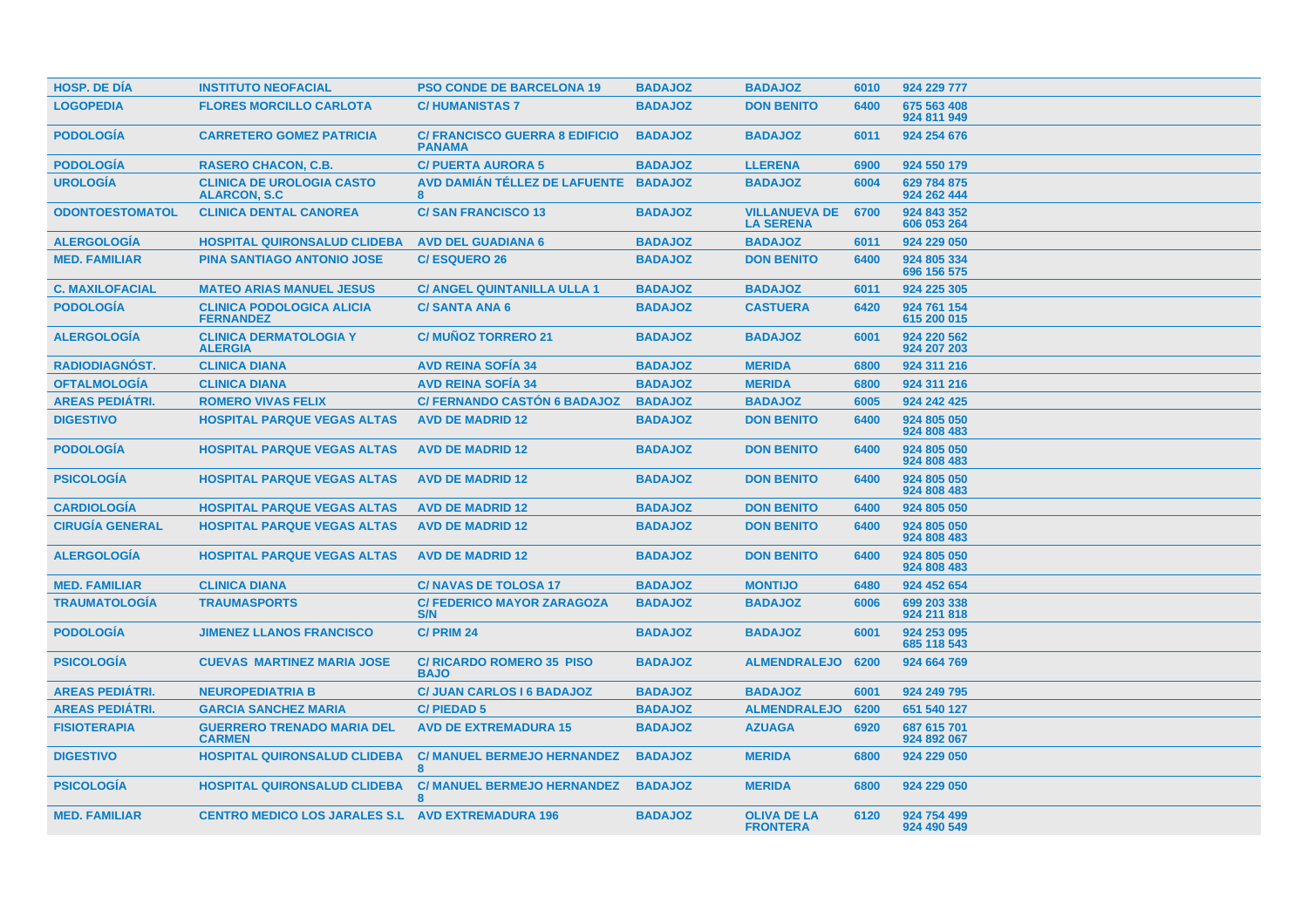| <b>CARDIOLOGIA</b>     | <b>TRAUMASPORTS</b>                                                                     | AVD DE ELVAS 7 GARCIA HERMOSA BADAJOZ<br><b>TRAUMATOLOGIA SL</b>                  |                | <b>BADAJOZ</b>                         | 6006 | 924 900 396<br>640 630 974 |
|------------------------|-----------------------------------------------------------------------------------------|-----------------------------------------------------------------------------------|----------------|----------------------------------------|------|----------------------------|
| RADIODIAGNÓST.         | <b>CLINICA SAN BLAS MERIDA</b>                                                          | <b>TRV PRINCESA SOFÍA S/N ESQUINA</b><br><b>CON AVENIDA REINA SOFIA</b>           | <b>BADAJOZ</b> | <b>MERIDA</b>                          | 6800 | 924 040 989                |
| <b>C.M.A.</b>          | <b>CLINICA SAN BLAS MERIDA</b>                                                          | <b>TRV PRINCESA SOFIA S/N ESQUINA</b><br><b>CON AVENIDA REINA SOFIA</b>           | <b>BADAJOZ</b> | <b>MERIDA</b>                          | 6800 | 924 040 989                |
| <b>UROLOGÍA</b>        | <b>CLINICA SAN BLAS MERIDA</b>                                                          | <b>TRV PRINCESA SOFÍA S/N ESQUINA</b><br><b>CON AVENIDA REINA SOFIA</b>           | <b>BADAJOZ</b> | <b>MERIDA</b>                          | 6800 | 924 040 989                |
| <b>TRAUMATOLOGÍA</b>   | <b>CLINICA SAN BLAS MERIDA</b>                                                          | <b>TRV PRINCESA SOFIA S/N ESQUINA</b><br><b>CON AVENIDA REINA SOFIA</b>           | <b>BADAJOZ</b> | <b>MERIDA</b>                          | 6800 | 924 040 989                |
| <b>GINECOLOGIA</b>     | <b>CLINICA GINECOLOGICA VARELA</b><br><b>SANCHEZ</b>                                    | <b>AVD PILAR 34</b>                                                               | <b>BADAJOZ</b> | <b>DON BENITO</b>                      | 6400 | 646 815 549<br>924 805 939 |
| <b>ENFERMERÍA</b>      | <b>CLINICA SAN MATEO</b>                                                                | <b>C/RODEO 6</b>                                                                  | <b>BADAJOZ</b> | <b>FREGENAL DE</b><br><b>LA SIERRA</b> | 6340 | 924 700 465<br>640 781 426 |
| <b>MED. FAMILIAR</b>   | <b>LOS ANGELES SERVICIO MEDICO</b><br><b>DE URGENCIAS</b>                               | <b>AVD RICARDO CARAPETO</b><br><b>ZAMBRANO 130</b>                                | <b>BADAJOZ</b> | <b>BADAJOZ</b>                         | 6005 | 924 238 181                |
| <b>TRAUMATOLOGIA</b>   | <b>Centro Médico Quirónsalud Don</b><br><b>Benito</b>                                   | <b>C/TORRES ISUNZA 2 CENTRO</b><br><b>MEDICO QUIRONSALUD DON</b><br><b>BENITO</b> | <b>BADAJOZ</b> | <b>DON BENITO</b>                      | 6400 | 924 171 105<br>680 767 490 |
| <b>ODONTOESTOMATOL</b> | <b>MP DENTAL</b>                                                                        | <b>AVD AV. PAPA JUAN XXIII 11</b>                                                 | <b>BADAJOZ</b> | <b>MERIDA</b>                          | 6800 | 924 591 159                |
| <b>ANALISIS</b>        | <b>NIMGENETICS GENOMICA Y</b><br><b>MEDICINA, S.L.</b>                                  | <b>C/ ATENCIÓN TELEFÓNICA</b><br><b>NIMGENETICS S/N</b>                           | <b>BADAJOZ</b> | <b>BADAJOZ</b>                         | 6001 | 652 893 953                |
| <b>ODONTOESTOMATOL</b> | <b>GIANELLO FUENTES FRANCO</b>                                                          | <b>C/ PÉREZ GALDOS 21</b>                                                         | <b>BADAJOZ</b> | <b>DON BENITO</b>                      | 6400 | 924 804 703<br>637 456 166 |
| <b>CARDIOLOGIA</b>     | <b>RIBERA SALUD</b><br><b>INFRAESTRUCTURAS SLU</b>                                      | <b>C/ MONSALUD S/N</b>                                                            | <b>BADAJOZ</b> | <b>ALMENDRALEJO</b>                    | 6200 | 924 670 017<br>644 018 145 |
| <b>OFTALMOLOGIA</b>    | <b>RIBERA SALUD</b><br><b>INFRAESTRUCTURAS SLU</b>                                      | <b>C/ MONSALUD S/N</b>                                                            | <b>BADAJOZ</b> | <b>ALMENDRALEJO</b>                    | 6200 | 924 670 017<br>644 018 145 |
| <b>FISIOTERAPIA</b>    | <b>CENTRO DE FISIOTERAPIA</b><br><b>TRAUMEX</b>                                         | <b>CRA CORTE DE PELEAS 28</b>                                                     | <b>BADAJOZ</b> | <b>BADAJOZ</b>                         | 6009 | 924 935 491<br>605 339 502 |
| <b>MED. FAMILIAR</b>   | <b>JAAFAR EL-HAGE BILAL</b>                                                             | <b>C/ VIRGEN DE GUADALUPE 16</b>                                                  | <b>BADAJOZ</b> | <b>BADAJOZ</b>                         | 6003 | 924 253 329<br>924 246 785 |
| <b>HEMATOLOGÍA</b>     | <b>ELDUAYEN IZAGUERRI RAMON</b>                                                         | <b>AVD FERNANDO CALZADILLA 7</b>                                                  | <b>BADAJOZ</b> | <b>BADAJOZ</b>                         | 6004 | 924 257 562                |
| <b>ANALISIS</b>        | <b>MEGALAB</b>                                                                          | <b>C/LLANA 29</b>                                                                 | <b>BADAJOZ</b> | <b>AZUAGA</b>                          | 6920 | 924 891 401                |
| <b>MED. INTERNA</b>    | <b>BARQUERO ROMERO JOSE</b>                                                             | C/SAN BLAS 11                                                                     | <b>BADAJOZ</b> | ALMENDRALEJO 6200                      |      | 924 670 278<br>924 671 757 |
| <b>ANÁLISIS</b>        | <b>MEGALAB</b>                                                                          | <b>C/SAN BLAS 11</b>                                                              | <b>BADAJOZ</b> | <b>ALMENDRALEJO</b>                    | 6200 | 924 671 757                |
| <b>TRAUMATOLOGÍA</b>   | <b>INSTITUTO EXTREMEÑO DE</b><br><b>CIRUGIA ORTOPEDICA Y</b><br><b>TRAUMATOLOGIA CB</b> | <b>C/SAN BLAS 11</b>                                                              | <b>BADAJOZ</b> | ALMENDRALEJO 6200                      |      | 924 670 278                |
| <b>ENFERMERIA</b>      | <b>CLINICA SAN BLAS</b>                                                                 | <b>C/SAN BLAS 11</b>                                                              | <b>BADAJOZ</b> | ALMENDRALEJO 6200                      |      | 924 670 278<br>924 671 757 |
| 0.R.L.                 | <b>SANTAMARIA MIFSUT RAFAEL</b>                                                         | <b>AVD REINA SOFIA 34</b>                                                         | <b>BADAJOZ</b> | <b>MERIDA</b>                          | 6800 | 924 311 216                |
| <b>ANESTESIOLOGIA</b>  | <b>RODRIGUEZ MORUJO MANUEL</b>                                                          | <b>C/SANTA MARIA DE LA CABEZA 2</b>                                               | <b>BADAJOZ</b> | <b>BADAJOZ</b>                         | 6004 | 924 207 900<br>924 235 008 |
| <b>RADIODIAGNOST.</b>  | <b>HOSPITAL PARQUE VIA DE LA</b><br><b>PLATA</b>                                        | <b>CRA SANTOS DE MAIMONA S/N</b>                                                  | <b>BADAJOZ</b> | <b>ZAFRA</b>                           | 6300 | 924 563 026<br>924 551 463 |
| <b>GINECOLOGIA</b>     | <b>HOSPITAL PARQUE VIA DE LA</b><br><b>PLATA</b>                                        | <b>CRA SANTOS DE MAIMONA S/N</b>                                                  | <b>BADAJOZ</b> | <b>ZAFRA</b>                           | 6300 | 924 563 026<br>924 551 463 |
| <b>NEUROLOGIA</b>      | <b>HOSPITAL PARQUE VIA DE LA</b><br><b>PLATA</b>                                        | <b>CRA SANTOS DE MAIMONA S/N</b>                                                  | <b>BADAJOZ</b> | <b>ZAFRA</b>                           | 6300 | 924 555 332<br>924 552 755 |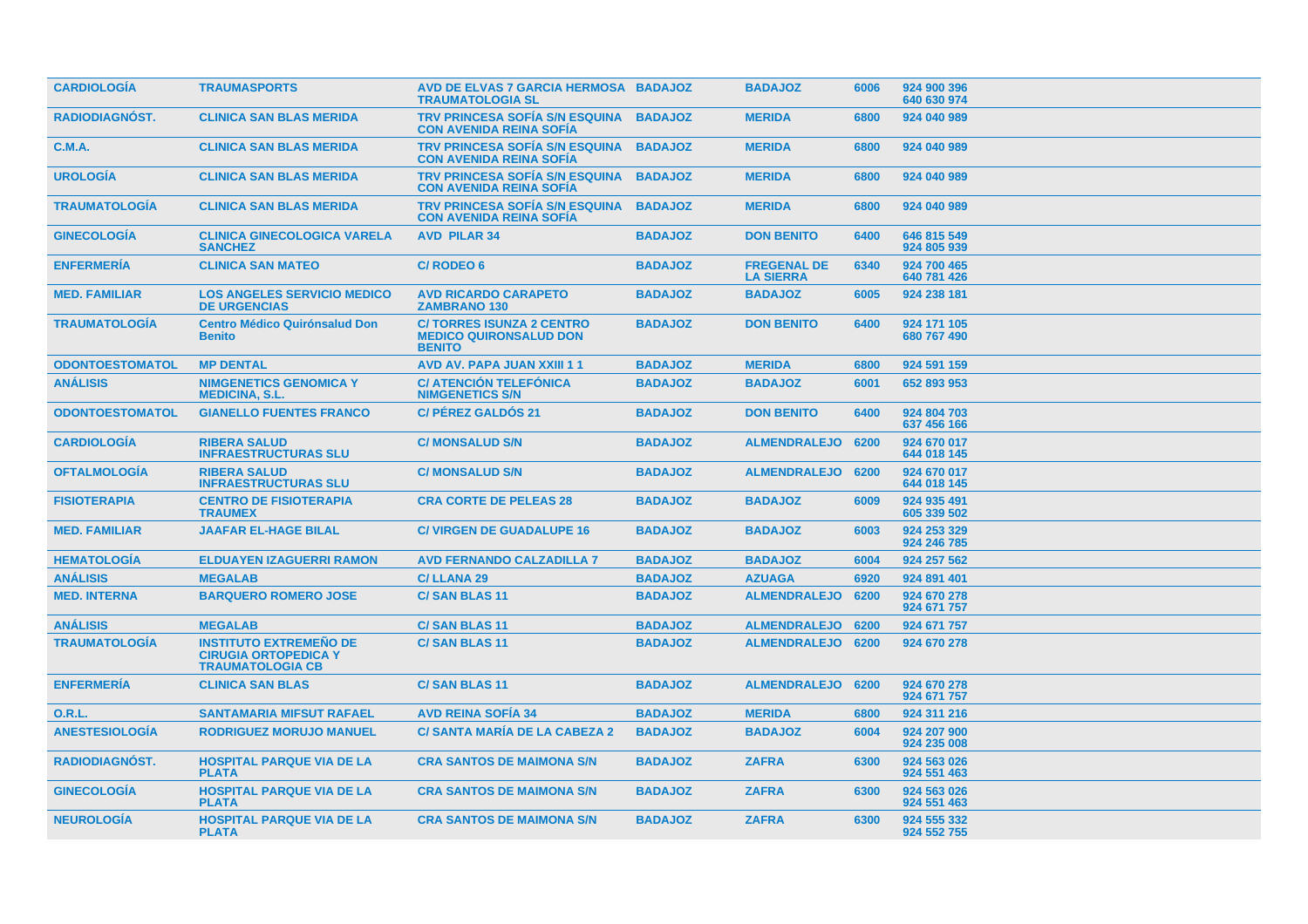| <b>OFTALMOLOGIA</b>    | <b>SANTOS MARTINEZ JUAN JOSE</b>                                                               | <b>C/CARRILLO ARENAS1</b>                           | <b>BADAJOZ</b> | <b>VILLAFRANCA</b><br><b>DE LOS BARROS</b>    | 6220 | 924 525 161                |
|------------------------|------------------------------------------------------------------------------------------------|-----------------------------------------------------|----------------|-----------------------------------------------|------|----------------------------|
| <b>DIGESTIVO</b>       | <b>HOSPITAL QUIRONSALUD CLIDEBA</b>                                                            | <b>C/ ELADIO SALINERO DE LOS</b><br><b>SANTOS 6</b> | <b>BADAJOZ</b> | <b>BADAJOZ</b>                                | 6011 | 924 229 050                |
| <b>CARDIOLOGIA</b>     | <b>CENTRO CARDIOLOGICO DR.</b><br><b>FERNANDEZ DE SORIA, S.L.</b>                              | <b>C/ ELADIO SALINERO DE LOS</b><br><b>SANTOS 6</b> | <b>BADAJOZ</b> | <b>BADAJOZ</b>                                | 6011 | 924 229 050                |
| <b>ALERGOLOGIA</b>     | <b>CLINICA DERMATOLOGIA Y</b><br><b>ALERGIA</b>                                                | <b>C/ ELADIO SALINERO DE LOS</b><br><b>SANTOS 6</b> | <b>BADAJOZ</b> | <b>BADAJOZ</b>                                | 6011 | 924 229 050                |
| <b>CIRUGÍA GENERAL</b> | <b>AMBEL ALBARRAN ISAAC JUAN</b>                                                               | <b>C/ ELADIO SALINERO DE LOS</b><br><b>SANTOS 6</b> | <b>BADAJOZ</b> | <b>BADAJOZ</b>                                | 6011 | 924 229 050                |
| <b>ONCOLOGIA</b>       | <b>HOSPITAL QUIRONSALUD CLIDEBA</b>                                                            | <b>C/ELADIO SALINERO DE LOS</b><br><b>SANTOS 6</b>  | <b>BADAJOZ</b> | <b>BADAJOZ</b>                                | 6011 | 924 229 050<br>924 205 686 |
| <b>PSIQUIATRIA</b>     | <b>HOSPITAL QUIRONSALUD CLIDEBA</b>                                                            | <b>C/ ELADIO SALINERO DE LOS</b><br><b>SANTOS 6</b> | <b>BADAJOZ</b> | <b>BADAJOZ</b>                                | 6011 | 924 229 050<br>924 330 829 |
| <b>UROLOGIA</b>        | <b>GONZALEZ RESINA RAQUEL</b>                                                                  | <b>C/ ELADIO SALINERO DE LOS</b><br><b>SANTOS 6</b> | <b>BADAJOZ</b> | <b>BADAJOZ</b>                                | 6011 | 606 638 713<br>924 229 050 |
| <b>O.R.L.</b>          | <b>HOSPITAL QUIRONSALUD CLIDEBA</b>                                                            | <b>C/ELADIO SALINERO DE LOS</b><br><b>SANTOS 6</b>  | <b>BADAJOZ</b> | <b>BADAJOZ</b>                                | 6011 | 924 229 050<br>924 330 829 |
| <b>MED. INTERNA</b>    | <b>SUGARMED</b>                                                                                | <b>C/ ELADIO SALINERO DE LOS</b><br><b>SANTOS 6</b> | <b>BADAJOZ</b> | <b>BADAJOZ</b>                                | 6011 | 924 255 590<br>607 850 774 |
| <b>TRAUMATOLOGIA</b>   | <b>HOSPITAL QUIRONSALUD CLIDEBA</b>                                                            | <b>C/ ELADIO SALINERO DE LOS</b><br><b>SANTOS 6</b> | <b>BADAJOZ</b> | <b>BADAJOZ</b>                                | 6011 | 924 229 050                |
| <b>C. PEDIÁTRICA</b>   | <b>MORAN PENCO JOSE MIGUEL</b>                                                                 | <b>C/ELADIO SALINERO DE LOS</b><br><b>SANTOS 6</b>  | <b>BADAJOZ</b> | <b>BADAJOZ</b>                                | 6011 | 924 229 050                |
| <b>ANESTESIOLOGIA</b>  | <b>HOSPITAL QUIRONSALUD CLIDEBA</b>                                                            | <b>C/ELADIO SALINERO DE LOS</b><br><b>SANTOS 6</b>  | <b>BADAJOZ</b> | <b>BADAJOZ</b>                                | 6011 | 924 229 050                |
| <b>NEUROCIRUGÍA</b>    | <b>GIMENEZ PANDO JORGE</b>                                                                     | <b>C/ ELADIO SALINERO DE LOS</b><br><b>SANTOS 6</b> | <b>BADAJOZ</b> | <b>BADAJOZ</b>                                | 6011 | 924 229 050                |
| <b>TRAUMATOLOGIA</b>   | <b>ALGEBRA MEDICA</b>                                                                          | <b>C/CONCEPCIÓN 24</b>                              | <b>BADAJOZ</b> | VILLANUEVA DE 6700<br><b>LA SERENA</b>        |      | 924 840 746                |
| <b>ANESTESIOLOGÍA</b>  | <b>ASENCIO MORENO ADOLFO</b>                                                                   | <b>C/CONCEPCIÓN 24</b>                              | <b>BADAJOZ</b> | <b>VILLANUEVA DE 6700</b><br><b>LA SERENA</b> |      | 924 840 746                |
| <b>CIRUGIA GENERAL</b> | <b>HOSPITAL SANTA JUSTA RIBERA</b><br><b>SALUD</b>                                             | <b>C/CONCEPCION 24</b>                              | <b>BADAJOZ</b> | <b>VILLANUEVA DE 6700</b><br><b>LA SERENA</b> |      | 924 842 463<br>924 220 487 |
| <b>TRAUMATOLOGIA</b>   | <b>HOSPITAL SANTA JUSTA RIBERA</b><br><b>SALUD</b>                                             | <b>C/CONCEPCION 24</b>                              | <b>BADAJOZ</b> | <b>VILLANUEVA DE 6700</b><br><b>LA SERENA</b> |      | 924 842 463<br>924 220 487 |
| <b>ANATOMOPATOLO.</b>  | <b>LAB. DE ANAT. PATOLOGICA Y</b><br><b>CITOLOGIA DR. JAVIER SAENZ DE</b><br><b>SANTAMARIA</b> | <b>AVD ENRIQUE SEGURA OTAÑO S/N</b>                 | <b>BADAJOZ</b> | <b>BADAJOZ</b>                                | 6004 | 924 207 900<br>924 235 000 |
| <b>C. PEDIATRICA</b>   | <b>MORAN PENCO JOSE MIGUEL</b>                                                                 | <b>C/ GODOFREDO ORTEGA Y MUNOZ</b><br>62            | <b>BADAJOZ</b> | <b>BADAJOZ</b>                                | 6011 | 924 231 212                |
| <b>C. MAXILOFACIAL</b> | <b>INSTITUTO NEOFACIAL</b>                                                                     | <b>PSO CONDE DE BARCELONA 19</b>                    | <b>BADAJOZ</b> | <b>BADAJOZ</b>                                | 6010 | 924 229 777                |
| <b>HOSP, DE DIA</b>    | <b>CTRO. DE IMPLANTOLOGIA Y CIR.</b><br><b>ORAL Y MAXILOFACIAL (CICOM)</b>                     | C/ JUAN MIRO 16-17 EDIF. COSTA<br><b>RICA LOCAL</b> | <b>BADAJOZ</b> | <b>BADAJOZ</b>                                | 6011 | 924 205 235                |
| <b>PSIQUIATRIA</b>     | <b>HOSPITAL QUIRONSALUD CLIDEBA</b>                                                            | <b>AVD DEL GUADIANA 6</b>                           | <b>BADAJOZ</b> | <b>BADAJOZ</b>                                | 6011 | 924 229 050                |
| <b>DERMATOLOGIA</b>    | <b>CENTRO DE ESPECIALIDADES</b><br><b>VIRGEN DE LA GRANADA SL</b>                              | <b>C/HERNANDO DE ZAFRA 5</b>                        | <b>BADAJOZ</b> | <b>ZAFRA</b>                                  | 6300 | 924 872 454<br>924 551 693 |
| <b>UROLOGÍA</b>        | <b>MURILLO MIRAT JESUS</b>                                                                     | <b>PSO CONDES DE BARCELONA 12</b>                   | <b>BADAJOZ</b> | <b>BADAJOZ</b>                                | 6010 | 924 262 249                |
| <b>PODOLOGÍA</b>       | <b>SERVICIOS SANITARIOS DE LA</b><br><b>CAMPINA SUR. S.L.</b>                                  | <b>C/ESCAVIAS 3</b>                                 | <b>BADAJOZ</b> | <b>LLERENA</b>                                | 6900 | 924 871 134<br>651 404 178 |
| <b>GINECOLOGIA</b>     | <b>CLINICA DIANA</b>                                                                           | <b>AVD REINA SOFIA 34</b>                           | <b>BADAJOZ</b> | <b>MERIDA</b>                                 | 6800 | 924 311 216                |
|                        |                                                                                                |                                                     |                |                                               |      |                            |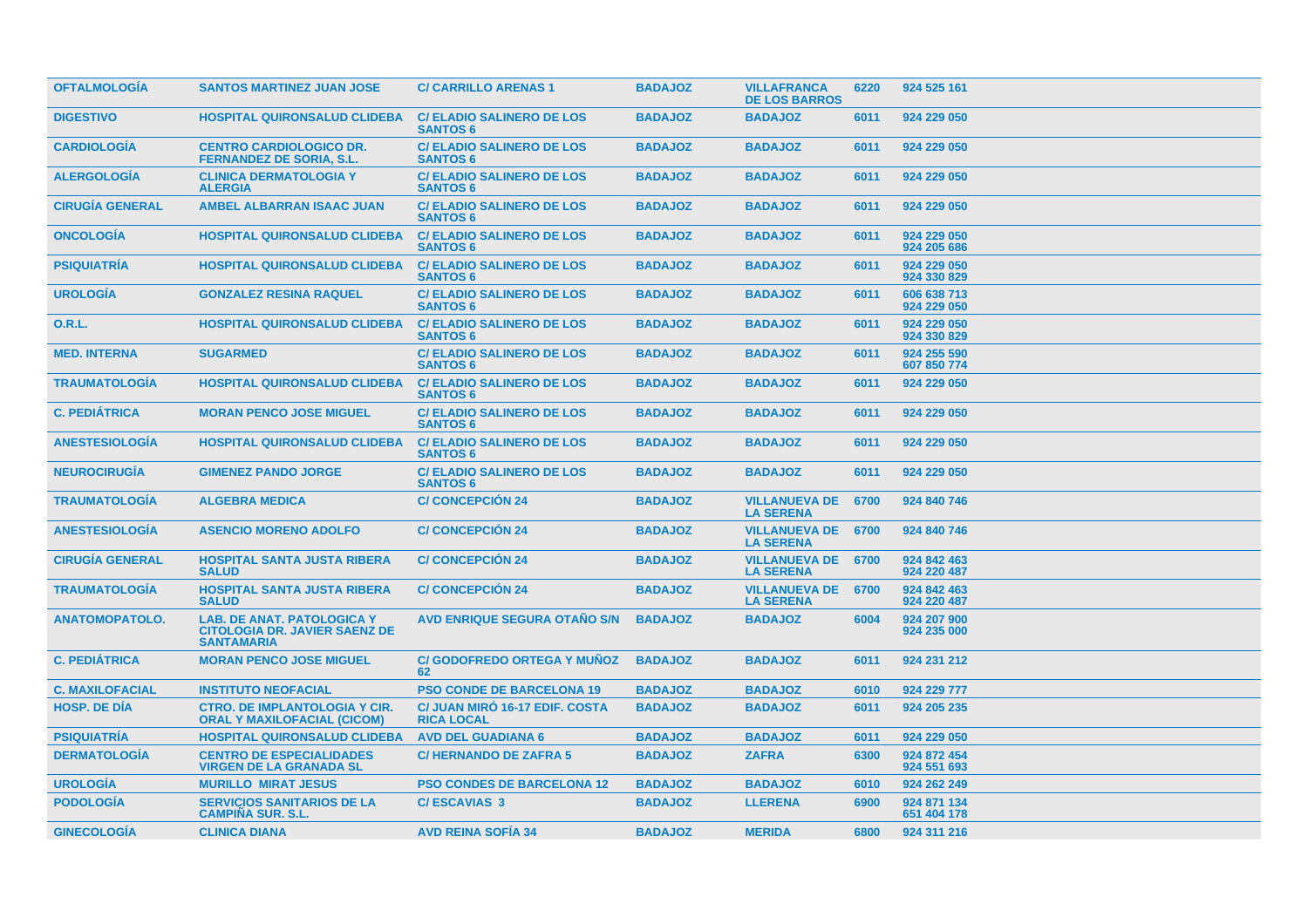| <b>TRAUMATOLOGIA</b>   | <b>CLINICA DIANA</b>                                                                    | <b>AVD REINA SOFIA 34</b>                                                         | <b>BADAJOZ</b> | <b>MERIDA</b>                            | 6800 | 924 311 216                |
|------------------------|-----------------------------------------------------------------------------------------|-----------------------------------------------------------------------------------|----------------|------------------------------------------|------|----------------------------|
| <b>GINECOLOGÍA</b>     | <b>CLINICA DIANA</b>                                                                    | <b>AVD REINA SOFIA 34</b>                                                         | <b>BADAJOZ</b> | <b>MERIDA</b>                            | 6800 | 924 311 216<br>924 311 816 |
| <b>TRAUMATOLOGÍA</b>   | <b>ANIBAL VEGA MUÑOZ S.C.</b>                                                           | <b>C/ CRTA. VILLANUEVA 40</b>                                                     | <b>BADAJOZ</b> | <b>JEREZ DE LOS</b><br><b>CABALLEROS</b> | 6380 | 924 730 868<br>924 563 534 |
| <b>DIGESTIVO</b>       | <b>HOSPITAL PARQUE VEGAS ALTAS</b>                                                      | <b>AVD DE MADRID 12</b>                                                           | <b>BADAJOZ</b> | <b>DON BENITO</b>                        | 6400 | 924 805 050                |
| <b>MED. INTERNA</b>    | <b>HOSPITAL PARQUE VEGAS ALTAS</b>                                                      | <b>AVD DE MADRID 12</b>                                                           | <b>BADAJOZ</b> | <b>DON BENITO</b>                        | 6400 | 924 805 050                |
| <b>MED. FAMILIAR</b>   | <b>HOSPITAL PARQUE VEGAS ALTAS</b>                                                      | <b>AVD DE MADRID 12</b>                                                           | <b>BADAJOZ</b> | <b>DON BENITO</b>                        | 6400 |                            |
| <b>DERMATOLOGÍA</b>    | <b>CENTRO DE ESPECIALIDADES</b><br><b>VIRGEN DE LA GRANADA SL</b>                       | <b>C/CORREDERA 16</b>                                                             | <b>BADAJOZ</b> | <b>LLERENA</b>                           | 6900 | 650 129 967<br>924 551 693 |
| <b>TRAUMATOLOGÍA</b>   | <b>ANIBAL VEGA MUNOZ S.C.</b>                                                           | <b>AVD ANTONIO CHACON 2</b>                                                       | <b>BADAJOZ</b> | <b>ZAFRA</b>                             | 6300 | 924 550 458<br>635 146 344 |
| <b>MED. FAMILIAR</b>   | <b>VELEZ MALDONADO ERIC</b><br><b>BARTOLOME</b>                                         | C/ RAMON Y CAJAL 27 PISO 1º                                                       | <b>BADAJOZ</b> | <b>VILLANUEVA DE</b><br><b>LA SERENA</b> | 6700 | 924 844 146                |
| <b>PODOLOGIA</b>       | <b>BARRIGA ROMERO MANUELA</b>                                                           | <b>PLZ DE SAN AGUSTIN S/N</b>                                                     | <b>BADAJOZ</b> | <b>JEREZ DE LOS</b><br><b>CABALLEROS</b> | 6380 | 616 260 567<br>924 750 119 |
| <b>O.R.L.</b>          | <b>PAULINO HERRERA ANDRES</b>                                                           | <b>C/ JOSE BARRIO BARDON S/N</b>                                                  | <b>BADAJOZ</b> | <b>ALMENDRALEJO</b>                      | 6200 | 924 666 925                |
| <b>MED. FAMILIAR</b>   | <b>HOSPITAL QUIRONSALUD CLIDEBA</b>                                                     | <b>C/ MIGUEL PEREZ CARRASCOSA</b><br>S/N                                          | <b>BADAJOZ</b> | <b>BADAJOZ</b>                           | 6011 | 924 229 050<br>924 229 404 |
| <b>C. MAXILOFACIAL</b> | <b>HOSPITAL QUIRONSALUD CLIDEBA</b>                                                     | <b>C/ MIGUEL PEREZ CARRASCOSA</b><br>S/N                                          | <b>BADAJOZ</b> | <b>BADAJOZ</b>                           | 6011 | 924 229 050<br>924 229 404 |
| <b>OFTALMOLOGIA</b>    | <b>LASER OCULAR CLINIC VISION</b>                                                       | <b>AVD GODOFREDO ORTEGA MUNOZ</b><br>27                                           | <b>BADAJOZ</b> | <b>BADAJOZ</b>                           | 6011 | 924 231 150<br>647 417 122 |
| <b>TRAUMATOLOGIA</b>   | <b>INSTITUTO EXTREMEÑO DE</b><br><b>CIRUGIA ORTOPEDICA Y</b><br><b>TRAUMATOLOGIA CB</b> | <b>C/ CONDES DE BARCELONA 19-21</b>                                               | <b>BADAJOZ</b> | <b>BADAJOZ</b>                           | 6010 | 924 229 777                |
| <b>CARDIOLOGÍA</b>     | <b>CLINICA SAN BLAS MERIDA</b>                                                          | <b>TRV PRINCESA SOFÍA S/N ESQUINA</b><br><b>CON AVENIDA REINA SOFÍA</b>           | <b>BADAJOZ</b> | <b>MERIDA</b>                            | 6800 | 924 040 989                |
| <b>AREAS PEDIÁTRI.</b> | <b>HOSPITAL PARQUE VEGAS ALTAS</b>                                                      | <b>AVD MADRID 12</b>                                                              | <b>BADAJOZ</b> | <b>DON BENITO</b>                        | 6400 | 924 805 050                |
| <b>AREAS PEDIÁTRI.</b> | <b>Centro Médico Quirónsalud Don</b><br><b>Benito</b>                                   | <b>C/TORRES ISUNZA 2 CENTRO</b><br><b>MEDICO QUIRONSALUD DON</b><br><b>BENITO</b> | <b>BADAJOZ</b> | <b>DON BENITO</b>                        | 6400 | 924 171 105<br>680 767 490 |
| <b>ODONTOESTOMATOL</b> | <b>IDEX</b>                                                                             | <b>CRA SAN FRANCISCO 31</b>                                                       | <b>BADAJOZ</b> | <b>VILLANUEVA DE</b><br><b>LA SERENA</b> | 6700 | 924 986 212                |
| <b>MED. FAMILIAR</b>   | <b>MALKAMI GOLESTANI AMIR-</b><br><b>MASOUD</b>                                         | <b>C/ VIRGEN DE GUADALUPE 16</b>                                                  | <b>BADAJOZ</b> | <b>BADAJOZ</b>                           | 6003 | 924 245 955                |
| <b>FISIOTERAPIA</b>    | <b>CLINICA DIANA</b>                                                                    | <b>AVD REINA SOFIA 34</b>                                                         | <b>BADAJOZ</b> | <b>MERIDA</b>                            | 6800 | 924 311 216<br>924 311 816 |
| <b>URGENCIAS</b>       | <b>CLINICA DIANA</b>                                                                    | <b>AVD REINA SOFIA 34</b>                                                         | <b>BADAJOZ</b> | <b>MERIDA</b>                            | 6800 | 924 311 216<br>924 311 816 |
| <b>CARDIOLOGIA</b>     | <b>CLINICA DIANA</b>                                                                    | <b>AVD REINA SOFIA 34</b>                                                         | <b>BADAJOZ</b> | <b>MERIDA</b>                            | 6800 | 924 311 216<br>924 311 816 |
| <b>MED. FAMILIAR</b>   | <b>CLINICA DIANA</b>                                                                    | <b>AVD REINA SOFIA 34</b>                                                         | <b>BADAJOZ</b> | <b>MERIDA</b>                            | 6800 | 924 311 216<br>924 311 816 |
| <b>NEUROLOGÍA</b>      | <b>ALVAREZ LOBATO JOSE MANUEL</b>                                                       | <b>C/VESPASIANO 4</b>                                                             | <b>BADAJOZ</b> | <b>MERIDA</b>                            | 6800 | 924 310 903                |
| <b>CARDIOLOGIA</b>     | <b>HOSPITAL PARQUE VIA DE LA</b><br><b>PLATA</b>                                        | <b>CRA SANTOS DE MAIMONA S/N</b>                                                  | <b>BADAJOZ</b> | <b>ZAFRA</b>                             | 6300 | 924 555 332<br>924 552 755 |
| <b>URGENCIAS</b>       | <b>HOSPITAL PARQUE VIA DE LA</b><br><b>PLATA</b>                                        | <b>CRA SANTOS DE MAIMONA S/N</b>                                                  | <b>BADAJOZ</b> | <b>ZAFRA</b>                             | 6300 | 924 563 026<br>924 555 332 |
| <b>TRAUMATOLOGIA</b>   | <b>HOSPITAL PARQUE VIA DE LA</b><br><b>PLATA</b>                                        | <b>CRA SANTOS DE MAIMONA S/N</b>                                                  | <b>BADAJOZ</b> | <b>ZAFRA</b>                             | 6300 | 924 563 026<br>924 551 463 |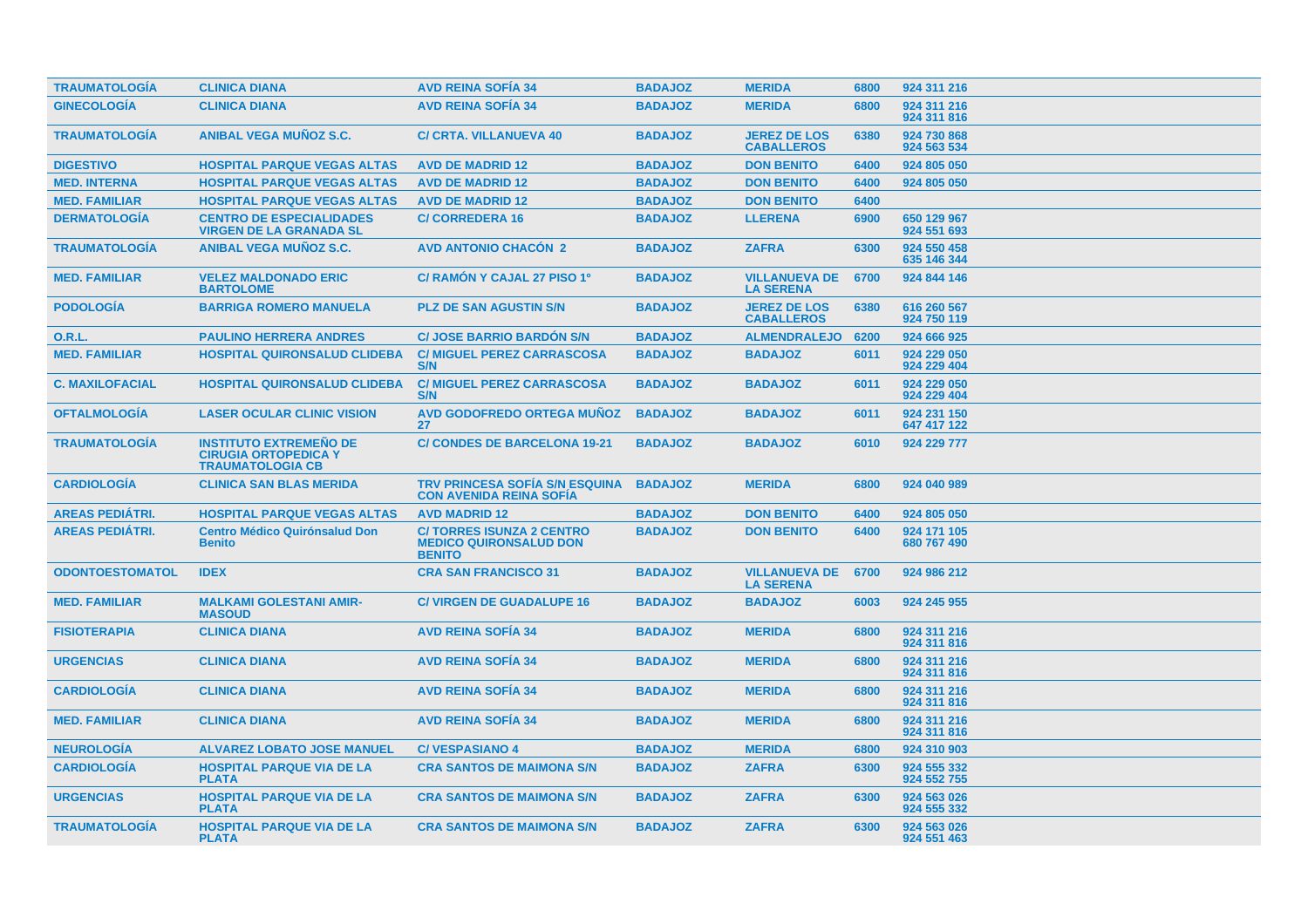| <b>ALERGOLOGIA</b>    | <b>HOSPITAL PARQUE VIA DE LA</b><br><b>PLATA</b>      | <b>CRA SANTOS DE MAIMONA S/N</b>                    | <b>BADAJOZ</b> | <b>ZAFRA</b>                                  | 6300 | 924 555 332<br>924 552 755 |
|-----------------------|-------------------------------------------------------|-----------------------------------------------------|----------------|-----------------------------------------------|------|----------------------------|
| <b>ALERGOLOGIA</b>    | <b>HOSPITAL PARQUE VIA DE LA</b><br><b>PLATA</b>      | <b>CRA SANTOS DE MAIMONA S/N</b>                    | <b>BADAJOZ</b> | <b>ZAFRA</b>                                  | 6300 | 924 563 026<br>924 551 463 |
| <b>NEUMOLOGIA</b>     | <b>HOSPITAL QUIRONSALUD CLIDEBA</b>                   | <b>C/ELADIO SALINERO DE LOS</b><br><b>SANTOS 6</b>  | <b>BADAJOZ</b> | <b>BADAJOZ</b>                                | 6011 | 924 229 050<br>924 330 829 |
| <b>C. VASCULAR</b>    | <b>HOSPITAL QUIRONSALUD CLIDEBA</b>                   | <b>C/ ELADIO SALINERO DE LOS</b><br><b>SANTOS 6</b> | <b>BADAJOZ</b> | <b>BADAJOZ</b>                                | 6011 | 924 229 050<br>924 330 829 |
| <b>UROLOGIA</b>       | <b>ASUAR AYDILLO SIMON</b>                            | <b>C/ELADIO SALINERO DE LOS</b><br><b>SANTOS 6</b>  | <b>BADAJOZ</b> | <b>BADAJOZ</b>                                | 6011 | 924 229 050<br>924 258 952 |
| <b>MATRONA</b>        | <b>HOSPITAL QUIRONSALUD CLIDEBA</b>                   | <b>C/ ELADIO SALINERO DE LOS</b><br><b>SANTOS 6</b> | <b>BADAJOZ</b> | <b>BADAJOZ</b>                                | 6011 | 924 229 050<br>924 330 829 |
| <b>RADIODIAGNOST.</b> | <b>HOSPITAL QUIRONSALUD CLIDEBA</b>                   | <b>C/ ELADIO SALINERO DE LOS</b><br><b>SANTOS 6</b> | <b>BADAJOZ</b> | <b>BADAJOZ</b>                                | 6011 | 924 229 050<br>924 330 829 |
| <b>UROLOGÍA</b>       | <b>HOSPITAL QUIRONSALUD CLIDEBA</b>                   | <b>C/ELADIO SALINERO DE LOS</b><br><b>SANTOS 6</b>  | <b>BADAJOZ</b> | <b>BADAJOZ</b>                                | 6011 | 924 229 050                |
| <b>UROLOGÍA</b>       | <b>MURILLO MIRAT JESUS</b>                            | <b>C/ELADIO SALINERO DE LOS</b><br><b>SANTOS 6</b>  | <b>BADAJOZ</b> | <b>BADAJOZ</b>                                | 6011 | 924 229 050                |
| <b>DIGESTIVO</b>      | <b>HOSPITAL QUIRONSALUD CLIDEBA</b>                   | <b>C/ ELADIO SALINERO DE LOS</b><br><b>SANTOS 6</b> | <b>BADAJOZ</b> | <b>BADAJOZ</b>                                | 6011 | 924 229 050<br>924 330 829 |
| <b>MED. FAMILIAR</b>  | <b>HOSPITAL QUIRONSALUD CLIDEBA</b>                   | <b>C/ ELADIO SALINERO DE LOS</b><br><b>SANTOS 6</b> | <b>BADAJOZ</b> | <b>BADAJOZ</b>                                | 6011 | 924 229 050<br>924 330 829 |
| <b>GINECOLOGIA</b>    | <b>URGIN</b>                                          | <b>C/ ELADIO SALINERO DE LOS</b><br><b>SANTOS 6</b> | <b>BADAJOZ</b> | <b>BADAJOZ</b>                                | 6011 | 667 621 684                |
| <b>URGENCIAS</b>      | <b>HOSPITAL QUIRONSALUD CLIDEBA</b>                   | <b>C/ ELADIO SALINERO DE LOS</b><br><b>SANTOS 6</b> | <b>BADAJOZ</b> | <b>BADAJOZ</b>                                | 6011 | 924 229 050<br>924 258 952 |
| <b>MED. INTERNA</b>   | <b>HOSPITAL QUIRONSALUD CLIDEBA</b>                   | <b>C/ELADIO SALINERO DE LOS</b><br><b>SANTOS 6</b>  | <b>BADAJOZ</b> | <b>BADAJOZ</b>                                | 6011 | 924 229 050                |
| <b>UROLOGIA</b>       | <b>CENTRO MEDICO SAN JOSE</b>                         | <b>C/ JOSÉ BARRIO BARDON S/N</b>                    | <b>BADAJOZ</b> | ALMENDRALEJO 6200                             |      | 628 354 807<br>924 666 925 |
| <b>TRAUMATOLOGIA</b>  | <b>CENTRO MEDICO SAN JOSE</b>                         | <b>C/ JOSÉ BARRIO BARDON S/N</b>                    | <b>BADAJOZ</b> | ALMENDRALEJO 6200                             |      | 628 354 807<br>924 666 925 |
| RADIODIAGNÓST.        | SERAE, S.L.                                           | <b>C/ JOSÉ BARRIO BARDON S/N</b>                    | <b>BADAJOZ</b> | ALMENDRALEJO 6200                             |      | 924 666 925                |
| <b>MATRONA</b>        | <b>CENTRO MEDICO SAN JOSE</b>                         | <b>C/ JOSÉ BARRIO BARDON S/N</b>                    | <b>BADAJOZ</b> | ALMENDRALEJO 6200                             |      | 628 354 807<br>924 666 925 |
| <b>NEUMOLOGÍA</b>     | <b>HOSPITAL SANTA JUSTA RIBERA</b><br><b>SALUD</b>    | <b>C/CONCEPCIÓN 24</b>                              | <b>BADAJOZ</b> | <b>VILLANUEVA DE 6700</b><br><b>LA SERENA</b> |      | 924 842 463<br>924 220 487 |
| <b>URGENCIAS</b>      | <b>HOSPITAL SANTA JUSTA RIBERA</b><br><b>SALUD</b>    | <b>C/CONCEPCIÓN 24</b>                              | <b>BADAJOZ</b> | <b>VILLANUEVA DE 6700</b><br><b>LA SERENA</b> |      | 924 842 463<br>924 220 487 |
| <b>ANESTESIOLOGÍA</b> | <b>ASENCIO MORENO ADOLFO</b>                          | <b>AVD SINFORIANO MADROÑERO 27</b>                  | <b>BADAJOZ</b> | <b>BADAJOZ</b>                                | 6010 | 924 207 883<br>924 772 260 |
| <b>FISIOTERAPIA</b>   | <b>GARCIA CARRASCO SILVIA</b>                         | <b>C/ MIGUEL PÉREZ CARRASCOSA 11</b>                | <b>BADAJOZ</b> | <b>BADAJOZ</b>                                | 6011 | 924 263 130                |
| <b>RADIODIAGNOST.</b> | <b>DIAGNOSTICO SAN MIGUEL</b><br><b>MERIDA, S.L.</b>  | <b>AVD CONSTITUCIÓN S/N</b>                         | <b>BADAJOZ</b> | <b>MERIDA</b>                                 | 6800 | 924 372 449<br>924 374 200 |
| <b>ONCOLOGIA</b>      | <b>MELON PEREZ, JULIO CESAR</b>                       | <b>C/ GODOFREDO ORTEGA Y MUNOZ</b><br>62            | <b>BADAJOZ</b> | <b>BADAJOZ</b>                                | 6011 |                            |
| <b>PODOLOGIA</b>      | <b>RUIZ FARIÑAS MARIA</b>                             | <b>AVD PORTUGAL 12</b>                              | <b>BADAJOZ</b> | <b>OLIVENZA</b>                               | 6100 | 646 325 870                |
| <b>FISIOTERAPIA</b>   | <b>CENTRO DE FISIOTERAPIA FRAN</b><br><b>ONIVENIS</b> | <b>C/ DERECHA 70 PISO BAJO</b>                      | <b>BADAJOZ</b> | <b>JEREZ DE LOS</b><br><b>CABALLEROS</b>      | 6380 | 924 730 539                |
| <b>PODOLOGÍA</b>      | <b>RUBIO RAMOS CARLOS ALBERTO</b>                     | <b>C/MÉRIDA 9</b>                                   | <b>BADAJOZ</b> | <b>BADAJOZ</b>                                | 6006 | 924 275 994                |
|                       |                                                       |                                                     |                |                                               |      |                            |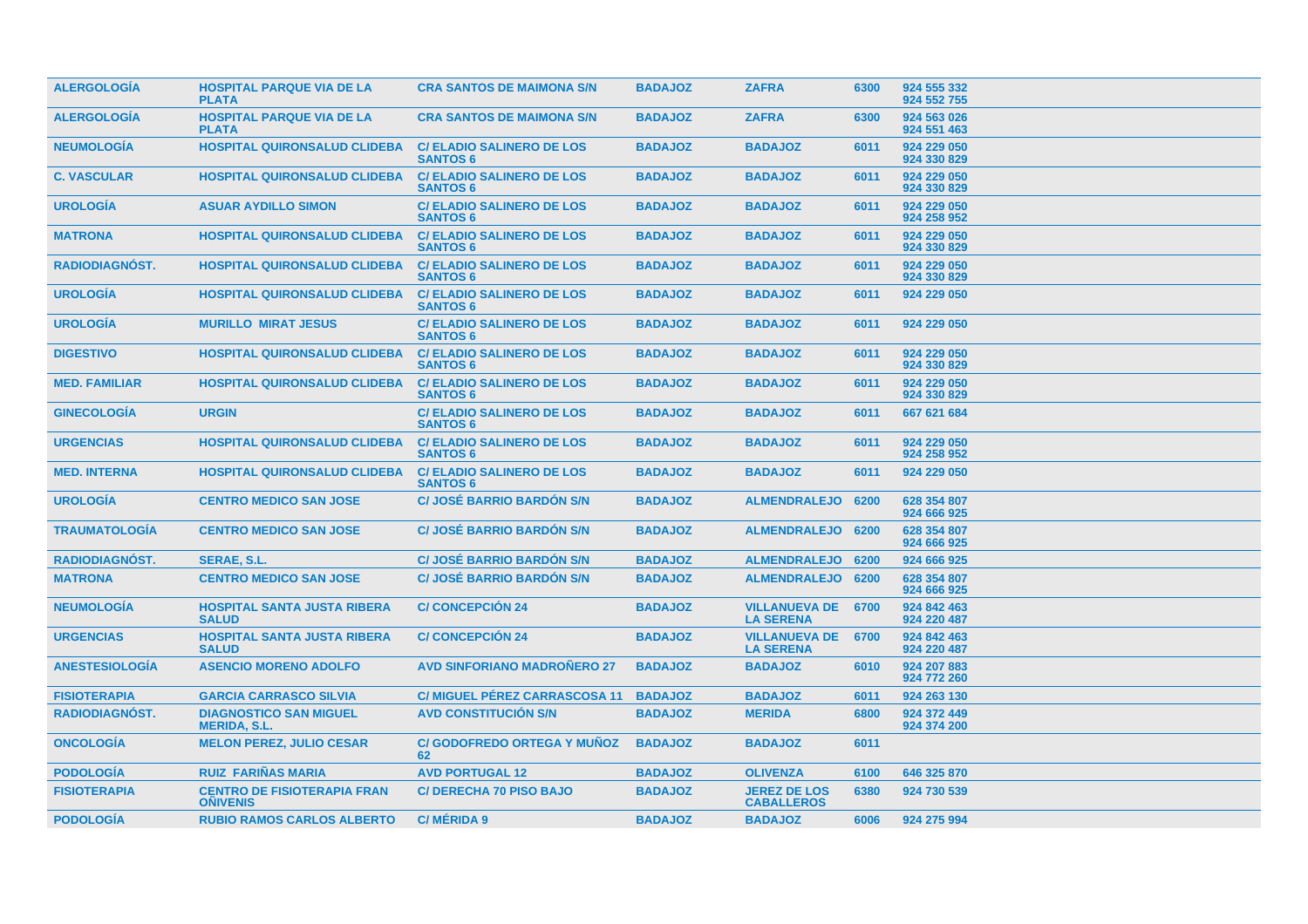| <b>O.R.L.</b>          | <b>CENTRO DE ESPECIALIDADES</b><br><b>VIRGEN DE LA GRANADA SL</b> | <b>C/HERNANDO DE ZAFRA 5</b>                                                      | <b>BADAJOZ</b> | <b>ZAFRA</b>                             | 6300 | 924 872 454<br>924 551 693 |           |                                      |
|------------------------|-------------------------------------------------------------------|-----------------------------------------------------------------------------------|----------------|------------------------------------------|------|----------------------------|-----------|--------------------------------------|
| <b>MED. FAMILIAR</b>   | <b>GIL CUBERO MARIA MERCEDES</b>                                  | <b>C/GODOFREDO ORTEGA Y MUNOZ</b><br>58                                           | <b>BADAJOZ</b> | <b>BADAJOZ</b>                           | 6011 | 606 132 975                |           |                                      |
| <b>FISIOTERAPIA</b>    | <b>CUEVAS CUADRADO MARIA</b><br><b>EULALIA</b>                    | <b>C/MARTINEZ DE PINILLOS 27</b><br><b>ESPOLÓN, EDIFICIO CALERO</b>               | <b>BADAJOZ</b> | <b>ALMENDRALEJO</b>                      | 6200 | 924 687 428<br>924 107 843 |           |                                      |
| <b>TRAUMATOLOGIA</b>   | <b>HOSPITAL PARQUE VEGAS ALTAS</b>                                | <b>AVD DE MADRID 12</b>                                                           | <b>BADAJOZ</b> | <b>DON BENITO</b>                        | 6400 | 924 805 050                |           |                                      |
| 0.R.L.                 | <b>HOSPITAL PARQUE VEGAS ALTAS</b>                                | <b>AVD DE MADRID 12</b>                                                           | <b>BADAJOZ</b> | <b>DON BENITO</b>                        | 6400 | 924 805 050                |           |                                      |
| <b>LOGOPEDIA</b>       | <b>FONEMA/GABINETE DE LOGOPEDIA</b><br><b>Y PSICOPEDAGOGIA</b>    | <b>C/ZURBARAN5</b>                                                                | <b>BADAJOZ</b> | <b>BADAJOZ</b>                           | 6002 | 924 224 511                |           |                                      |
| <b>MED. INTERNA</b>    | <b>BARQUERO ROMERO JOSE</b>                                       | <b>PLZ DE LAS AMERICAS 3 BADAJOZ</b>                                              | <b>BADAJOZ</b> | <b>BADAJOZ</b>                           | 6011 | 656 992 848<br>924 249 765 | <b>SI</b> | Pulsa aquí para pedir tu cita online |
| <b>TRAUMATOLOGÍA</b>   | <b>PARRA RODRIGUEZ FRANCISCO</b>                                  | <b>C/ FEDERICO MAYOR ZARAGOZA</b><br>S/N                                          | <b>BADAJOZ</b> | <b>BADAJOZ</b>                           | 6006 | 699 203 338<br>924 211 818 |           |                                      |
| <b>NEUMOLOGÍA</b>      | <b>GARCIA DE VINUESA BRONCANO</b><br><b>GERMAN</b>                | <b>C/ SAN JUAN 2 ENTREPLANTA</b>                                                  | <b>BADAJOZ</b> | <b>MERIDA</b>                            | 6800 | 924 316 402                |           |                                      |
| <b>PSICOLOGIA</b>      | <b>CLINIDEX SERVICIOS DE SALUD</b>                                | <b>AVD DE CAMERANOS 26</b>                                                        | <b>BADAJOZ</b> | <b>ZAFRA</b>                             | 6300 | 654 246 906                |           |                                      |
| <b>LOGOPEDIA</b>       | <b>RUIZ IZQUIERDO MARIA TERESA</b>                                | C/SAN FRANCISCO 4 PISO 1º -<br><b>PUERTA C</b>                                    | <b>BADAJOZ</b> | <b>VILLANUEVA DE</b><br><b>LA SERENA</b> | 6700 | 924 844 208                |           |                                      |
| <b>PSICOLOGIA</b>      | <b>CLINIDEX SERVICIOS DE SALUD</b>                                | AVD DE LA PAZ 41 PISO 1º - PUERTA BADAJOZ<br>C.                                   |                | <b>ALMENDRALEJO</b>                      | 6200 | 654 246 906<br>655 015 030 |           |                                      |
| <b>ENFERMERIA</b>      | <b>MAJADO ROA ISABEL MARIA</b>                                    | <b>C/ VIRGEN DE GUADALUPE 14</b>                                                  | <b>BADAJOZ</b> | <b>BADAJOZ</b>                           | 6004 | 924 245 955                |           |                                      |
| <b>MED. FAMILIAR</b>   | <b>KAMEL REDWAN AL-ASTAL EHAB</b>                                 | AVD PROLONGACIÓN AVD. MÉXICO<br>$25\,$                                            | <b>BADAJOZ</b> | <b>OLIVENZA</b>                          | 6100 | 610 005 000                |           |                                      |
| <b>UROLOGÍA</b>        | <b>GONZALEZ RESINA RAQUEL</b>                                     | <b>C/ADELARDO COVARSI 18</b>                                                      | <b>BADAJOZ</b> | <b>BADAJOZ</b>                           | 6005 | 924 230 244                |           |                                      |
| <b>FISIOTERAPIA</b>    | <b>AVELLI LEON RICARDO</b>                                        | <b>C/ VIRGEN DE GUADALUPE 02</b>                                                  | <b>BADAJOZ</b> | <b>OLIVA DE LA</b><br><b>FRONTERA</b>    | 6120 | 655 372 492<br>924 754 446 |           |                                      |
| <b>NEUROLOGIA</b>      | <b>NEUROCLINICA MENDEZ</b><br><b>BERENGUER S.L.</b>               | <b>AVD DE PARDALERAS 58</b>                                                       | <b>BADAJOZ</b> | <b>BADAJOZ</b>                           | 6003 | 924 205 686                |           |                                      |
| RADIODIAGNÓST.         | <b>DIAGNOSTICO SAN MIGUEL</b><br><b>MERIDA, S.L.</b>              | <b>C/ MANUEL BERMEJO HERNANDEZ</b><br>8                                           | <b>BADAJOZ</b> | <b>MERIDA</b>                            | 6800 | 924 344 200                |           |                                      |
| <b>C. VASCULAR</b>     | <b>CLINICA SAN BLAS MERIDA</b>                                    | <b>TRV PRINCESA SOFIA S/N ESQUINA</b><br><b>CON AVENIDA REINA SOFIA</b>           | <b>BADAJOZ</b> | <b>MERIDA</b>                            | 6800 | 924 040 989                |           |                                      |
| <b>ANÁLISIS</b>        | <b>Centro Médico Quirónsalud Don</b><br><b>Benito</b>             | <b>C/TORRES ISUNZA 2 CENTRO</b><br><b>MEDICO QUIRONSALUD DON</b><br><b>BENITO</b> | <b>BADAJOZ</b> | <b>DON BENITO</b>                        | 6400 | 924 171 105<br>680 767 490 |           |                                      |
| <b>FISIOTERAPIA</b>    | <b>Centro Médico Quirónsalud Don</b><br><b>Benito</b>             | <b>C/TORRES ISUNZA 2 CENTRO</b><br><b>MEDICO QUIRONSALUD DON</b><br><b>BENITO</b> | <b>BADAJOZ</b> | <b>DON BENITO</b>                        | 6400 | 924 171 105<br>680 767 490 |           |                                      |
| <b>MATRONA</b>         | <b>Centro Médico Quirónsalud Don</b><br><b>Benito</b>             | <b>C/TORRES ISUNZA 2 CENTRO</b><br><b>MEDICO QUIRONSALUD DON</b><br><b>BENITO</b> | <b>BADAJOZ</b> | <b>DON BENITO</b>                        | 6400 | 924 171 105<br>680 767 490 |           |                                      |
| <b>ENFERMERIA</b>      | <b>Centro Médico Quirónsalud Don</b><br><b>Benito</b>             | <b>C/TORRES ISUNZA 2 CENTRO</b><br><b>MEDICO QUIRONSALUD DON</b><br><b>BENITO</b> | <b>BADAJOZ</b> | <b>DON BENITO</b>                        | 6400 | 924 171 105<br>680 767 490 |           |                                      |
| <b>PSICOLOGIA</b>      | <b>RODRIGUEZ JIMENEZ MANUELA</b>                                  | <b>C/ JUAN ALBA BURGOS 10</b>                                                     | <b>BADAJOZ</b> | <b>BADAJOZ</b>                           | 6011 | 606 638 713<br>924 040 639 |           |                                      |
| <b>ODONTOESTOMATOL</b> | <b>BEDMAR DE LA CRUZ MANUEL</b>                                   | C/ARCOS 11 A                                                                      | <b>BADAJOZ</b> | <b>CASTUERA</b>                          | 6420 | 697 168 661<br>924 761 694 |           |                                      |
| <b>GINECOLOGÍA</b>     | <b>RIBERA SALUD</b><br><b>INFRAESTRUCTURAS SLU</b>                | <b>C/ MONSALUD S/N</b>                                                            | <b>BADAJOZ</b> | ALMENDRALEJO 6200                        |      | 924 670 017<br>644 018 145 |           |                                      |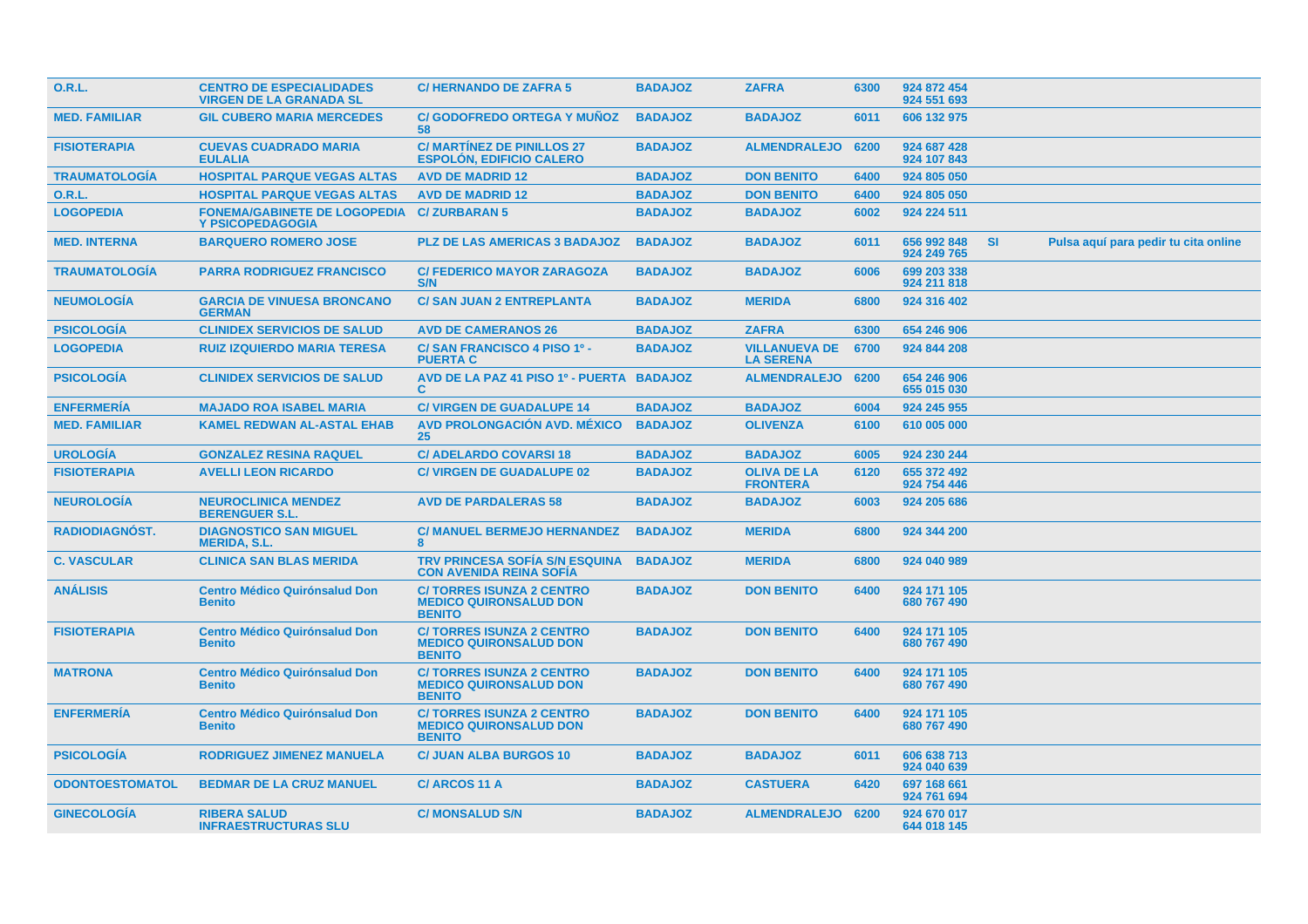| <b>DIETET/NUTRIC.</b>  | <b>PEREZ GARCIA MONICA</b>                               | <b>C/LA BUGANVILLA 5</b>                            | <b>BADAJOZ</b> | <b>BADAJOZ</b>      | 6010 | 619 455 503                |
|------------------------|----------------------------------------------------------|-----------------------------------------------------|----------------|---------------------|------|----------------------------|
| <b>RADIODIAGNÓST.</b>  | <b>CLINICA SAN BLAS</b>                                  | <b>C/SAN BLAS 11</b>                                | <b>BADAJOZ</b> | ALMENDRALEJO 6200   |      | 924 670 278<br>924 671 757 |
| <b>ALERGOLOGÍA</b>     | <b>ASUAR MESIAS PETRA REGINA</b>                         | <b>C/SAN BLAS 11</b>                                | <b>BADAJOZ</b> | <b>ALMENDRALEJO</b> | 6200 | 924 670 278                |
| <b>MED. INTERNA</b>    | <b>RODRIGUEZ VAZQUEZ CANDIDO</b>                         | <b>C/ FERNANDO CASTON 6</b>                         | <b>BADAJOZ</b> | <b>BADAJOZ</b>      | 6005 | 924 207 683<br>924 242 425 |
| <b>AREAS PEDIÁTRI.</b> | <b>CLINICA DE PEDIATRIA GALAN</b><br>GOMEZ, S.C.         | <b>C/MUSEO1</b>                                     | <b>BADAJOZ</b> | <b>BADAJOZ</b>      | 6004 | 924 241 293                |
| <b>ALERGOLOGIA</b>     | <b>ASUAR MESIAS PETRA REGINA</b>                         | <b>AVD REINA SOFIA 34</b>                           | <b>BADAJOZ</b> | <b>MERIDA</b>       | 6800 | 924 311 216                |
| <b>UROLOGÍA</b>        | <b>ASUAR AYDILLO SIMON</b>                               | <b>C/ZURBARÁN 18</b>                                | <b>BADAJOZ</b> | <b>BADAJOZ</b>      | 6002 | 924 224 106                |
| <b>RADIODIAGNÓST.</b>  | <b>CENTRO RADIOLOGICO</b><br><b>CONQUISTADORES, S.L.</b> | <b>C/ GENERAL SAAVEDRA PALMEIRO</b>                 | <b>BADAJOZ</b> | <b>BADAJOZ</b>      | 6004 | 924 229 107                |
| <b>URGENCIAS</b>       | <b>HOSPITAL PARQUE VIA DE LA</b><br><b>PLATA</b>         | <b>CRA SANTOS DE MAIMONA S/N</b>                    | <b>BADAJOZ</b> | <b>ZAFRA</b>        | 6300 | 924 555 332<br>924 552 755 |
| <b>OFTALMOLOGÍA</b>    | <b>SANTOS MARTINEZ JUAN JOSE</b>                         | <b>CRA SANTOS DE MAIMONA S/N</b>                    | <b>BADAJOZ</b> | <b>ZAFRA</b>        | 6300 | 924 552 755                |
| <b>TRAUMATOLOGÍA</b>   | <b>HOSPITAL PARQUE VIA DE LA</b><br><b>PLATA</b>         | <b>CRA SANTOS DE MAIMONA S/N</b>                    | <b>BADAJOZ</b> | <b>ZAFRA</b>        | 6300 | 924 555 332<br>924 552 755 |
| <b>HOSP. GENERAL</b>   | <b>HOSPITAL PARQUE VIA DE LA</b><br><b>PLATA</b>         | <b>CRA SANTOS DE MAIMONA S/N</b>                    | <b>BADAJOZ</b> | <b>ZAFRA</b>        | 6300 | 924 555 332<br>924 552 755 |
| <b>FISIOTERAPIA</b>    | <b>HOSPITAL PARQUE VIA DE LA</b><br><b>PLATA</b>         | <b>CRA SANTOS DE MAIMONA S/N</b>                    | <b>BADAJOZ</b> | <b>ZAFRA</b>        | 6300 | 924 563 026<br>924 551 463 |
| <b>NEUROFISIOLOGIA</b> | <b>HOSPITAL PARQUE VIA DE LA</b><br><b>PLATA</b>         | <b>CRA SANTOS DE MAIMONA S/N</b>                    | <b>BADAJOZ</b> | <b>ZAFRA</b>        | 6300 | 924 563 026<br>924 551 463 |
| <b>CIRUGÍA GENERAL</b> | <b>HOSPITAL PARQUE VIA DE LA</b><br><b>PLATA</b>         | <b>CRA SANTOS DE MAIMONA S/N</b>                    | <b>BADAJOZ</b> | <b>ZAFRA</b>        | 6300 | 924 563 026<br>924 551 463 |
| <b>ANESTESIOLOGIA</b>  | <b>ANESTESIA CABALLERO, S.L.</b>                         | <b>CRA SANTOS DE MAIMONA S/N</b>                    | <b>BADAJOZ</b> | <b>ZAFRA</b>        | 6300 | 924 552 755                |
| <b>DIGESTIVO</b>       | <b>HOSPITAL PARQUE VIA DE LA</b><br><b>PLATA</b>         | <b>CRA SANTOS DE MAIMONA S/N</b>                    | <b>BADAJOZ</b> | <b>ZAFRA</b>        | 6300 | 924 563 026<br>924 551 463 |
| <b>PODOLOGÍA</b>       | <b>HOSPITAL PARQUE VIA DE LA</b><br><b>PLATA</b>         | <b>CRA SANTOS DE MAIMONA S/N</b>                    | <b>BADAJOZ</b> | <b>ZAFRA</b>        | 6300 | 924 555 332<br>924 552 755 |
| <b>C. PEDIÁTRICA</b>   | <b>HOSPITAL QUIRONSALUD CLIDEBA</b>                      | <b>C/ ELADIO SALINERO DE LOS</b><br><b>SANTOS 6</b> | <b>BADAJOZ</b> | <b>BADAJOZ</b>      | 6011 | 924 229 050<br>924 205 686 |
| <b>DERMATOLOGIA</b>    | <b>HOSPITAL QUIRONSALUD CLIDEBA</b>                      | <b>C/ ELADIO SALINERO DE LOS</b><br><b>SANTOS 6</b> | <b>BADAJOZ</b> | <b>BADAJOZ</b>      | 6011 | 924 229 050<br>924 330 829 |
| <b>O.R.L.</b>          | <b>HOSPITAL PARQUE VIA DE LA</b><br><b>PLATA</b>         | <b>C/ELADIO SALINERO DE LOS</b><br><b>SANTOS 6</b>  | <b>BADAJOZ</b> | <b>BADAJOZ</b>      | 6011 | 924 229 050                |
| <b>GINECOLOGÍA</b>     | <b>SANCHEZ NEBREDA C.B.</b>                              | <b>C/ ELADIO SALINERO DE LOS</b><br><b>SANTOS 6</b> | <b>BADAJOZ</b> | <b>BADAJOZ</b>      | 6011 | 924 229 050                |
| <b>GINECOLOGÍA</b>     | RODRIGUEZ NUÑEZ JUAN DE DIOS                             | <b>C/ELADIO SALINERO DE LOS</b><br><b>SANTOS 6</b>  | <b>BADAJOZ</b> | <b>BADAJOZ</b>      | 6011 | 924 330 703<br>924 229 050 |
| <b>RADIODIAGNOST.</b>  | <b>HOSPITAL QUIRONSALUD CLIDEBA</b>                      | <b>C/ ELADIO SALINERO DE LOS</b><br><b>SANTOS 6</b> | <b>BADAJOZ</b> | <b>BADAJOZ</b>      | 6011 | 924 229 050                |
| <b>MATRONA</b>         | <b>HOSPITAL QUIRONSALUD CLIDEBA</b>                      | <b>C/ELADIO SALINERO DE LOS</b><br><b>SANTOS 6</b>  | <b>BADAJOZ</b> | <b>BADAJOZ</b>      | 6011 | 924 229 050                |
| <b>AREAS PEDIÁTRI.</b> | <b>HOSPITAL QUIRONSALUD CLIDEBA</b>                      | <b>C/ELADIO SALINERO DE LOS</b><br><b>SANTOS 6</b>  | <b>BADAJOZ</b> | <b>BADAJOZ</b>      | 6011 | 924 229 050<br>924 330 829 |
| <b>UROLOGÍA</b>        | <b>CLINICA DE UROLOGIA CASTO</b><br><b>ALARCON, S.C</b>  | <b>C/ELADIO SALINERO DE LOS</b><br><b>SANTOS 6</b>  | <b>BADAJOZ</b> | <b>BADAJOZ</b>      | 6011 | 924 229 050                |
| <b>OFTALMOLOGÍA</b>    | <b>LASER VISUAL - CLINICA</b><br><b>OFTALMOLOGICA</b>    | <b>C/ ELADIO SALINERO DE LOS</b><br><b>SANTOS 6</b> | <b>BADAJOZ</b> | <b>BADAJOZ</b>      | 6011 | 924 229 050                |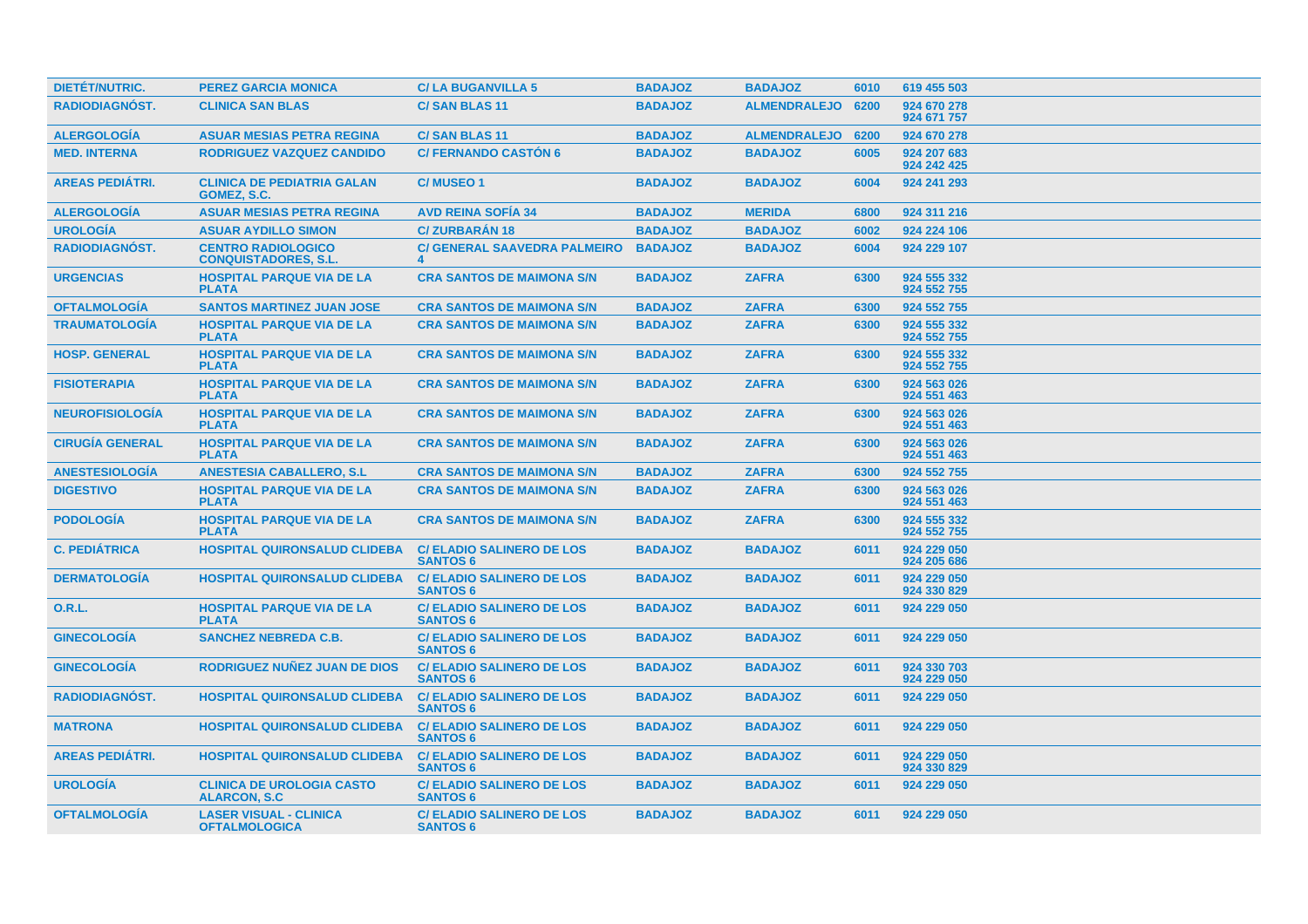| <b>MED. FAMILIAR</b>   | <b>HOSPITAL SANTA JUSTA RIBERA</b><br><b>SALUD</b>        | <b>C/CONCEPCION 24</b>                                | <b>BADAJOZ</b> | <b>VILLANUEVA DE 6700</b><br><b>LA SERENA</b> |      | 924 842 463<br>924 220 487 |           |                                      |  |
|------------------------|-----------------------------------------------------------|-------------------------------------------------------|----------------|-----------------------------------------------|------|----------------------------|-----------|--------------------------------------|--|
| <b>ANESTESIOLOGÍA</b>  | <b>HOSPITAL SANTA JUSTA RIBERA</b><br><b>SALUD</b>        | <b>C/CONCEPCIÓN 24</b>                                | <b>BADAJOZ</b> | <b>VILLANUEVA DE 6700</b><br><b>LA SERENA</b> |      |                            |           |                                      |  |
| <b>GINECOLOGIA</b>     | <b>HOSPITAL SANTA JUSTA RIBERA</b><br><b>SALUD</b>        | <b>C/CONCEPCION 24</b>                                | <b>BADAJOZ</b> | <b>VILLANUEVA DE 6700</b><br><b>LA SERENA</b> |      |                            |           |                                      |  |
| <b>ENFERMERÍA</b>      | <b>HOSPITAL SANTA JUSTA RIBERA</b><br><b>SALUD</b>        | <b>C/CONCEPCIÓN 24</b>                                | <b>BADAJOZ</b> | <b>VILLANUEVA DE</b><br><b>LA SERENA</b>      | 6700 | 924 842 463<br>924 220 487 |           |                                      |  |
| <b>MED. FAMILIAR</b>   | <b>RAYO MADRID JOSE MANUEL</b>                            | <b>C/ REPUBLICA ARGENTINA 3</b>                       | <b>BADAJOZ</b> | <b>BADAJOZ</b>                                | 6005 | 924 230 341                |           |                                      |  |
| <b>GINECOLOGIA</b>     | <b>SANCHEZ NEBREDA C.B.</b>                               | <b>PLZ DE LA CONSTITUCION 2</b>                       | <b>BADAJOZ</b> | <b>BADAJOZ</b>                                | 6004 | 924 260 544                |           |                                      |  |
| <b>FISIOTERAPIA</b>    | <b>EUROKINES EXTREMADURA, S.L.</b>                        | <b>C/CARDERO 9</b>                                    | <b>BADAJOZ</b> | <b>MERIDA</b>                                 | 6800 | 924 300 575                |           |                                      |  |
| <b>PSICOLOGÍA</b>      | <b>GARCIA IGLESIAS AMPARO</b>                             | <b>C/ MANUEL GARCIA MATOS 6</b>                       | <b>BADAJOZ</b> | <b>BADAJOZ</b>                                | 6004 | 651 398 226                | <b>SI</b> | Pulsa aquí para pedir tu cita online |  |
| <b>RADIOTERAPIA</b>    | <b>FERNANDO GARCIA URRA S.C.P.</b>                        | <b>C/ GODOFREDO ORTEGA Y MUNOZ</b><br>62              | <b>BADAJOZ</b> | <b>BADAJOZ</b>                                | 6011 | 924 231 212<br>924 229 050 |           |                                      |  |
| <b>ANÁLISIS</b>        | <b>LOS ANGELES SERVICIO MEDICO</b><br><b>DE URGENCIAS</b> | <b>C/GODOFREDO ORTEGA Y MUÑOZ</b><br>62               | <b>BADAJOZ</b> | <b>BADAJOZ</b>                                | 6011 | 924 231 212                |           |                                      |  |
| <b>FISIOTERAPIA</b>    | <b>NOGALES LARA ARANZAZU</b>                              | <b>C/ ANGEL QUINTANILLA ULLA 1</b>                    | <b>BADAJOZ</b> | <b>BADAJOZ</b>                                | 6011 | 924 244 430                |           |                                      |  |
| <b>PODOLOGÍA</b>       | <b>MAGRO GORDILLO MARINA</b><br><b>ESTRELLA</b>           | <b>C/ GERONA 23</b>                                   | <b>BADAJOZ</b> | <b>VILLAFRANCA</b><br><b>DE LOS BARROS</b>    | 6220 | 924 525 382<br>687 504 628 |           |                                      |  |
| <b>FISIOTERAPIA</b>    | <b>GUERRERO TRENADO MARIA DEL</b><br><b>CARMEN</b>        | <b>AVD EXTREMADURA 17</b>                             | <b>BADAJOZ</b> | <b>AZUAGA</b>                                 | 6920 | 924 891 101<br>924 892 067 |           |                                      |  |
| <b>PODOLOGÍA</b>       | <b>RASERO CHACON, C.B.</b>                                | <b>AVD CAMERANOS 4</b>                                | <b>BADAJOZ</b> | <b>ZAFRA</b>                                  | 6300 | 924 550 179                |           |                                      |  |
| <b>PSICOLOGÍA</b>      | <b>HOSPITAL QUIRONSALUD CLIDEBA</b>                       | <b>AVD DEL GUADIANA 6</b>                             | <b>BADAJOZ</b> | <b>BADAJOZ</b>                                | 6011 | 924 229 050                |           |                                      |  |
| <b>MED. FAMILIAR</b>   | <b>CLINICA MEDICA FUENTE DE</b><br><b>CANTOS</b>          | <b>C/NICOLAS MEJIAS 29</b>                            | <b>BADAJOZ</b> | <b>FUENTE DE</b><br><b>CANTOS</b>             | 6240 | 924 580 475                |           |                                      |  |
| <b>NEUROLOGÍA</b>      | <b>ALVAREZ LOBATO JOSE MANUEL</b>                         | <b>C/ GUADALUPE 2</b>                                 | <b>BADAJOZ</b> | <b>ALMENDRALEJO</b>                           | 6200 | 924 310 903                |           |                                      |  |
| <b>MED. INTERNA</b>    | RODRIGUEZ VAZQUEZ CANDIDO                                 | <b>C/ ELADIO SALINERO DE LOS</b><br><b>SANTOS S/N</b> | <b>BADAJOZ</b> | <b>BADAJOZ</b>                                | 6010 | 924 229 050                |           |                                      |  |
| <b>MED. FAMILIAR</b>   | <b>CLINICA DIANA</b>                                      | <b>AVD REINA SOFIA 34</b>                             | <b>BADAJOZ</b> | <b>MERIDA</b>                                 | 6800 | 924 311 216                |           |                                      |  |
| <b>CARDIOLOGÍA</b>     | <b>CLINICA DIANA</b>                                      | <b>AVD REINA SOFIA 34</b>                             | <b>BADAJOZ</b> | <b>MERIDA</b>                                 | 6800 | 924 311 216                |           |                                      |  |
| <b>TERAPIAS RESPIR</b> | <b>AIR LIQUIDE HEALTHCARE</b><br>ESPAÑA, S.L.             | C/ ATENCIÓN A DOMICILIO.                              | <b>BADAJOZ</b> | <b>MERIDA</b>                                 | 6800 | 902 197 125                |           |                                      |  |
| <b>ENFERMERIA</b>      | <b>HOSPITAL PARQUE VEGAS ALTAS</b>                        | <b>AVD DE MADRID 12</b>                               | <b>BADAJOZ</b> | <b>DON BENITO</b>                             | 6400 | 924 805 050<br>924 808 483 |           |                                      |  |
| <b>NEUROFISIOLOGÍA</b> | <b>HOSPITAL PARQUE VEGAS ALTAS</b>                        | <b>AVD DE MADRID 12</b>                               | <b>BADAJOZ</b> | <b>DON BENITO</b>                             | 6400 | 924 805 050<br>924 808 483 |           |                                      |  |
| <b>RADIODIAGNOST.</b>  | <b>HOSPITAL PARQUE VEGAS ALTAS</b>                        | <b>AVD DE MADRID 12</b>                               | <b>BADAJOZ</b> | <b>DON BENITO</b>                             | 6400 | 924 805 050<br>924 808 483 |           |                                      |  |
| <b>OFTALMOLOGÍA</b>    | <b>HOSPITAL PARQUE VEGAS ALTAS</b>                        | <b>AVD DE MADRID 12</b>                               | <b>BADAJOZ</b> | <b>DON BENITO</b>                             | 6400 | 924 805 050                |           |                                      |  |
| <b>MATRONA</b>         | <b>CENTRO FISIOTERAPIA INTEGRAL</b>                       | <b>AVD CONSTITUCION 40</b>                            | <b>BADAJOZ</b> | <b>MERIDA</b>                                 | 6800 | 924 373 737<br>615 070 728 |           |                                      |  |
| <b>MED. FAMILIAR</b>   | <b>CENTRO MEDICO PUENTE AUIDA</b>                         | <b>AVD NICARAGUA 12</b>                               | <b>BADAJOZ</b> | <b>OLIVENZA</b>                               | 6100 | 924 490 549                |           |                                      |  |
| <b>FISIOTERAPIA</b>    | <b>CLINICA DE FISIOTERAPIA ANGELA</b><br><b>CORDERO</b>   | <b>URB VILLASERENA S/N LOCAL -</b><br><b>BAJO 8</b>   | <b>BADAJOZ</b> | <b>VILLANUEVA DE</b><br><b>LA SERENA</b>      | 6700 | 647 934 056                |           |                                      |  |
| <b>UROLOGIA</b>        | <b>MARIÑO DEL REAL JORGE</b>                              | <b>PLZ DE SAN AGUSTIN S/N</b>                         | <b>BADAJOZ</b> | <b>JEREZ DE LOS</b><br><b>CABALLEROS</b>      | 6380 | 924 750 119                |           |                                      |  |
| <b>GINECOLOGIA</b>     | RODRIGUEZ NUÑEZ JUAN DE DIOS                              | <b>C/ADELARDO COVARSI 18</b>                          | <b>BADAJOZ</b> | <b>BADAJOZ</b>                                | 6005 | 924 230 244                |           |                                      |  |
| <b>FISIOTERAPIA</b>    | <b>BRAVO MARTINEZ SILVIA MARIA</b>                        | <b>C/EL FRESNO 13</b>                                 | <b>BADAJOZ</b> | <b>FREGENAL DE</b><br><b>LA SIERRA</b>        | 6340 | 924 700 656<br>629 503 720 |           |                                      |  |